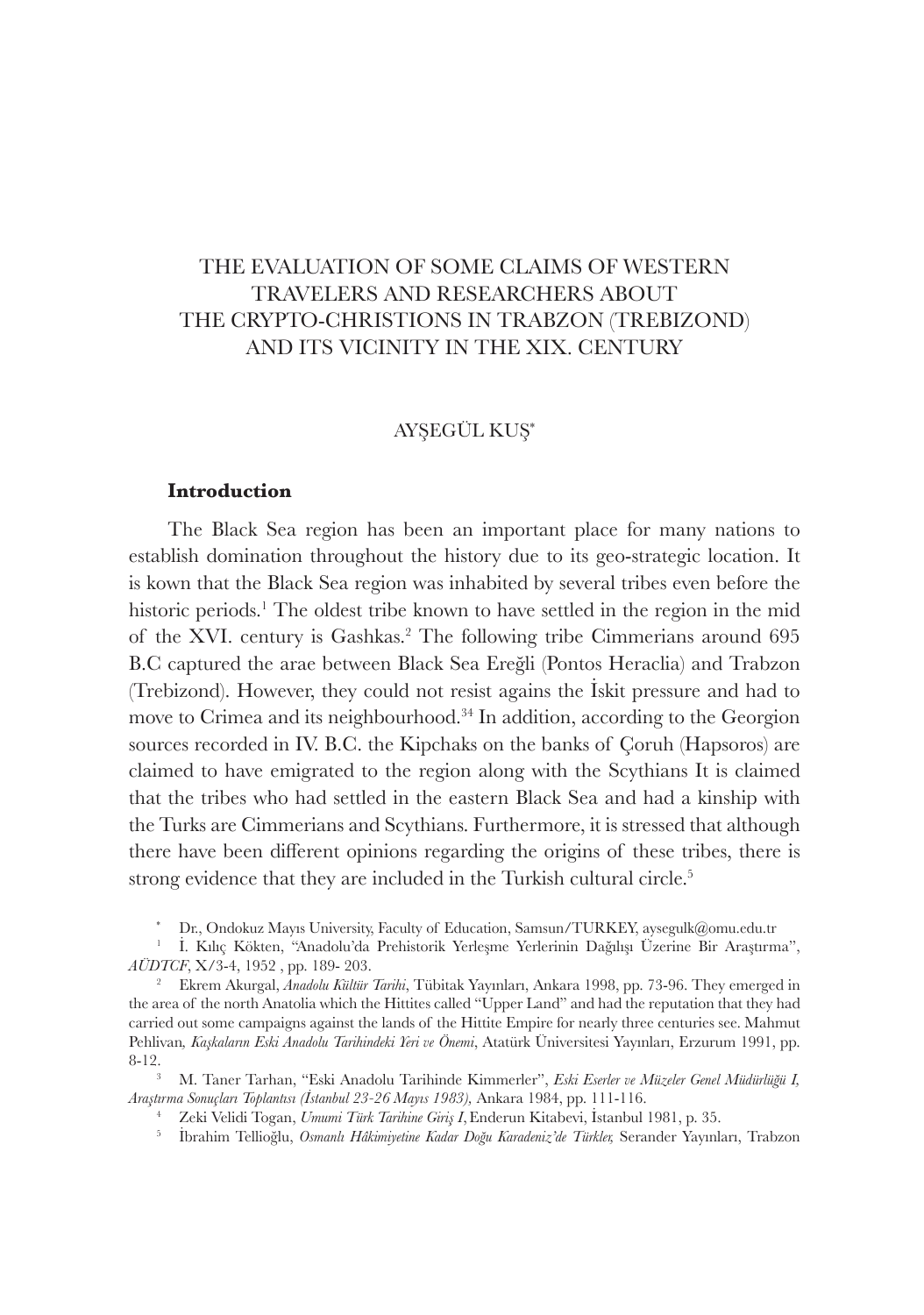From VII. century B. C. onward, with the establishment of the Greek colonies on the southern coast of Black Sea, such as Sinop (Sinope), Samsun (Amisos), Ordu (Kotyora) Giresun (Keresoun) and Trabzon (Trebizond) a new period which deeply affected the history of eastern Black Sea started.<sup>6</sup> However, at the beginning of VI. B. C. they had fallen under the reign of the Persians, who conquered the eastern part of the region and then had fallen under the domination of the Macedonians in 334 B. C. Yet, the Persian dynasty, Mithridates established the "Pontos State" in 298 B.C in the region. As a result, the ties of the Blak Sea with the ancient Greek world started to weaken; because after they declared their independence they refused to admit being the representative of Greece. But Mithridates lost the struggle because of the expansion policy of the Roman Empire and the region fell under domination of the Roman Empire and Trabzon became an important military base for the Roman Empire. During the reign of the Byzantine Empire, the eastern Black Sea started to develop and change both politically and culturally. Due to the administrative importance of the region a new Thema called *Chaldea*, whose center was Trabzon, was founded. Moreover, unlike the Roman Empire, the Byzantine Empire closely followed the expansionist policies of the Persians in the region and as a result of taking some necessary measures and making some necesarry interventions, the Byzantine Empire could have managed to preserve its existence in the region.<sup>7</sup>

After the Byzantine Empire established its domination over the Persians, it started to carry out some religious and socio-cultural activities in the region. For example, in the VI. century it made the Christianity the official religion and made the Greek the official language for worship. As a result of this, some radical changes occurred in the history of the ethnic structure of the region.<sup>8</sup> In that

<sup>2007,</sup> p. 16. For instance, Kafesoğlu states that the main body of Scythes are included in the Persian tribes and that the Andronovo culture had spread to the Don River via this tribe and the people living in this region had the kinship with the Turks, as e result, it is possible to say that there is a kinship between the Turks and Scythes, see. İbrahim Kafesoğlu, *Türk Milli Kültürü*, Ötüken Neşriyat, İstanbul 1988, p. 205. Even Grousset, who defends that Scythians descend from Persians, admits that this tribe has many things in common in terms of their language and culture see. Rene Grousset, *Bozkır İmparatorluğu*, çev. M. R. Uzmen, İstanbul 1980, p. 24-26. In relation to this, in the studies of Turkish culture, the acoounts of Turkish mythology and the archeological findings obtained from the Turkistan, it is clearly seen that Scythians have a kinship with the Turks see. Bahaeddin Ögel, *Türk Mitolojisi* I,Türk Tarih Kurumu, Ankara 1993, p. 207; Bahaeddin Ögel, İslamiyetten Önce Türk Kültür Tarihi,Türk Tarih Kurumu, Ankara 1988, pp. 33-35, 54-55, 216.

<sup>6</sup>Tellioğlu, *Doğu Karadeniz'de Türkler*, p. 45.

<sup>&</sup>lt;sup>7</sup> Prokopius, *History of The Wars*, II, published by H. B. Dewing, S. Heinemann, London 1979, pp. 531-541.

<sup>8</sup> Mehmet Bilgin, *Doğu Karadeniz: Tarih, Kültür, İnsan*, Ötüken Yayınları, Ankara 2010, p. 56.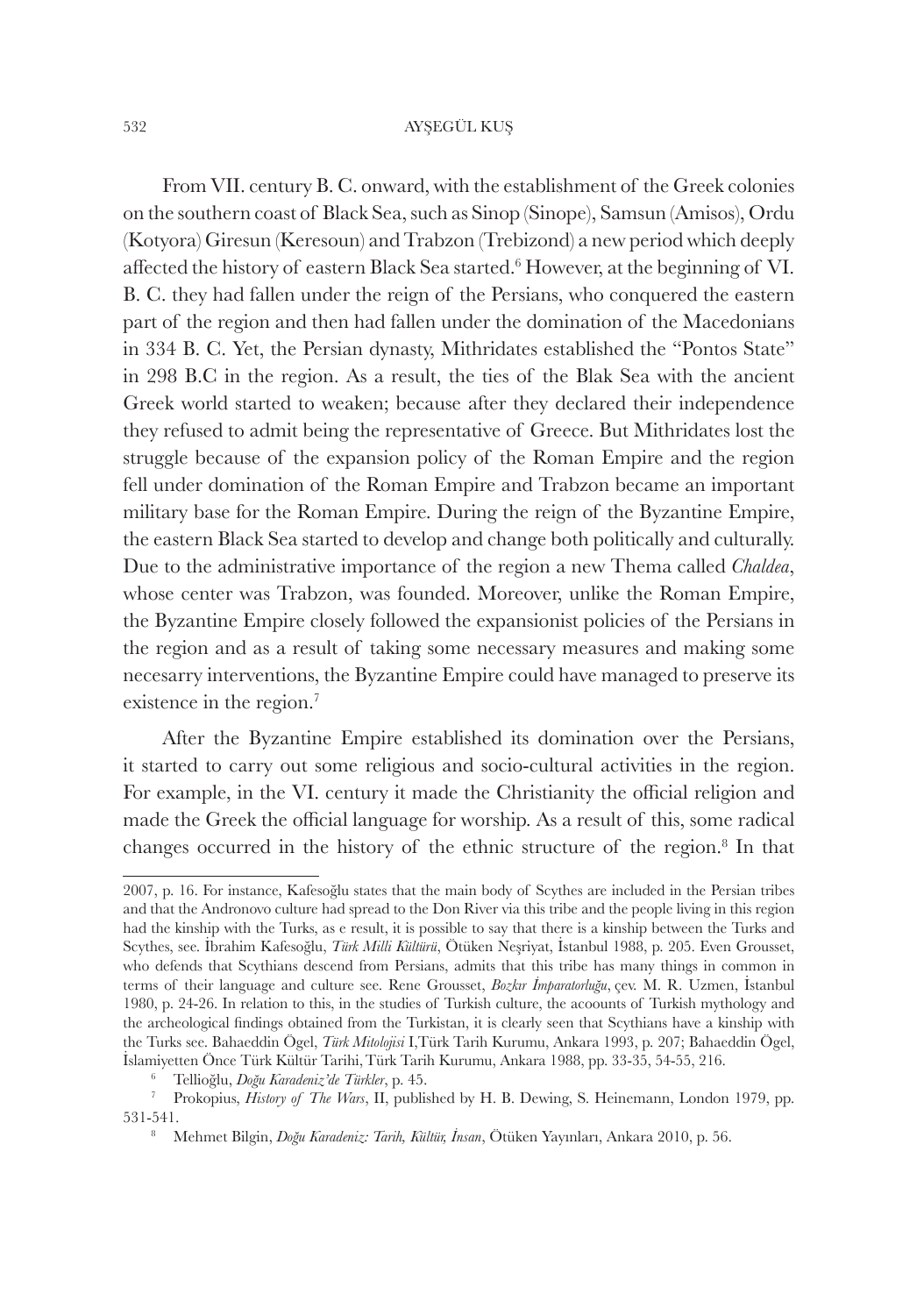way, it is claimed by some Turkish researchers that some non-Greek $^9$  and Turkish groups<sup>10</sup> were also amalgated in the pot of the Orthodox Christianity by losing their identities.<sup>11</sup> Tellioğlu asserts that Greeks also started to lose some of the characteristics of their ethnicity through the interaction with these indigenous tribes. As a result, they became the part of the Orthodox community.<sup>12</sup> To him, unlike the Greek ethnicity and culture a new group called *Rum (Romanio)*<sup>13</sup> apperaed in the region. Thus, he stresses that the term *Rum (Romanio)* should not be understood to refer to the Greek ethnicity but should be used politically for someone who is the subject of the Roman Empire and geographically for the land of the Romans.<sup>14</sup> Paralellel to this, Speros Vryonis also thinks that the interpretation of what are apparently geographical terms as denoting ethnic groups has been more harmful than helpful.<sup>15</sup>

Bilgin points to the fact that when the sources giving detailed information regarding the region in the ancient ages are critically read, regarding the Scythians and Cimmerians, who came from the north of the Black sea, and some indigenous tribes of the Anatolia. In his own view, it is clearly seen that the coasts of the Black Sea had been inhabited by the tribes such as nomadic horsemen before the Greek colonization, see. Bilgin, *Doğu Karadeniz*, p. 210. More information regarding these indigenous tribes living in the region before the Greek settlement can be found in some books such as Alexandre Baschmakoff, *La Syntese Des Periples Pontiques*, Geuthner, Paris1948, pp. 67-69; Strabon, *Coğrafya*, Kitap XII, Parts I-II-III, çev. A. Pekman, İstanbul Üniversitesi Edebiyat Fakültesi Yayınları, İstanbul.1969, p. 1, 23, 33; Ksenophon, *Anabasis*, çev. T. Gökçöl, Sosyal Yayınları, İstanbul 1984, pp. 133,139, 141,144, 148-149, 153, 156, 160-161.

 $10$  For instance, when the Byzantine Empire put an end to the power of the Bulgarians, a number of these Bulgarians had been settled in the vicinity of Trebizond and around the land on Hapsaros (Çoruh). see. Mükrimin Halil Yinanç, *Türkiye Tarihi Selçuklular Tarihi,* I, İstanbul ÜniversitesiYayınları İstanbul 1944, p. 167. However, Vryonis criticises Yinanç on the ground that Yınanç has lumped together a few events spanning six centuries and even if the cases of supposedly "Turkish" settlement were accurate, they would have made an important change in the etnography of Anatolia. To Vryonis, for eaxmple, the settlement of the Bulgars in the Euphrates region by Justin were not of a considerable size and they were no doubt soon assimilated. Furthermore, Vryonis claims that contrary to Yinanç's assertion, Avars were settled in the eastern Anatolia by Justin II in 577 on the authority of Muralt, who mentions no Avar settlement on the eastern borders. As for the Bulgars settled in Anatolia by Constantine V in the eighth century, these Turkish groups werefast on their way to becoming Slavs. Furthermore, he asserts that all evidence points to their rapid Hellenization in Anatolia see. Speros Vryonis, *The Decline of Medieval Hellenism in Asia Minor and the Process of Islamization from the Eleventh Through the Fifteenth Century*,University of California Press, Los Angeles 1971, p. 180.

<sup>11</sup>İbrahim Tellioğlu, "Doğu Karadeniz Bölgesinin Bugünkü Yapısına Etki Eden Göçler", *Karadeniz Araştırmaları*, sy. 5, 2005, p. 3.

<sup>12</sup> Tellioğlu, "Doğu Karadeniz Bölgesinin...", p. 3.

<sup>13</sup> Baykara also stresses that the term "Rum" refers to the one used by Arabs for the East Rome/ Byzantine and when the Turks conquered Anatolia, they also named it as the land of of "Rum" and named the people living there as "Rum". Thus this term refers to the geopgrapgy rather than referring to the Greek ethnicity see. Tuncer Baykara, *Anadolu'nun Tarihi Coğrafyasına Giriş,* I, Türk Kültürünü Araştırma Enstitüsü, Ankara 1988, p. 23

<sup>14</sup>Tellioğlu, *Trabzon Rum Devleti*, p. 6.

<sup>15</sup> Vryonis, *The Decline of Medieval Hellenism*, p. 45.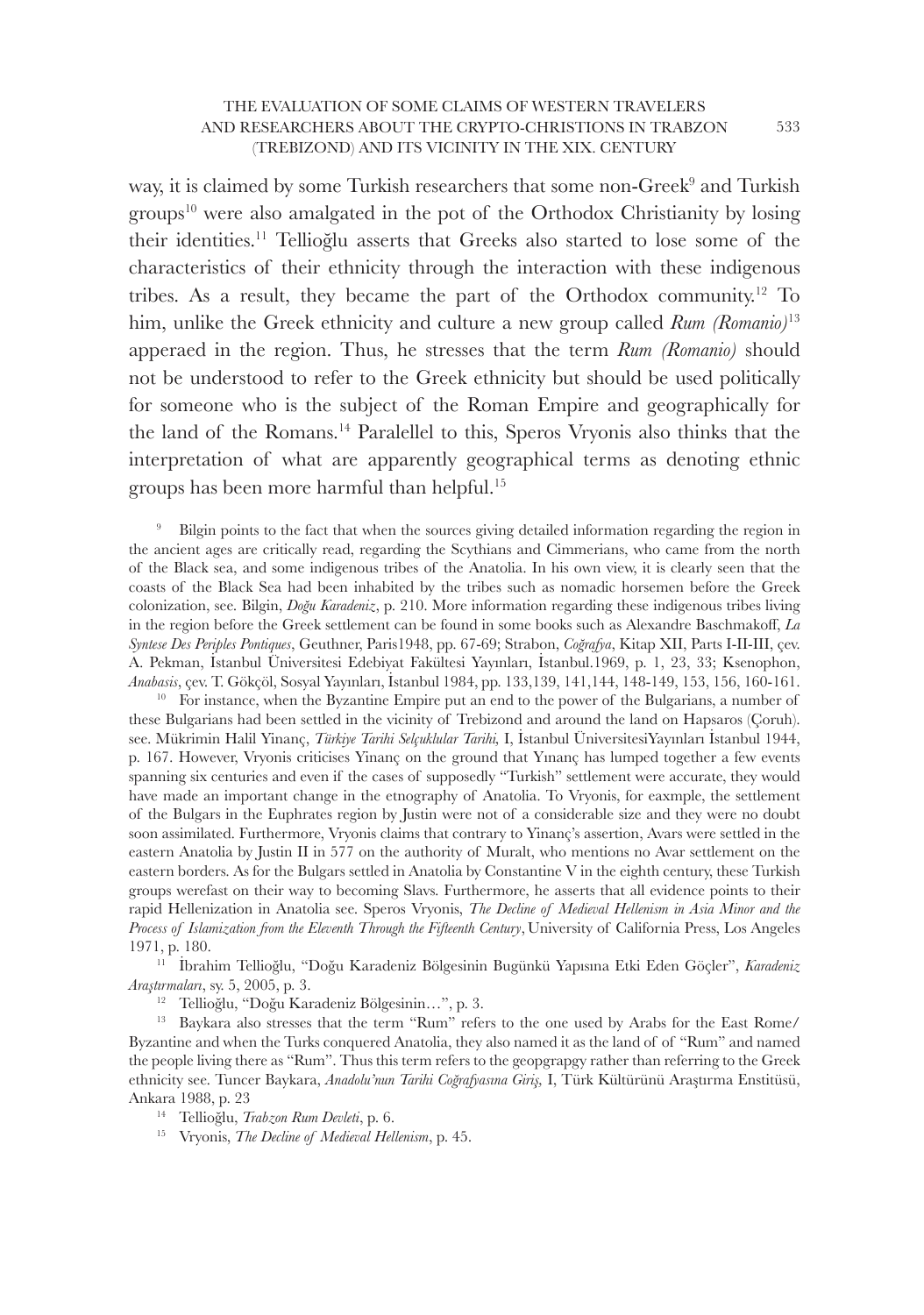Trabzon, located on north eastern part of Anatolia in the Black Sea region has preserved its importance throughout the history; because the town is nearly the only port in the region and its location enables it to reach the inner parts of Anatolia and even over via eastern Anatolia to reach southern Caucasia and Persia.<sup>16</sup> Moreover, the town continued to be a gate between the east and the west from the year 1258 when the international travels were not safe in the Mediterranian to the time when the Black Sea became the *the Lake of the Ottoman*. For instance, the French traveler Rubriquis (1240), Englih Consul Langley (1292), the Spanish traveler Clavijo (1404) and the priests travelling from India to China and Sumatra all used Trabzon to reach their destinations.<sup>17</sup>

It seems that the interest shown towards the region increased not only due to romantic and cultural interest of the Eurepean Renaisssance and the Enlightenment to the antiquarian period but also due to a different preoccupation interwoven with the political and economic interests of the Western powers such as England to decide whether to preserve the unity of the Ottoman Empire against the expansion of Russia or not in the XIX. century. Therefore, the ones who visited the region were the merchants, consuls, travelers, missionaries, botanists. historians and art historians.<sup>18</sup> In addition, the increasing interest in Trabzon is related to a number developments in the XIX. century, such as the interest in the Persian trade, the opening of the Black Sea to the trade of international trade, the emergence of the steam ships which made the travels much safer, the trade treaty signed with the European powers in 1838, which abolished the custom walls, etc., all of which developments made the town an important spot for the Persian trade in the first two-third of the XIX. century.<sup>19</sup>

The purpose of this study is to deal with and analyze some claims of some Western travelers and researchers about the existence of the Crypto-Christians in Trabzon (Trebizond) and its vicinity in the XIX. century. Thus, it is aimed to make some contributions to the political and socio-cultural history of the region. Before discussing the claims made about the Crypto-Christians in Trabzon and its vicinity in the XIX. century, some general information will be given regarding the

<sup>16</sup>Şehabettin Tekindağ, "Trabzon", *İslam Ansikplepedisi*, c. 12/1, MEB Yayınları, İstanbul 1979, p. 456.

<sup>17</sup>Kudret Emiroğlu, "Dünyadan Bakınca Trabzon", *Bir Tutkudur Trabzon*, yay. İ. Günday Kayaoğlu, Ömer Ciravoğlu, Cüneyt Akalın, YKY, İstanbul 1997, p. 235.

<sup>18</sup>Emiroğlu,"Dünyadan Bakınca Trabzon", p. 237.

<sup>&</sup>lt;sup>19</sup> Stefanos Yerasimos, "XIX. Yüzyılda Trabzon Rum Cemaati", çev. İsmet Akça- Didem Danış, *Bir Tutkudur Trabzon*, YKY, İstanbul 1997, pp. 285-286.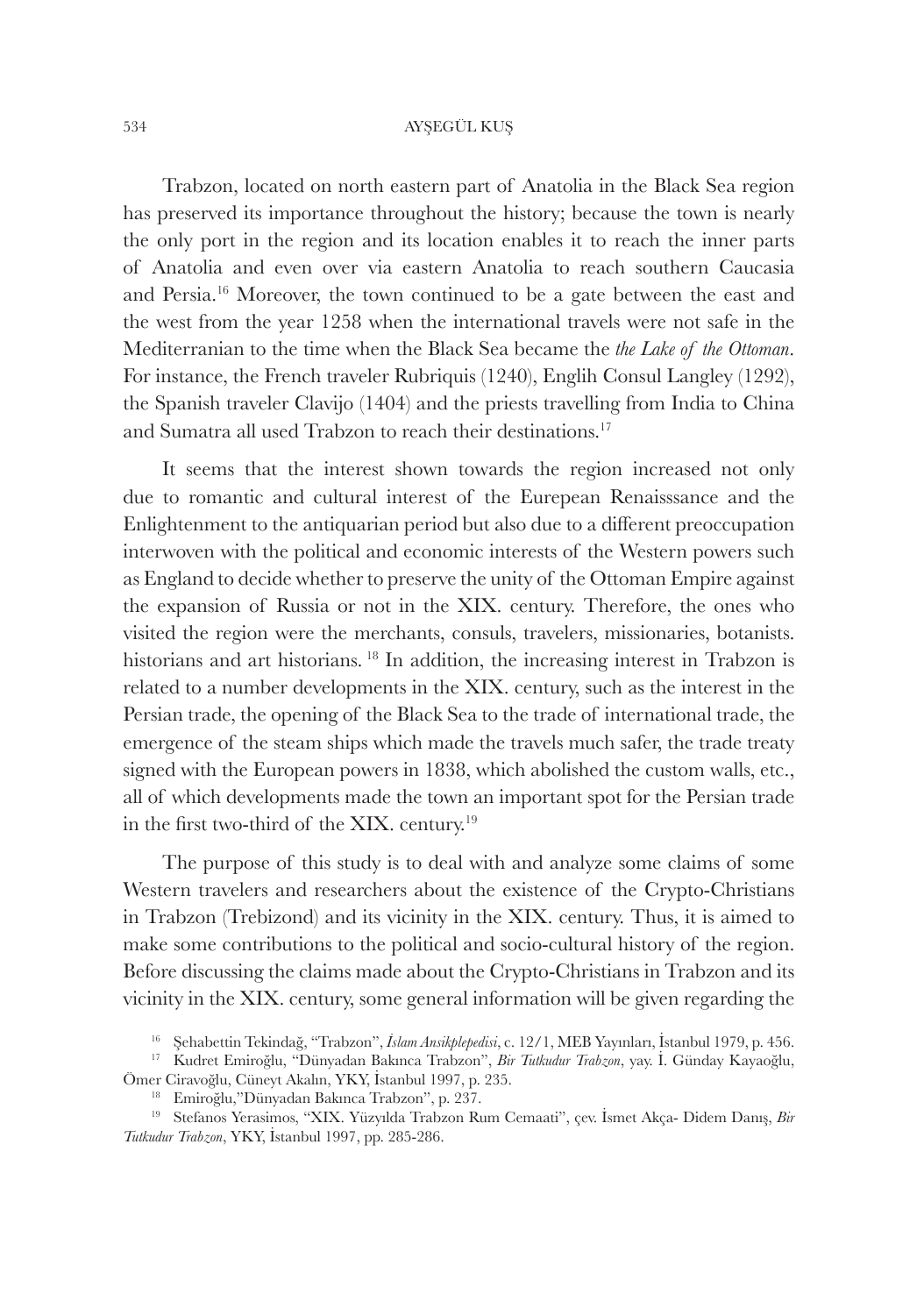town before the Ottoman conquest and after the Ottoman conquest in order that the subject can be clearly understood.

## **1. Trabzon before the Ottoman Conquest**

To Cahen, the incursions of the Turkish tribes into Anatolia can be divided into two stages: the first one is the incursions into the deep parts of Anatolia that lasted until the Malazgirt Battle in 1071, However, after these incursions were over, they did not try to settle there and went back to their bases in the east. Unlike this, after the Malazgirt Battle, Turkish groups started to settle in Anatolia. Shortly, after the Malazgirt Battle between Alp Arslan and Roman Diogenes, the emperor of Byzantine Empire, the gates of Anatolia were completely opened for the Turks.<sup>20</sup> Following the Malazgirt Battle, the Byzantine Empire started to lose its authority not only in every part of the Anatolia but also in the eastern Black Sea where the Turkish tribes had the domination.<sup>21</sup>

It is understood that the region of northern Asia Minor was exposed to the upsetting effects of the Turkish invasions during the latter half of the 11th century during the reign of VII Ducas (1071-78), and the whole of the coastal region lying from Ereğli (Heraclia) to Trabzon as well as the hinterland around Yeşilırmak (Iris) and the lower Kızılırmak (Halys) were raided and plundered by the Turkish tribes. After the conquests of 1080, in this political climate, the demographic structure of the eastern Black Sea considerably changed in favour of the Turks through the settlements of the Turkish tribes in the places such as Artvin-Gümüşhane-Bayburt, except for Trabzon and its vicinity.<sup>22</sup>

At the beginning of the XIII. century when Constantinople was taken by the Latins during the IV. Crusade campaign, the center of Orthodoxy was plundered and raided by the Latins and the Komnenos dynasty had been overthrown for nearly twenty years. The two members of this overthrown dynasty, Alexious and David appeared in Georgia and they founded a state on the Black Sea, the center of Which is Trabzon.<sup>23</sup>

During the reign of Alaaddin Keykubad (1220-1237) one of the results of his campaigns towards the eastern Black Sea was to abolish the Beylik of

<sup>20</sup>Claude Cahen, *Osmanlılardan Önce Anadolu'da Türkler*, e Yayınları, İstanbul 1979, p. 82; Mustafa Kafalı, *Anadolu'nun Fethi ve Türkleşmesi*, Atatürk Kültür Merkezi, Ankara 1998, pp. 8-10.

<sup>21</sup>Tellioğlu, *Doğu Karadeniz'de Türkler*, p. 81.

<sup>22</sup>Tellioğlu, *Doğu Karadeniz'de Türkler*, p. 82.

<sup>23</sup> Tellioğlu, *Trabzon Rum Devleti (1204-1461)*, Serander Yayınları, Trabzon 2009 s. 23.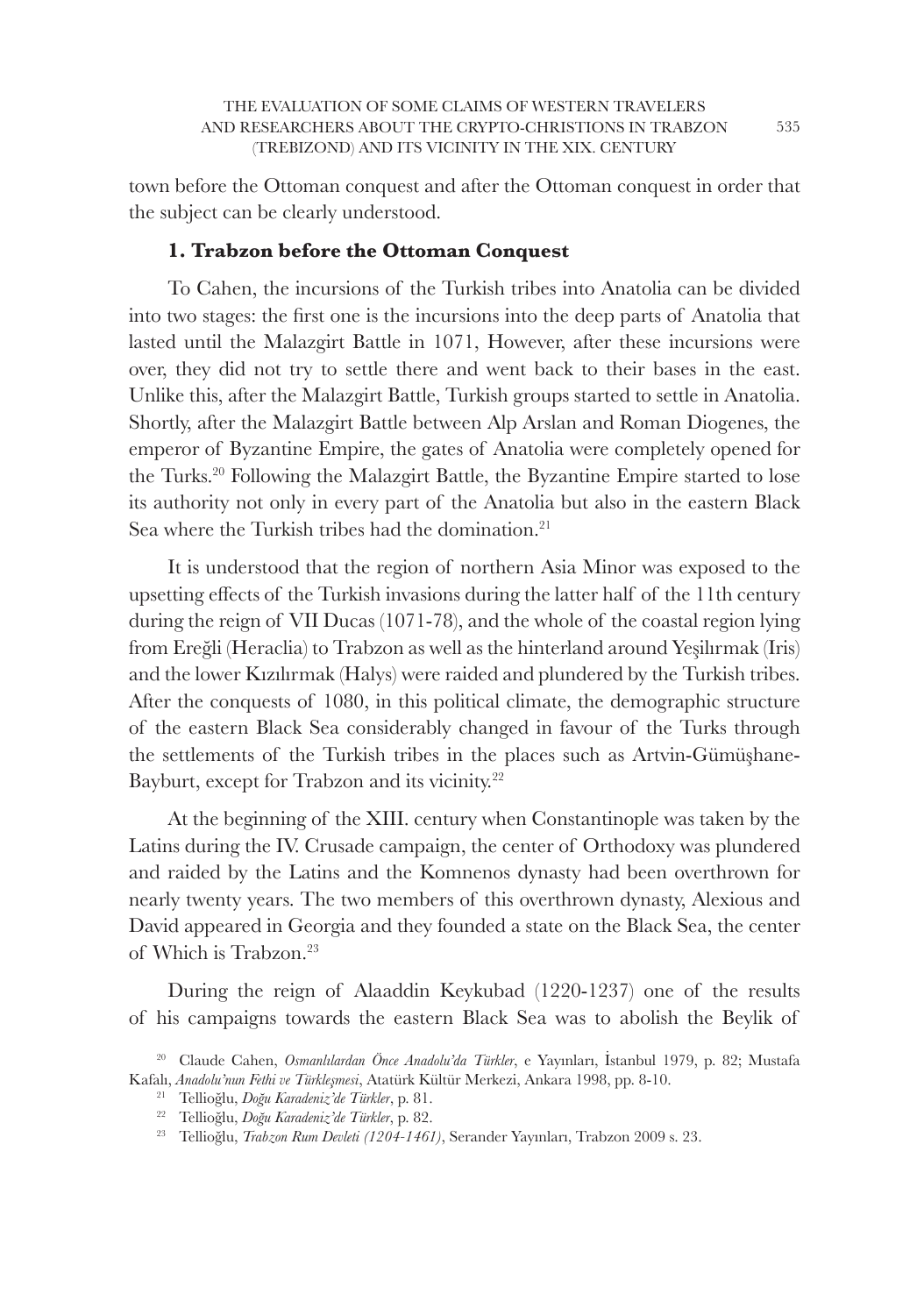Mengücekoğulları. Thus the State of Türkiye Seljuk became the neighbour with the Greek State of Trebizond on the south eastern border of the Black Sea.<sup>24</sup> When the Mongols defeated the Seljuks in Kösedağ in 1243<sup>25</sup> the Seljuks became subject to the Mongols and the Greek State of Trabzon having taken side with the Seljuks<sup>26</sup> also had to admit the domination of the Mongols.<sup>27</sup> From the mid of the XIII. century onwards when the relations between Byzantine Empire and the Greek State of Trabzon weakened, the Greek State of Trabzon could not succeed in stopping the Turkish advance in the west of mountanious region after Sinope was taken in 1264 by Muineddin Pervane.<sup>28</sup>

From the last quarter of the XIII. century onwards, Chepnis started to appear in the western part of the Black Sea owing to the increase of the Mongol influence in Anatolia.<sup>29</sup> Chepnis moved to the west during the first invasion of the Seljuks and most of them settled in Paphlagonia and also on the borders of Kingdom of Trabzon, which led to Sinope's having been taken by the Seljuks.<sup>30</sup> In the XIV. century Chepnis advanced the eastern part of the Black Sea and took the area of Plibanoties (Harşit) valley.<sup>31</sup> Meeker also points out that by the late XIII. century there were a great number of Chepni Turks living in the western part of the region around Sinope. The advance of the Ottomans between the years 1419-1428 started to threaten the existence of the Greek State of Trabzon and caused the Ottomans to consider Trabzon within their domain.<sup>32</sup> Even though the Greek State of Trabzon did struggle to stop the threat of the Ottoman through the collaboration with both the Catholic world and the Akkoyunlu State, it did fail and eventuallly in 1461 Trabzon was captured by II. Mehmed and became the part of the Ottoman State.<sup>33</sup>

<sup>24</sup> Osman Turan, "Bayburt", İslam Ansiklopedisi, c.II, MEB Yayınları, İstanbul 1961, ,pp. 365–367.

<sup>25</sup>Ibn Bibi, *El Evamirü'l-Ala'iye,* II, yay. M. Öztürk I,Kültür Bakanlığı, Ankara 1996, pp. 64-72; *Anonim Selçukname*, yay. F. N. Tuzluk, Atıf Yayınları, Ankara 1952, p. 32.

- <sup>26</sup> Cahen, *Anadolu'da Türkler* , p. 144.
- <sup>27</sup> Emile Janssens, *Trebizonde en Colchide*, Presses Universitaires de Bruxelles, Bruxelles 1969, .p. 80.
- <sup>28</sup> Kazım Dilcimen, *Canik Beyleri*, Ahali Matbaası, Samsun 1940, p. 18.
- <sup>29</sup>Tellioğlu, *Doğu Karadeniz'de Türkler*, p. 124.
- <sup>30</sup>Tellioğlu, *Doğu Karadeniz''de Türkler*, p. 125.

<sup>31</sup> Anthony Bryer, "The Tourkokratia in the Pontos: Some Problems and Preliminary Concluusions", *Neo Hellenika*, I, Texas 1970, p. 42.

<sup>32</sup> Tellioğlu, *Trabzon Rum Devleti*, p. 125.

<sup>33</sup> For more detailed information regarding the conquest of the town, see. Heath W. Lowry, *Trabzon Şehrinin İslamlaşma ve Türkleşmesi (1461-1583),* çev. Demet Lowry- Heath W. Lowry, Boğaziçi Üniversitesi Yayınları, İstanbul 1981, pp. 6-16; Franz Babinger, *Mehmed the Conquerer and His Time*, Published by W. C. H Eckman-R. Manheim), University of Princeton New Jersey, 1992, p. 195*; Kritovulos Tarihi (1451-1467),* çev. Ari Çokona, Heyamola Yayınları, İstanbul 2013, pp. 513-521.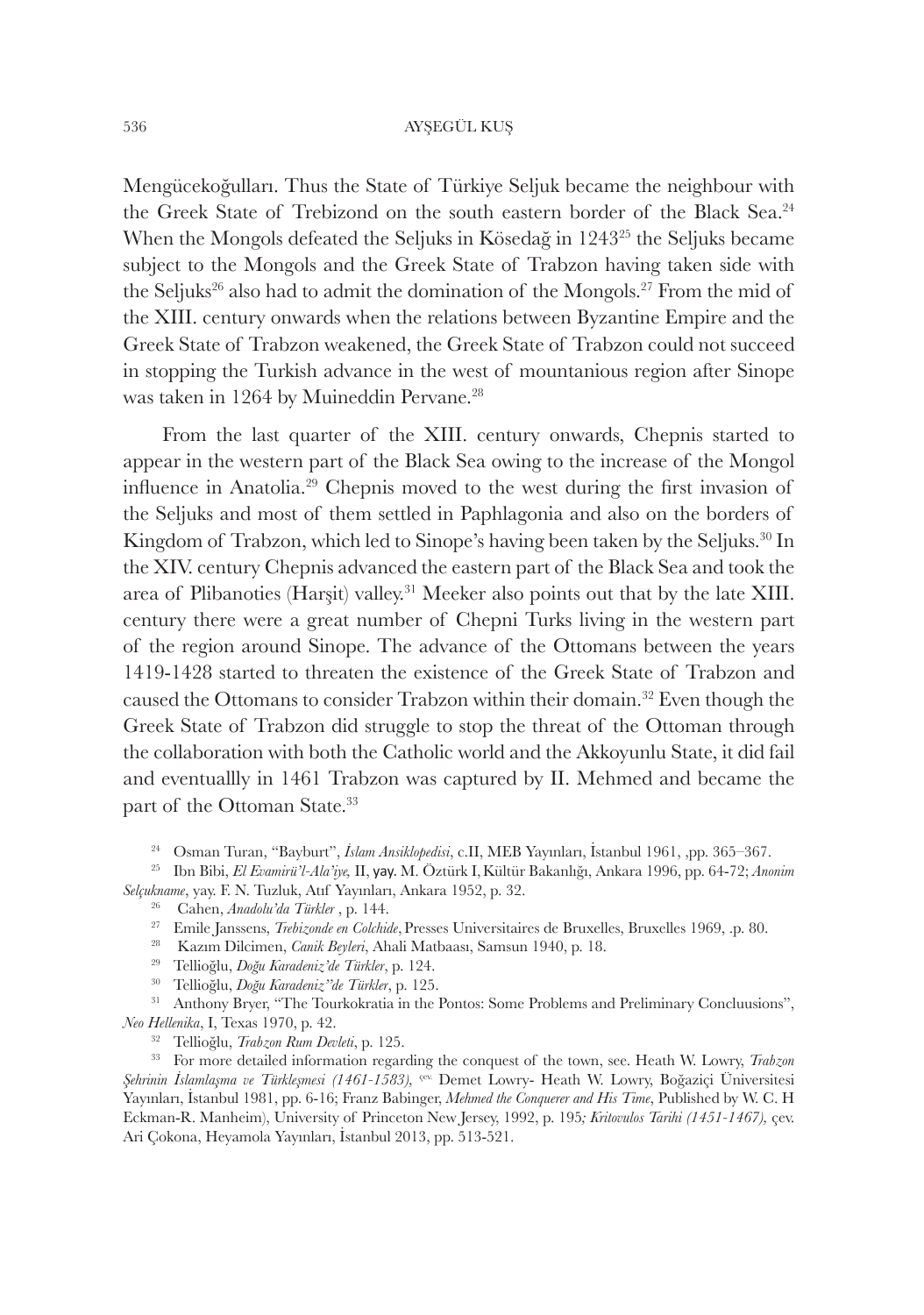## **2. Trabzon after the Ottoman Conquest**

When Trabzon was conquered, all the towns between Giresun and Hopa, which were once within the domain of the Greek Sate of Trabzon became the land of the Ottomans and they were organized under the administration unit called *Sanjak*<sup>34</sup> Referring to Orhonlu, Bostan states that from 1461 to the end of the XVI. century, the policy of the settlement both into the town and out of the town, mostly through exiles, had been applied, but the voluntary settlement had taken place in Trabzon as well.<sup>35</sup> However, there have been different accounts about the conquest of the town and what happened to the people living there.<sup>36</sup> However, upon the authority of Tursun Bey, Lowry argues that the acoounts about the conquest of Trabzon should be critically read and that he asserts that the accounts given by some authors such as Fallmerayer, Finlay, Miller, Babinger and Janssens based on the authoriy of Chalcocondyles are not reliable. In addition, he alleges that the accounts and observations of Tursun Bey, the most prominent of the Ottoman historians and who was the only witness of the conquest should be dealt with carefully in that he is the only one who says that the local poeple of Trabzon stayed in the town and did not move out of the town. Lowry thinks that the accounts of Tursun Bey refutes the opinions of Chalcocondyles and Fallmerayer.<sup>37</sup> In addition, before the conquest of the town what we know about the people of Trabzon is the information obtained by the Spanish traveler Pero Tafur, Who visited the town in 1436-38. Tafur says that the number of people living in Trabzon is 4.000.<sup>38</sup> But Bryer known for his studies on the Black Sea acknowledges that the number given by Tafur is supposedly not too low when the

<sup>34</sup>M. Hanefi Bostan, *XV. ve XVI. Asırlarda Trabzon Sancağında Sosyal ve İktisadi Hayat,* Türk Tarih Kurumu, Ankara 2002, p. 7.

<sup>35</sup>M. Hanefi Bostan, "XV. ve XVI. Yüzyıllarda Trabzon Şehrinde Nüfus Hareketleri ve Yerleşim Yerleri", *Bir Tutkudur Trabzon*, haz. İ. Gündağ Kayaoğlu, Öner Ciravoğlu, Cüneyt Akalın, YKY, İstanbul 1997, p. 113.

 $36$  For more detailed informstion about Trabzon after the conquest, see Lowry, a.g.e., pp. 5-6; İonnanes Doukas, *Bizans Tarihi*, yay.Vladimir Mırmıroğlu, İstanbul Fethi Derneği, İstanbul, 1956, p. 211; J. Philip Fallmerayer, *Trabzon Rum İmparatorluğu'nun Tarihi,* (Yazarın Geschicte des Kaiserthums von Trapezunt eserinin A. C. Eren tarafından T.T.K adına çevirisi yapılan neşredilmemeiş nüsha, yer no: 4/86, pp. 272–273; Mehmed Neşri, *Kitab-ı Cihan-nüma*, yay. F. R. Unat-M. A. Köymen, Atatürk Kültür Dil ve Tarih Yüksek Kurumu, Ankara, 1987, p. 753; *Aşıkpaşaoğlu Tarihi*, yay. Atsız, Ötüken Neşriyat, İstanbul 1992, p. 208, William Miller, Trebizonde: *The Last Greek Empire*, A. M. Hakkert, Amsterdam 1968, p. 106; George Finlay, *The History of Greece and of the Empire of Trebzionde*, William Blackwood and Sons, London 1851, p. 494; Janssens, *Trebizonde en Colchide*, p. 158.

<sup>37</sup>Lowry, *Trabzon Şehrinin İslamlaşması*, pp. 14–15.

<sup>38</sup> Pero Tafur, *Travels and Adventures (1435–1438)*, trans. by Malcolm Letts, Harper & brothers London 1926, p. 131.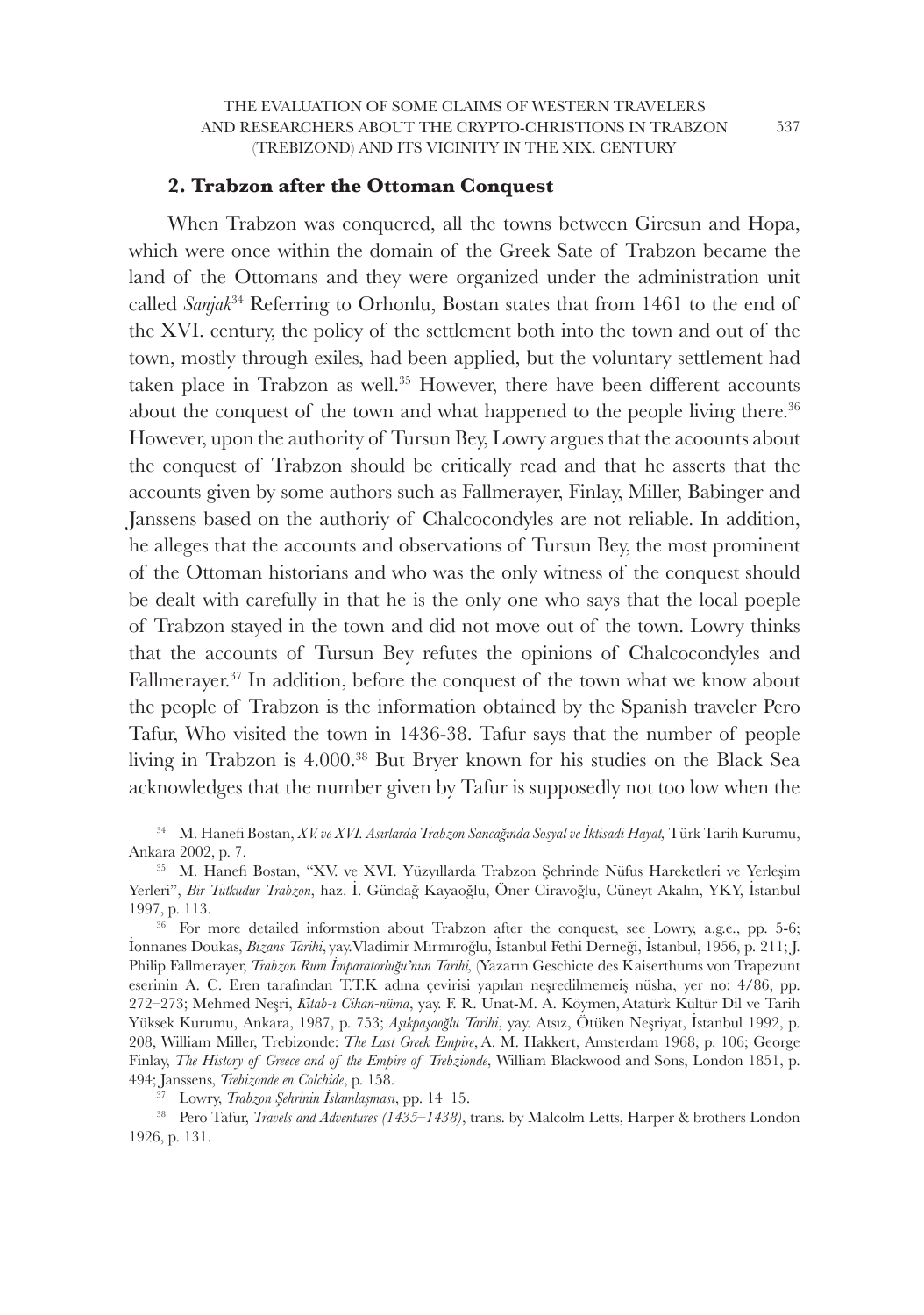sudden deaths or plaque in the town was taken into consideration and that the number of the population of Trabzon must have amounted to 6.000 in the XIV. century, but just before the conquest the population of the town had decreased to 4.000-5.000.<sup>39</sup>

 To Lowry, due to lack of some reliable statictics about the population of Trabzon, it is more reasonable to accept the estimated number of 4.000/5.000 given by Tafur and Bryer. In additon to this, he asserts that in the first *tahrir* of Trabzon after the conquest of the town this estimated number of the population of the town given by Tafur and Bryer must have increased with the new settlers in the town.<sup>40</sup> From the date of 1461 to the end of the XVI. century there are four *tahrir defters*, which are dated as 1486, 1520, 1554 and 1583. According to the first *tahrir defter* of 1486, the estimated number of both Muslims and non-muslims in the town is 7574 in total, 761 of whom are *mustahfız ( a soldier in charge of defending a castle)* and *azeban ( a military class)*. 41

In 1486 the population of the Muslims was  $\frac{626.73}{1000}$  while the population of the non-muslims is %73.27. Moreover, the Muslims lived in the area surrounded by the walls while non-muslims lived mostly out of the walls of the town and in the suburbs of the east and the west.<sup>42</sup> In 1520, one community, 23 parishes including *mustahfız* and *azeban* used to live in Trabzon and the total population of the town was  $7753, \%22.19$  of which was Muslims and  $%77.18$  of which was non-muslims. Bostancı states that in the period of 34 years between 1486–1520 the population of the Muslims decreased at the rate of  $\frac{6}{17.73}$  while the non-muslim population increased at the rate of %8.72. To Bostan, the major reason for the decrease in the Muslim population results from the termination of the transfer of the population due to the war with the Safevis and the Memlukes and in addition to that, the reason of the population transfer out of the town must have played another role in that as well. In 1554 the population which consisted of 44 parishes and one community reduced to 6.525, %46.16 of which was Muslims and %53.284 of which was non-muslims. As is seen, in the period of 34 years between 1520–1554

- <sup>41</sup>Bostan, *Trabzon Sancağında İktisadi ve Sosyal Yaşam*, p. 137.
- <sup>42</sup>Bostan, *Trabzon Sancağında İktisadi ve Sosyal Yaşam*, p. 161.

<sup>&</sup>lt;sup>39</sup> Bryer, "Tourkokratioa in the Pontos", p. 37. Bryer also gives more detailed information about the population of Trebziond in his article "Greeks and Türkmens:The Pontic Exception", *DOP 29*, (1975), pp. 113–148. In this article, Bryer asserts that the population of the Greek State of Trebizond was 200,000– 250.000 see. Bryer "Greeks and the Türkmens", p. 121.

<sup>40</sup>Lowry, *Trabzon Şehrinin İslamlaşması*, p. 18.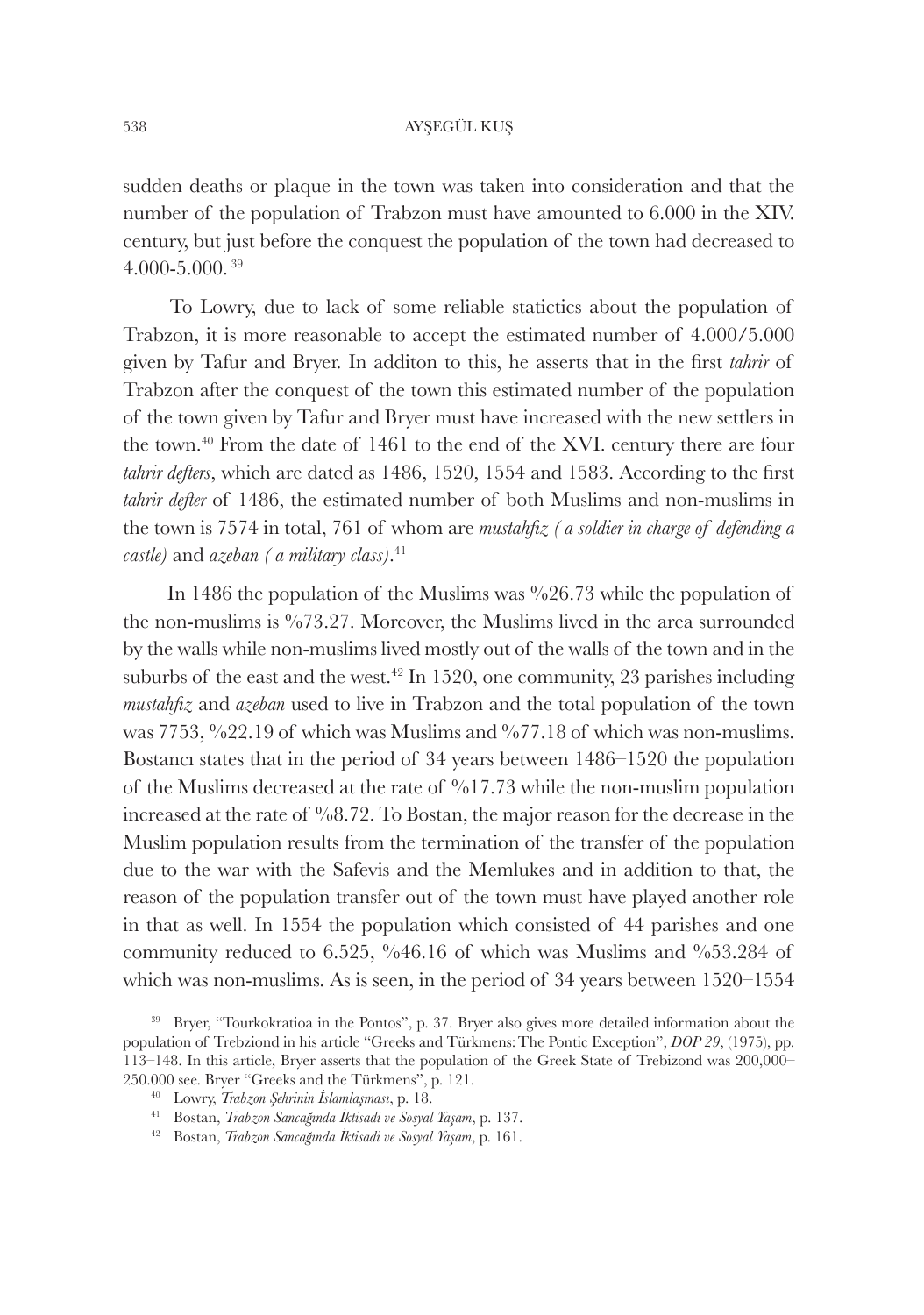whereas the Muslim population increased at the rate of  $\%$ 75.11 the Christian population decreased at the rate of%71.73. Bostan argues that the reason for the increase in the Muslim population and decrease in the Christian population resulted from the settlements both into town and out of the town.<sup>43</sup>

In 1583, the population of Trabzon which consisted of 54 parishes, one community and *mustahfız* and *azeb* (a military class) amounted to 10.984, %55.38 of which was Muslims and %44.62 of which were Christians. In the period of the 97 years between 1486–1583 the Muslim population increased at the rate of  $\%$  200,39 whereas the Christian population decreased at the rate of  $\%$  13.22. To sum up, it is understood that in the period of 97 years the general population of the town increased from 7.574 to 10.984. In percentage, this increase is equal to % 45.02.<sup>44</sup> Bostan asserts that it is mainly related to the settlement policy followed by the Ottoman State between the years 1540–1566.<sup>45</sup> However, Lowry states that the reason lying behind coercive resettlement in the years of 1540's is that many Christians were exposed to coercive resettlement due to the ethnic imbalance in *the tahrir defter* of 1520 and they were replaced by many new emigrants in Trabzon. <sup>46</sup> Moreover, he alleges that in the XV. and XVI. centuries the population increase in favor of the Muslim population must have resulted from the Islamization of the inhabitants in the town on the basis of patronyms of the converts in the *tahrir defters*. In that sense, Lowry claims that most of the converts who took the name of Abdulllah (the slave of God) are Christians and so it is much easier to find out who converted to Islam.<sup>47</sup> However, Bostan argues against Lowry pointing to the fact that on the contrary to What Lowry claims in the *tahrir defters* between 1486–1583 there has been no record of the information showing that the persons having taken the name of Abdullah are the converts; beacause in the years between 1486–1583 the names of the new Muslims were not registered or they were registered under their Christian names. Moreover, he states that according to archive records between 1486-1583, the number of the persons who converted to Islam is 10, 8 of whom were men and, two of whom were women. In addition, out of these ten persons, the names of the fathers of only two persons are Abdullah

<sup>43</sup>Bostan, "XV. ve XVI Yüzyıllarda Trabzon Şehrinde…", p. 150. For more detaled information about the population statistics of Trabzon between the XV. and the XVI. centuries, see. Bostan, "XV. ve XVI Yüzyıllarda Trabzon Şehrinde…", pp. 153-171.

<sup>44</sup>Bostan, "XV. ve XVI Yüzyıllarda Trabzon Şehrinde…", p. 150.

<sup>45</sup>Bostan, "XV. ve XVI Yüzyıllarda Trabzon Şehrinde…", p. 150.

<sup>46</sup>Lowry, *Trabzon Şehrinin İslamlaşması*, p. 144.

<sup>47</sup> Lowry, *Trabzon Şehrinin İslamlaşması*, p. 119.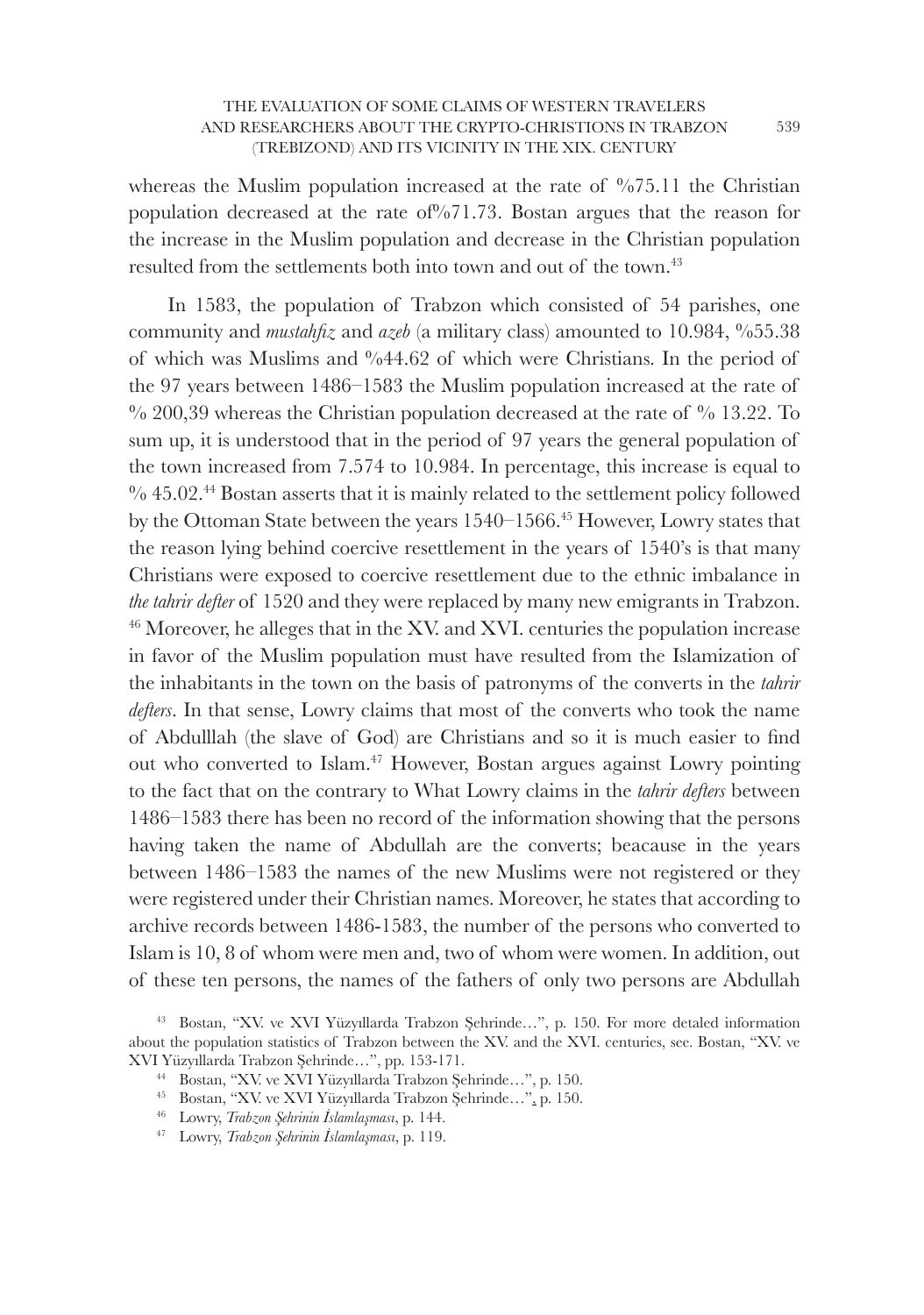and one of these was registered as a slave.<sup>48</sup> Furthermore, in his book, Bostan also states that some of the new muslims had taken the original Turkish names such as *Balyan, Hoşkadem, Doğan, Balaban, Uğurlu, Turak, Timur, Budak, Gazi, Arslan, Aydın, Tengrivermiş, Karagöz, Bali, Karaca, Şahkulu, Pervane, Memi, Kurd, Durmuş, Bhara, Eyne Bey, Kya, Turali* and it should be noted that some of the names of the non-muslims have original Turkish names as well. Moreover, the names of some places where non-muslims live within the Sanjhak of Trabzon are Turkish. Thus under the light of this information Bostan points to the fact that Christian Turks had been living in the region just before the conquest.<sup>49</sup>

As can be seen, the ethnic structure or the ethnicity of the Pontos region is a complicated issue to talk about. In addition, there have been some different opinions and hypotheses adopted by both Turkish and Western researchers regarding the population of the inhabitants of Trabzon and the issue of conversion after the conquest of the town in 1461. However, it should be noted that as Meeker states that even though the Pontic people were able to keep their own faith before the incursions of the Turks, large numbers of them were eventually inclined to convert to Islam. In time, they and the Turks merged to form the Black Sea Turkish population, especially at the end of the XVI. century. Moreover, by the late XIX. century around four-fifths of the population of the eastern coastal region were Muslims and the very large majority of these were Turkish-speaking.<sup>50</sup> The regions in which Greek-speaking populations descended from the Byzantine period survived into the XIX. century. In this sense, Pontos was the most important region.<sup>51</sup>

## **3. The Claims Related to the Crypto-Christians in Trabzon and its Vicinity in the XIX. Century**

In the works of some Western travelers and researchers regarding the religious structure of the town in the XIX. century are there some claims about the existence of the Crypto-Christians. This issue emerged in some villages in the vicinity of Trabzon after the Islahat Edict (1856) when some people declared

- <sup>49</sup> Bostan, "XV. ve XVI Yüzyıllarda Trabzon Şehrinde...", p. 545.
- <sup>50</sup> Micheal E. Meeker, "The Black Sea Turks: Some Aspects of Their Ethnic and Cultural Background", *International Journal of Middle East Studies*, II, (1971), p. 340.
	- 51 Vryonis, *The Decline of Medieval Hellenism*, pp. 448-449.

<sup>48</sup>Lowry, *Trabzon Şehrinin İslamlaşması,* pp. 320-321. For more detailed information related to the names of the new Muslims and their patronymics see. Bostan, *Trabzon Sancağında İktisadi ve Sosyal Yaşam,* pp. 337- 346.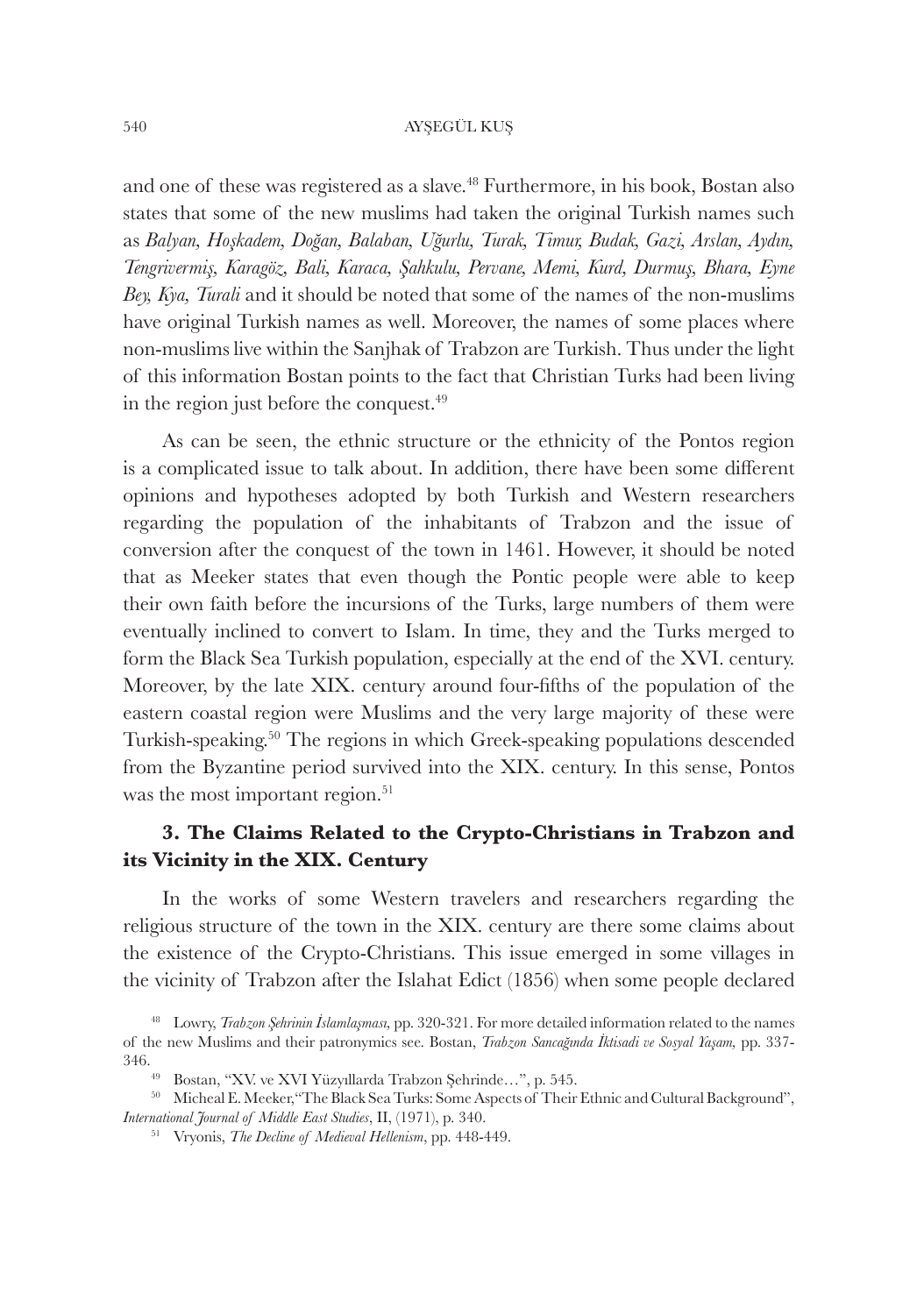that they were Christians and it gained an international dimension when those demanded the help of foreign consuls.<sup>52</sup> Rightly, Bryer states that the *Tanzimat* was only the beginning of the end but a better date is 18 February 1856 when the Sultan Abdul Mecid neatly anticipated the Treaty of Paris 30 March by issuing the *Hatt-i Hümayun* and after 1839 there were no martyrs<sup>53</sup>, for the Porte reaffirmed the principle of freedom of religion within the Ottoman Empire.<sup>54</sup> As a result of giving new rights to Christians in the Ottoman Empire, they felt more secure. Even though they were Christians they pretended to be Muslim in order to benefit from the advantages of being a Muslim. When the social, political and economic conditions became appropriate for them, they emerged out of their woodwork to declare themselves. Thus they demanded help from the Western powers to investigate the matter and the the British Consulate asked for a detailed report about the condition of the supposed Crypto-Christians from the consul in Trabzon<sup>55</sup> Following this, this issue not only became the agenda of the Ottoman Empire but also came to the agenda of the Western countries which followed it very carefully.

Bryer in his article "The Crypto-Christians of the Pontos and Consul William Gifford Palgrave of Trebzionde" mentions that the first evidence about secret Christianity in Kurum lies in the archontic house dated 1825, which was built to accommodate both faiths. In addition to this, he states that the earlier reference to them seems to be made by Smith and Dwight, two American divines, who passed through Trabzon in 1833.<sup>56</sup> On the way to Trabzon Smith gives some accounts about the cultivators and the inhabitants in the vicinity of Trabzon and he says that the inhabitants of that valley are not Laz but of Greek descent and that many of them have been professedly converted to Mohammadanism. However, according to information given to him by a realiable authority it is a

<sup>52</sup>Yılmaz, *Batılı Seyyahlara Göre Trabzon (1808-1876),* Karadeniz Teknik Üniversitesi Sosyal Bilimler Enstitüsü, Yayınlanmamış Yüksek Lisans tezi, Trabzon 2006, p. 88.

<sup>&</sup>lt;sup>53</sup> Significantly, the traditional punishment of the apostasy, for instance, death for a Muslim who converted to another religion, was replaced by the politcally arranged attitude see. İlber Ortaylı"Tanzimat Döneminde Tanassur ve Din Değiştirme Olayları", in: *Tanzimat'ın 150. Yıldönümü Uluslararası Sempozyumu*, Türk Tarih Kurumu Basımevi, Ankara1994, pp. 481-487.

<sup>&</sup>lt;sup>54</sup> Anthony Bryer, "The Crypto –Christians of the Pontos and the Consul William Gifford Palgrave of Trebizonde", *Peoples and Settlement in Anatolia and the Caucasus*, *800-1900,* XVII. Kısım, Varioum Reprints, London 1998, p. 15.

<sup>55</sup> Bryer gives detailed information about how the Crypto-Christians emerged based on some consular reports, see."Crypto-Christians", pp. 35-67.

<sup>56</sup> Bryer, "Crypto-Christians", p. 31.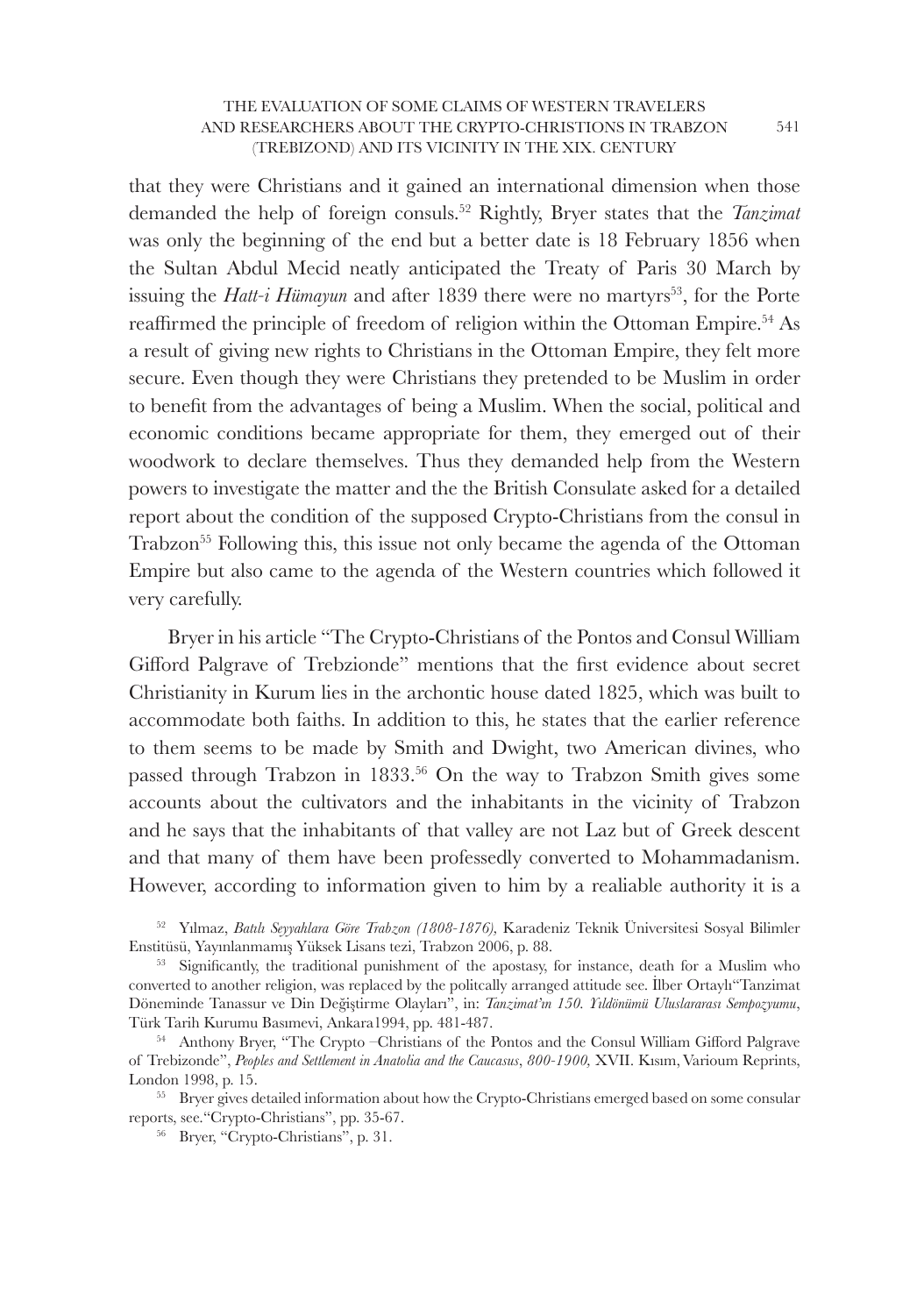mere pretence because they practice neither circumcision nor any any of the rites of the Moslem religion and they are secretly attached to the Greek church and they have priests to perform its rites for them. In the following sentences, Smith goes on to say that their names taken from the Old Testament are a common ground between Muslims and Christians.<sup>57</sup> Although Bryer does not mention it in his article, Bijişkyan, who made a visit to the town in 1817, made some references to these Crypto-Christians. For instance, Bijişkyan gives some accounts regarding them and he mentions that there is a group called *Gromtsi* among the Greeks and they are half-Muslim and half-Christian. To him, even though these people are sincere Christians, they practice deception. In addition, he states that the faith of these people who never change from one generation to another is alike.<sup>58</sup> As can be understood from the accounts of Bijişkyan, he makes some criticisms about the insincere attitude of these people. Unlike Bijişkyan, Smith points out that though he is inclined to the opinion that sincerity even in a false faith is more favourable to the admission of truth than hypocrisy or skepticism, he would still suggest that the cord which binds these people to the forms of Christianity may advantageously be seized by a missionary to attach them to its spirit.<sup>59</sup> The clear accounts of Smith actually can be interpreted to verify the important role of the missionary activities upon the conversion or apostasy cases in the following years, especially after the *Tanzimat* and *Imperial Edicts*, Actually, in the libeal atmosphere of the *Tanzimat* the missionaries caused many Christians to convert their sects such as *Protestant* or *Catholic* and in the later years they also paved the way for many communities (although they are Christians) having lived under the Muslim identity for a long time to convert to their own faith. Türkan on the authority of the Ottoman archives points to the fact that the most important factor that lies behind it is undoubtedly the supporters of these missionaries such as England, France and America.<sup>60</sup> For instance, in the accounts of Smith this can clearly be observed. Namely, before leaving Trabzon, Smith focuses on the suitableness of the town for the missionary station to be established. Furthermore, it is very interesting for him to suggest that it be a suitable place to establish a missionary station for the Greeks rather than the Armenians, for the large number of the

<sup>57</sup>Eli Smith*, Researches of the Rev. Eli Smith and H. G. O. Dwight in Armenia Including A Journey Through Asia Minor, and into Georgia and Persia with A Visit to the* Nestorian and Chaldean Christians of Oormiah and Slams, Vol. II, Crocker and Brewster, Boston 1833, p. 319.

<sup>&</sup>lt;sup>58</sup> P. Minas Bıjişkyan, *Pontos Tarihi*, çev. Hrand D. Andreasyan, Çiviyazıları İstanbul 1998, p. 114.

<sup>&</sup>lt;sup>59</sup> Smith, *Researches of the Rev. Eli Smith and H. G. O. Dwight*, p. 320.

<sup>60</sup> Ahmet Türkan, *Osmanlı'da Kripto, Hristiyanlar*, Kitapevi, İstanbul 2012, pp. 18-19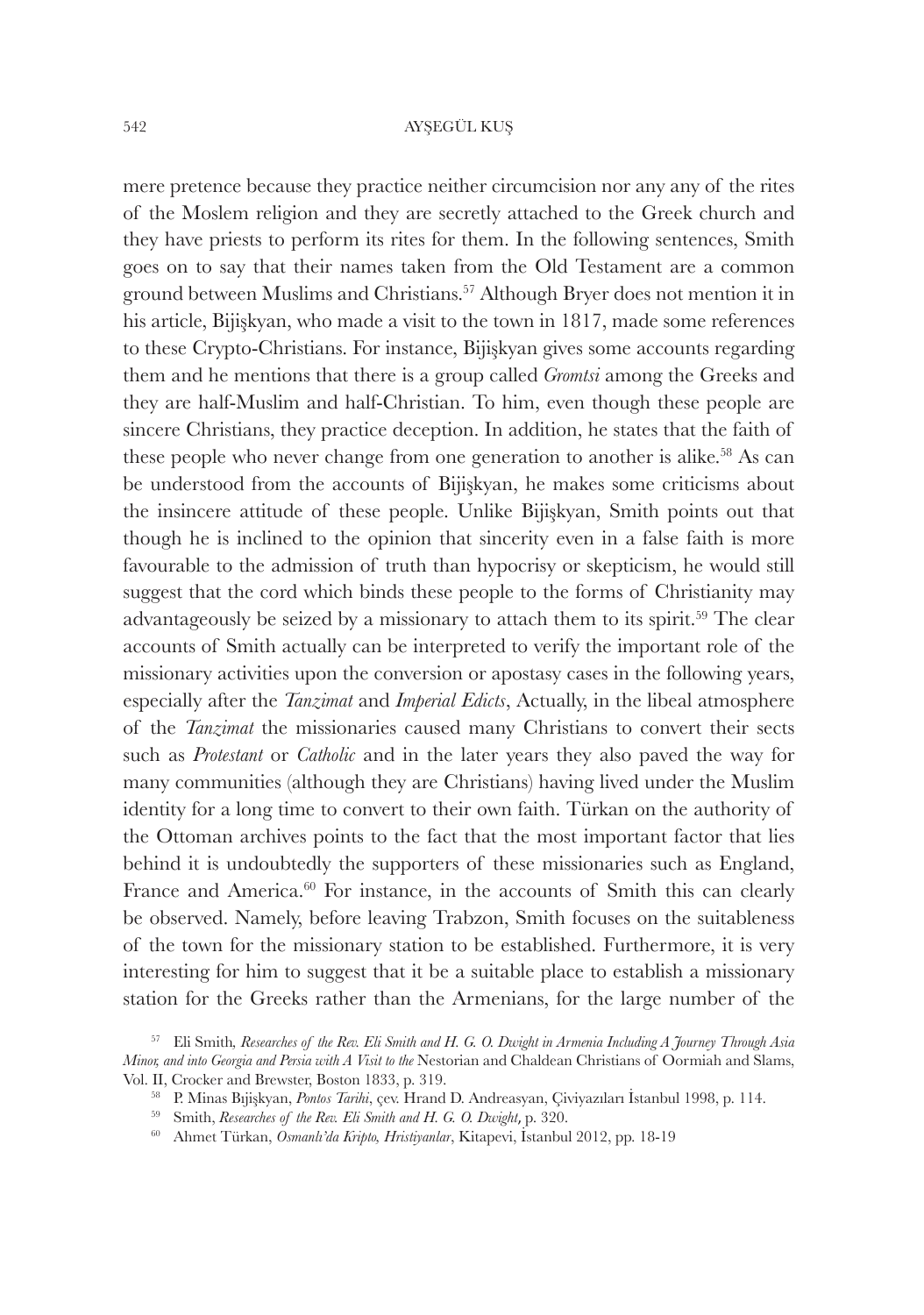former is very high not only in Trabzon but also in the other parts of the country.<sup>61</sup> As can be seen from these accounts, Smith points to the suitability of Trabzon for their station in terms of the high population of the Greeks in the town rather the Armenians.

Smith also makes some comments on the Greeks living in Trabzon stating that they descend from the genuine Greek race referring to the accounts about the existence of their ancestors on the southern shore of the Euxine (The Black Sea) and goes on to say that there might have been several Greek colonies along the coast to the westward. In addition, to him, a missionary station in Trabzon might give them a great chance to extend their arms far and create a good effect in that direction. As is seen, the activities of the Protestant missionaries just before the *Tanzimat* in Anatolia can give us a clear idea of their interest in the nonmuslims who are the *rayas* of the Ottoman Empire. Especially, as is pointed out by Smith, their interest in Greeks is more obvious since they outnumber other non-muslim groups. Moreover, his claims about the ethnic origins of the Greeks are not objective; because as has been mentioned before, the Black Sea has always been the place where too many indigenous tribes and the communities had lived and Milesians from the Western Anatolia is only one of those who settled and established the first commercial colonies in the region. Thus, his accounts based on the idea that Trabzon was established by the Greeks does not reflect the truth. In addition, the great interest of the Western travelers and researchers under the influence of the Hellenic culture on which Western culture is based seems too effective in their accounts related to the Ottoman lands as in the example of Trabzon. Therefore, it can be said that the missionaries seem to have played a crucial role to awaken the Christians. In this context, for instance, Cyrus Hamlin, one of the outstanding names of the Protestant mission in İstanbul, once wrote: *There appears to be a shifting of the sands, not only from Christianity to Islam and vice-versa, but also among the other religions of Ottoman society*. 62

Besides the Protestant missionaries, the Catholic missionaries are seen to have played an important role among the missionary activies carried out in Trabzon as well. For instance, in the XIX. century, when the demographic structure of the Armenians is examined in the town, it seen that the Catholic Armenians had more population when compared with the Protestant Armenians because of the old

<sup>&</sup>lt;sup>61</sup> Smith, *Researches of the Rev. Eli Smith and H. G. O. Dwight*, p. 326.

<sup>62</sup> Cyrus Hamlin, *Among the Turks*, American Track Society, New York 1877, p. 85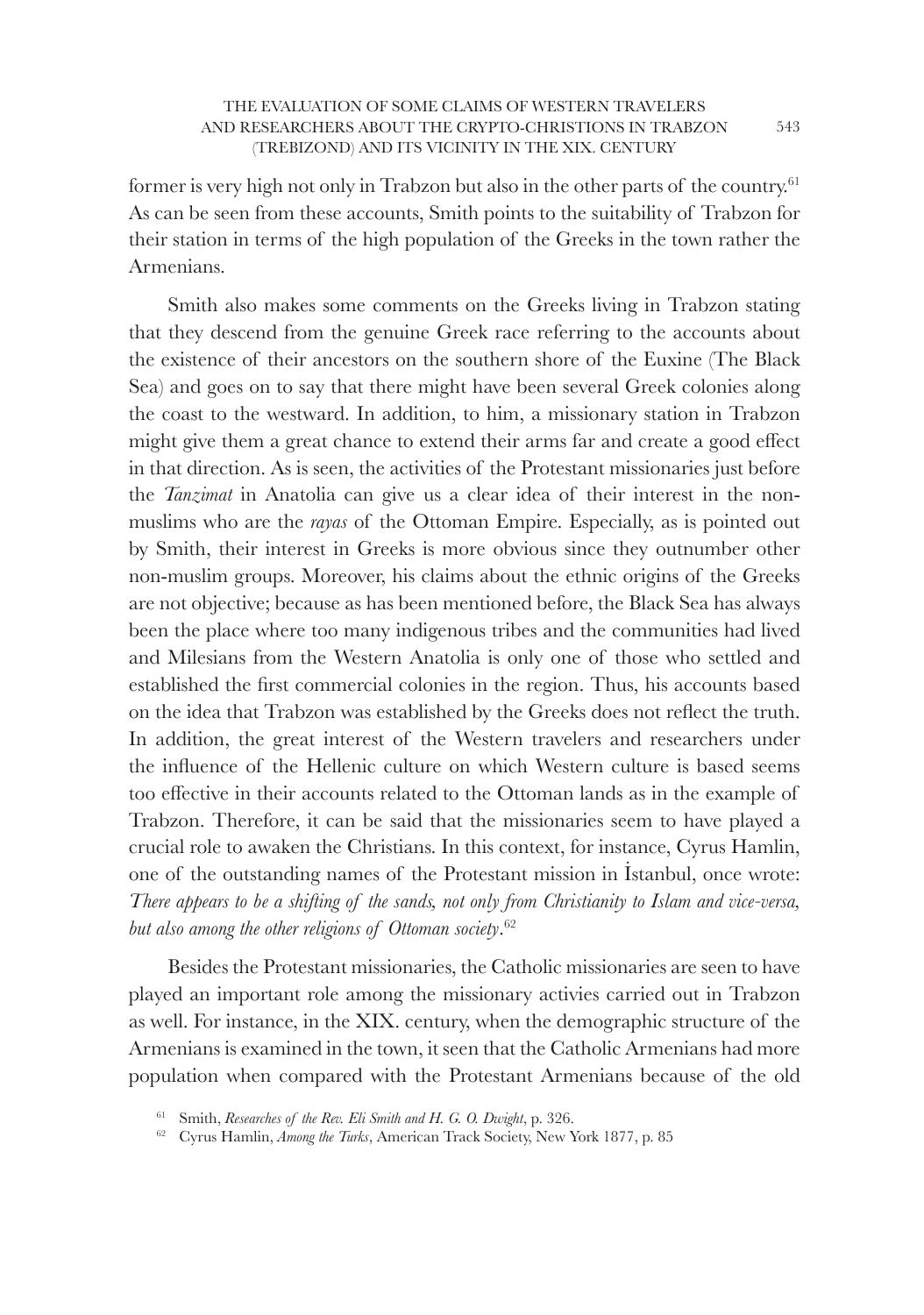Catholic missionary activities in the town. $63$  For instance, within the framework the Catholic missionary acitivites, a goup of Mekhitarist (Mihitarist) from Venetia came to Anatolia in 1848 and establised a school in Trabzon. Similarly, in 1852 the French nuns also founded a school in which 60 students could attend. Fréres des Ecolés Chrétiennes missionaries carrried out some activities and established a school in the town in 1881 as well. Moreover, five of these missionaries had been working as a teacher at that school in 1885.<sup>64</sup>

Smith also gives his estimation about the population of Trabzon based on the number of the households. To him, the number of Greek households is nearly 500, Armenians 250 households, Catholic Armenians 80-90 households and the Muslims are 3.500-4.000 households. By referring to the person who gave him information about the population of the town, he points out that the population of the town is not more than  $15.000<sup>65</sup>$  In addition to Smith, some estimations of Western travelers and consuls related to the population of Trabzon can be given as examples. For instance, the French consul Outrey, giving the physical details of the parishes in Trabzon, states that the parishes in Trabzon contain 25.000 inhabitants. The estimation of English consul James Brant in 1835 is nearly similar to Outrey. Brant says that the population of Trabzon is between 25.000-30.000, 20.000-24.000 of whom are Muslims, 3.500-4.000 of whom are Greeks and 500-2000 of whom are Armenians. Another American Protestant missionary Southgate, who visited the town in 1837, gives different numbers about the population. To him, in the castle there have been 5.000 Muslim households equal to 25.000 people and besides these, the Greeks are 2.500, Armenians are 1.200, the Catholic Armenians and the Franks are 300. Thus the total population of Trabzon is 27.000. For the year 1839, based on the number of the households, Texier estimates that the number of the households of Muslims are 6.000, the Greeks' households are 1.500 and the Armenians' households are 500. The total number of the households in Trabzon is 8.000. Another traveler Ainsworth points out that the estimations of the travelers regarding the population of the town are the subject of conflict and he estimates that the population of the town is 25.000. Referring to the archbishop Constantin, Falmerayer, who stayed in Trabzon

<sup>&</sup>lt;sup>63</sup> Özgür Yılmaz, "XIX. Yüzyılda Misyonerlik Faaliyetleri Cercevesinde Trabzon Ermenilerine Bir Bakış", *OTAM*, 21, 2007, p. 199.

<sup>&</sup>lt;sup>64</sup> Musa Şaşmaz, "Alfred Biliotti'nin 1885'teki Raporuna Göre Trabzon Vilayetinde Eğitimin Durumu, *Tarih ve Toplum*, 163, 1997, pp. 49–52.

<sup>65</sup> Smith, *Researches of the Rev. Eli Smith and H. G. O. Dwight*, p. 323.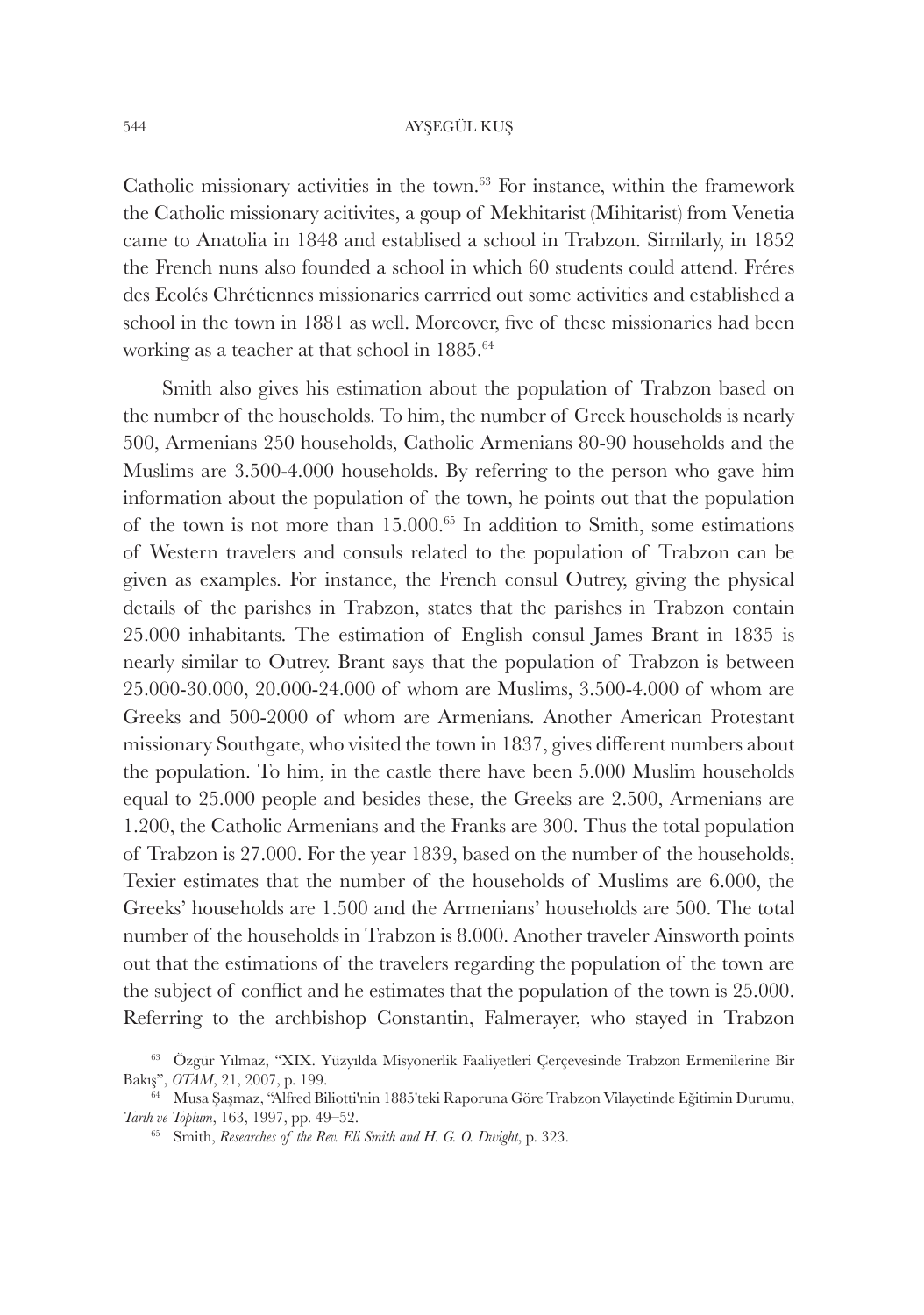for a long time, says that Turks are 5.000 households, the Greeks are over 400 households, Armenians are nearly 300 households, Catholic Armenians including the Franks are 98 households. To him, the total population of the town is roughly 30.000-33.000.<sup>66</sup>

For the latter half of the XIX. century, for instance, in 1854 Sandwith estimates that the population of Trabzon is 20.000 without giving any details about the population of the ethnic groups. For the year of 1858, Mordtman says that the population the Trabzon is 60000 in total. To a consuşar report in 1860, the Muslims are 40.000, the Greeks are 10.000, the Armenians are 3.600 and the others are 2100, the total population of Trabzon is 55.800. Besides these estimations, in 1879 Barkley estimates that the total population of Trabzon is 37.000. Cuinet gives the estimation of 37.000 regarding the population of Trabzon in 1891. Lynch, who visited Tabzon in 1893 estimates that the total population of the town is 45.000.<sup>67</sup>

Smith also recommends that as well as in the interior parts of the region they establish a station in Gümüşhane and it might be an important branch for them.<sup>68</sup> Why Smith gives importance to the establishment of a station in Gümüşhane should be evalauted well. As Bryer points out, the villages such as Torul, Zigana,

<sup>66</sup>Özgür YIılmaz, *Tanzimat Döneminde Trabzon*, Karadeniz Teknik Üniversitesi Sosyal Bilimler Enstitüsü, Bssılmamış Doktora Tezi, Trabzon 2012, pp. 44-46. Yılmaz gives detailed information regarding the population of Trabzon between 1803 and 1893 based on the estimations of the Western travelers and consuls see. *Tanzimat Döneminde Trabzon*, p. 47. Yılmaz also gives a demographic development of Trabzon between the years 1810-1900 referring to Bryer and Winfield, see. *Tanzimat Döneminde Trabzon*, p. 49. The demopgraphy of Trabzon in the second half of the XIX. century can be followed by the Trabzon Province Yearbooks, which started to be issued in 1869. For example, for the years between 1869–1881, the male population of Trabzon is as follows: in 1869, the Catholics are 397, the Armenians are 1.264, the Greeks are 1.776 and the Muslims are 5.723, which is equal to 9.180. In 1870, the Catholics are 409, the Armenians are 1486, the Greeks are 1603 and the Muslims are 5961( the total population 9.459). For the years between 1871-1875, the Catholics are 414, the Armenians are 1349, the Greeks are 1630 and the Muslims are 6409 (the total population is 9.802). For the years between 1878-1879 and 1881, the Catholics are 487, the Armenians are 1609, The Geeks are 1799, and the Muslims are 6.450 (the total population 10.383) see. Yılmaz, *Tanzimat Döneminde Trabzon*, p. 52.

<sup>&</sup>lt;sup>67</sup> Yılmaz, *Tanzimat Döneminde Trabzon*, p. 47.

<sup>68</sup> Smith, *Researches of the Rev. Eli Smith and H. G. O. Dwight*, p. 326.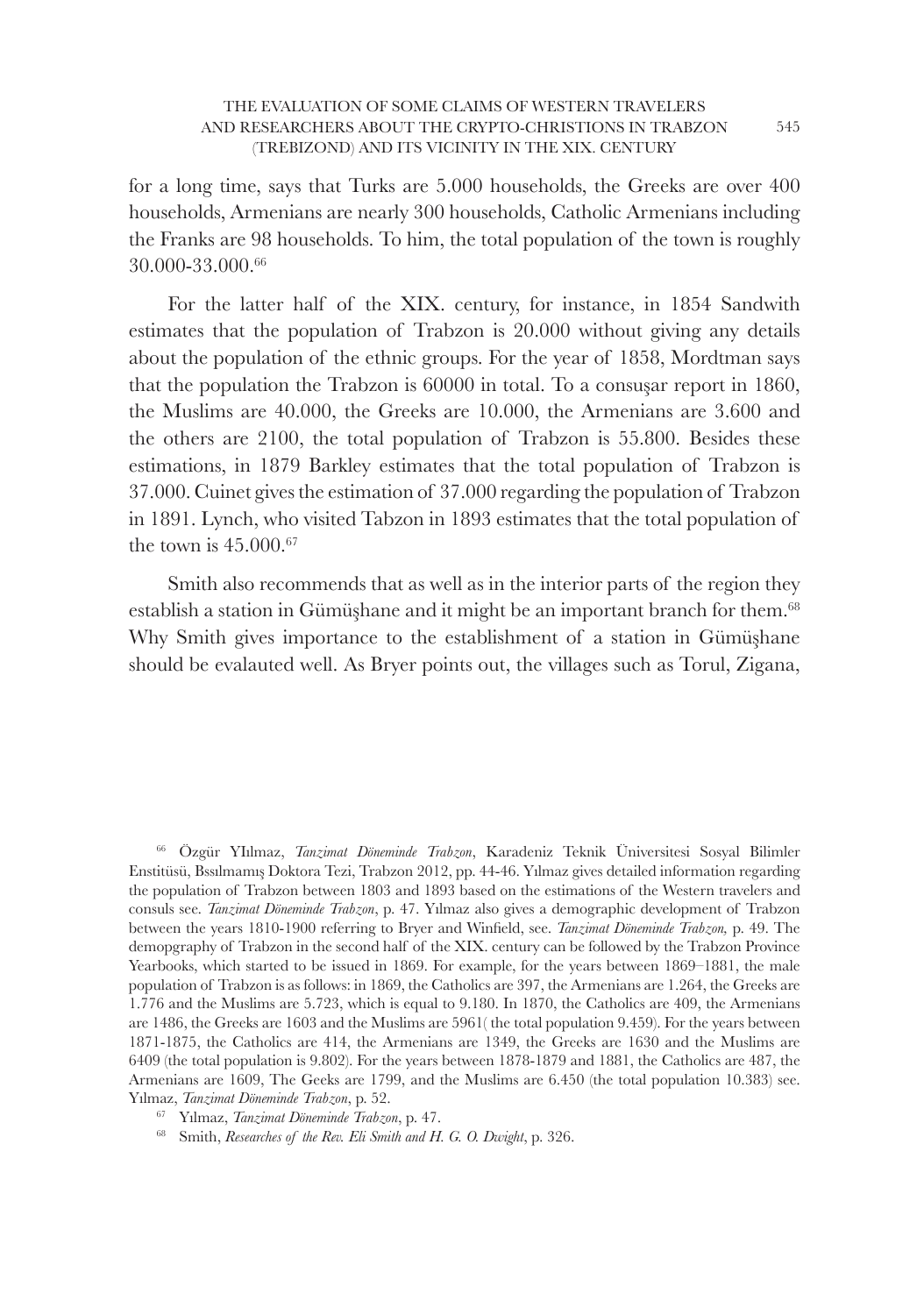Kurum<sup>69</sup>, Stavri<sup>70</sup>, and Santa<sup>71</sup> as described as "Christian heartlands"<sup>72</sup> lie on the summer road from Trabzon and the supposed Crypto-Christians naturally must have drawn the attention of the numerous Western travelers and missionaries who crossed the Pontic Alps into Armenia. Namely, it is understood that the existence of such Crypto-Christians in the region would be a good target audience for the future activities of the missionaries. Meeker also asserts that some villagers such as Kurumlis set a good example of the fact that even though they were registered as Muslims and had the Muslim identity in their relations with the state they go on to practice their Orthodox faith and rites.<sup>73</sup> Besides these, Smith also gives some information about the peasants inhabiting around Trabzon. He mentions that as far as they were told, they were of the Greek race and spoke Greek language.<sup>74</sup> He goes on to say that as has been already mentioned, they are of the Muslim

<sup>70</sup> During the Ottoman period it is the name of the place in the north of Gümüshane, in which Crypto-Christians lived and also the name of the people living there see. Özhan Öztürk, *Karadeniz Ansiklopedik Sözlük*, c. II, Heyamola Yayınları, İstanbul 2005, p. 1037.

 $71$ It is in the northern part of Gümüşhane (Argyroplis) and it was one of the seven Greek parishes which was abondened during the population exchange in 1923. It is now called as "Dumanlı", see. Öztürk, *Karadeniz Ansiklopedik Sözlük*, c. II, p. 1009.

<sup>72</sup> Bryer, "Crypro-Christians", p. 32.

<sup>73</sup>Micheal E. Meeker, İmparatorluktan Gelen Bir Ulus, Türk Modernitesi ve Doğu Karadeniz'de Osmanlı Mirası, çev. Tutku Vardağlı, Bilgi Üniversitesi Yayınları, İstanbul 2005, p. 179.

 $74$  Most of the Western travelers remark on the subject of language which these people speak and they state that they mostly speak Greek. However, some Turkish researchers point out that the traces of the Orthodoxy can still be observed in the district Of anf its environs, because when the Christinaity was adopted, the inhabitants in the district had to learn the language of the church, and even if they converted to Islam, they found it very difficult to give up using that language. According to the accounts of the Greek researchers based on the church records, the Christianized poıpulation of Of had been made up of the Turks before the Ottomans. That group, whose mother tongue is Turkish had learned Greek, which is the worship language of the church which they belonged to. During the reign of Ottomans, the whole of the population had converted to Islam since the XVI. century and also had not forgotten that language they had benen using for a long time. In addition, Tellioğlu alleges that the inhabitants of Of does not consider the Greek names of the places as a threat and does not regard them as a different etnicity, either, see. İbrahim Tellioğlu, "Of Tarihine Dair Bazı Gözlemler", *Karadeniz İncelemeleri Dergisi,*18 (2015), p. 106. However, Margarita Poutouridou, the Greek researcher, stresses the fact that the existence of the Oflu Muslims whose mother tongue was Pontic Greek preoccupied many local Greek scholars of the XIX. century. To Poutouridou, these researchers attribute tha apostasy of Of valley to the religious oprression. In addition, it is argued that the Oflus sacrificed their orthodox faith in order to retain their language and customs see. Margarita Poutouridou, "The Of Valley And The Coming Of Islam: The Case Of The Greek-Speaking Muslims", *Deltio Kentrou Mikrasiatikan Spoudan*, 12, 1997-98, p. 50.

<sup>&</sup>lt;sup>69</sup> The most interesting group of the Crypto-Christians that drew the most attention of the Western travelers and researchers are the Kurumlis living in the distirict of Gümüşhane. The Kurumlis, having been engaged in mining, had hidden their real faith for a long time. In some sources it is said that they pretended to be Muslim in order to benefi t from the mining priviliges in 1650's, see. Yorgo Andreadis, *Neden Kardeşim*  Hüsnü, çev. Gülden Tuygan, Belge Yayınları, İstanbul 1992, p. 67.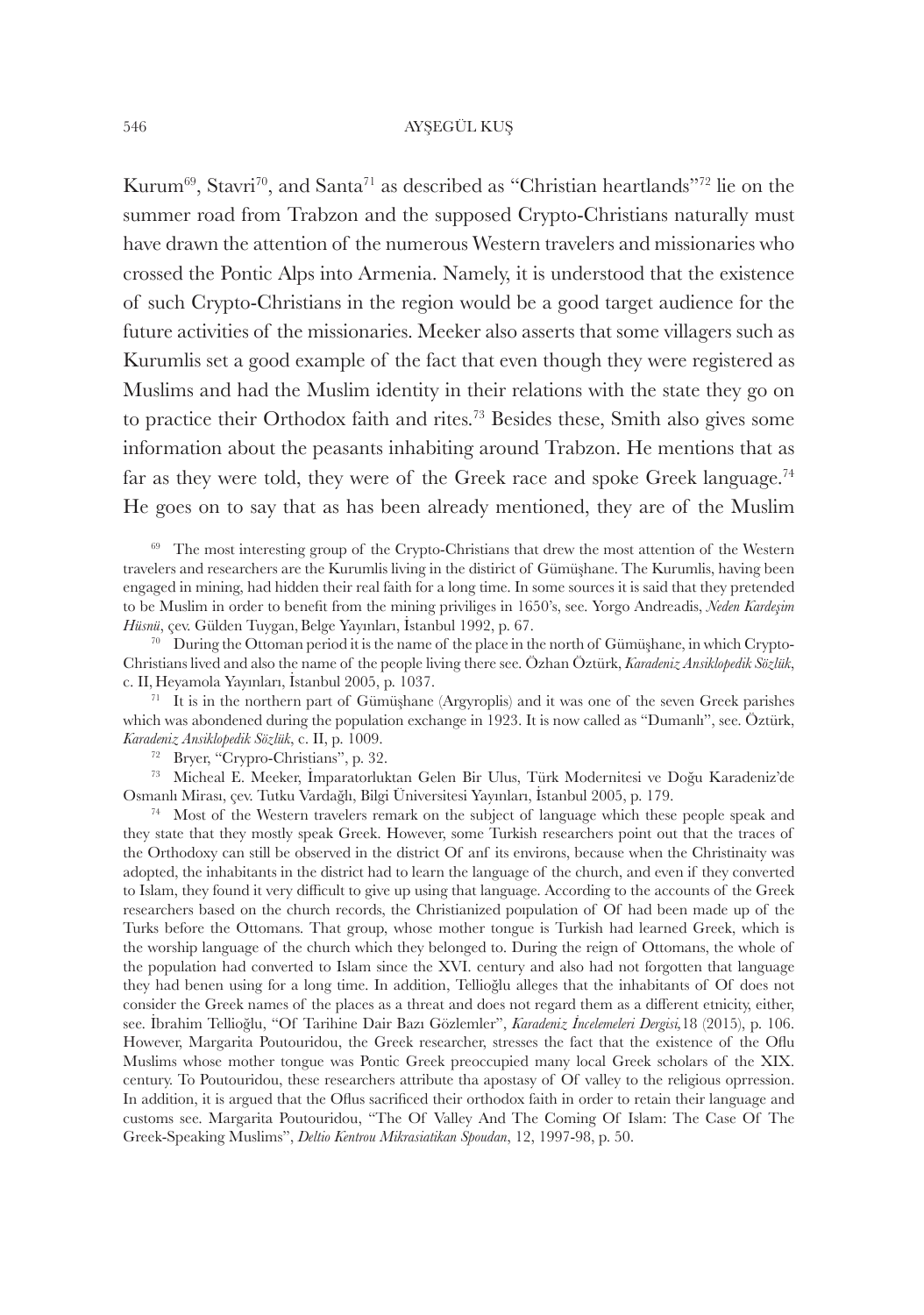religion though they are still secret Christians. Smith also gives the examples of the districts of Sürmene and Of, about 6 hours east of Trabzon where there are many Greek Muslims. To him, in this district there are 30 or 40 villages, threefourths of which were formerly Christians. Smith explains that the Christian population in the district due to the oppression of the Turks had to convert to Islam long ago, but despite this they still speak Greek. Bryer points to the fact that those people commonly assumed to be the descendants of Christians converted to Islam through force, but despite this they went on practicing their old faith. However, Bryer stresses the fact that actually the origins of the Pontic Crypto-Christians can be attributed to the establishment of the Highland Greek refuges in the late XVII. century.<sup>75</sup>

As can be understood from the accounts of Smith, he seems to have carried out a detailed research not only in Trabzon but also in the vicinity of Trabzon so as to understand the ethnic and religious structure of the region and collect some information to be used for their missionary activities in the future. In his book, Meeker also deals with the confusing guestion of who Oflus really are<sup>76</sup>

 $76$  There are different opinions about the origins of Oflus. For instance, Hasan Umur states that when the Greeks came to Of, it was not an unpopulated district and he also adds that there had been some inhabitants and those were the Turks. The Greeks assimilated them through their civilization, lilteratue and their religion. Umur also points to the fact that undoubtedly among Oflus do exist some people whose ancestors are the ancient Turks, see. Hasan Umur, *Of ve Of Muharabeleri*, Güven Basımevi İstanbul 1949, p. 6; Some researchers assert that the first indigenous tribes in the region were Hittite, Saka and Khaldi, who descend from the Turkish tribes and those had a very long history when compared with the Greeks, see. Haşim Albayrak, *Of ve Çaykara*, Ferşat Yayınevi, İstanbul 1990, p. 108; Cahen points out that Pontus is the last region to welcome the a large number of the Turkish tribes in Anatolia and they plundered in the mountains above Trebizond as early as 1057 and they were in the suburbs of the town in 1073-74, see. Claude Cahen, *Pre-Ottoman Turkey*, trans. by Jones Wiliiams, London 1968, p. 70–73; Meeker says that several centuries were to pass before any extensive setllement of the Pontos took place, see Meeker, "The Black Sea Turks", p. 338. Stefanos Yerasimos puts forward a different idea about it. To him, acording to the Ottoman records, this region had been the most Christian-populated area in Anatolia since the XVI. century. However, it was too difficult to say that those people in the Orthodox faith were Greeks at that time, because it is known that they descend from Tzans ( in the Canik District) and the Laz (in Lazistan) who belong to the Christianized groups of the Georgians and spoke a different local dialect, though they generally spoke Greek, and they had several customs peculiar to themselves. In addition, it is necessarry to add the Greek colonists and the ones who come from the grand Helllenized Byzantine families, who settled in the region especially during the period of Trebizond Empire. In addition, Yerasimos streses that soon after the Turkish conquest some part of the Tzans and the Laz converted to Islam, some part of them like

<sup>&</sup>lt;sup>75</sup> Bryer, "Tourkakratia in the Pontos", p. 47–48. To Bryer, it can be explained as follows: the breakdown of the Pashalık administration, the rise of the Derebeys, the establishment of Greek communities in the high and remote parts of the valleys, the apostasy of only Greek areas until the XX. century, the emergence of Crpyto-Christians on a large scale and the rise of the Greek silver mining community of Gümüşhane (Argyropolis). Moreover, he underlines the fact that to some extent all these factors are inteconnected, see. Bryer, "Tourkakratia in the Pontos", p. 43.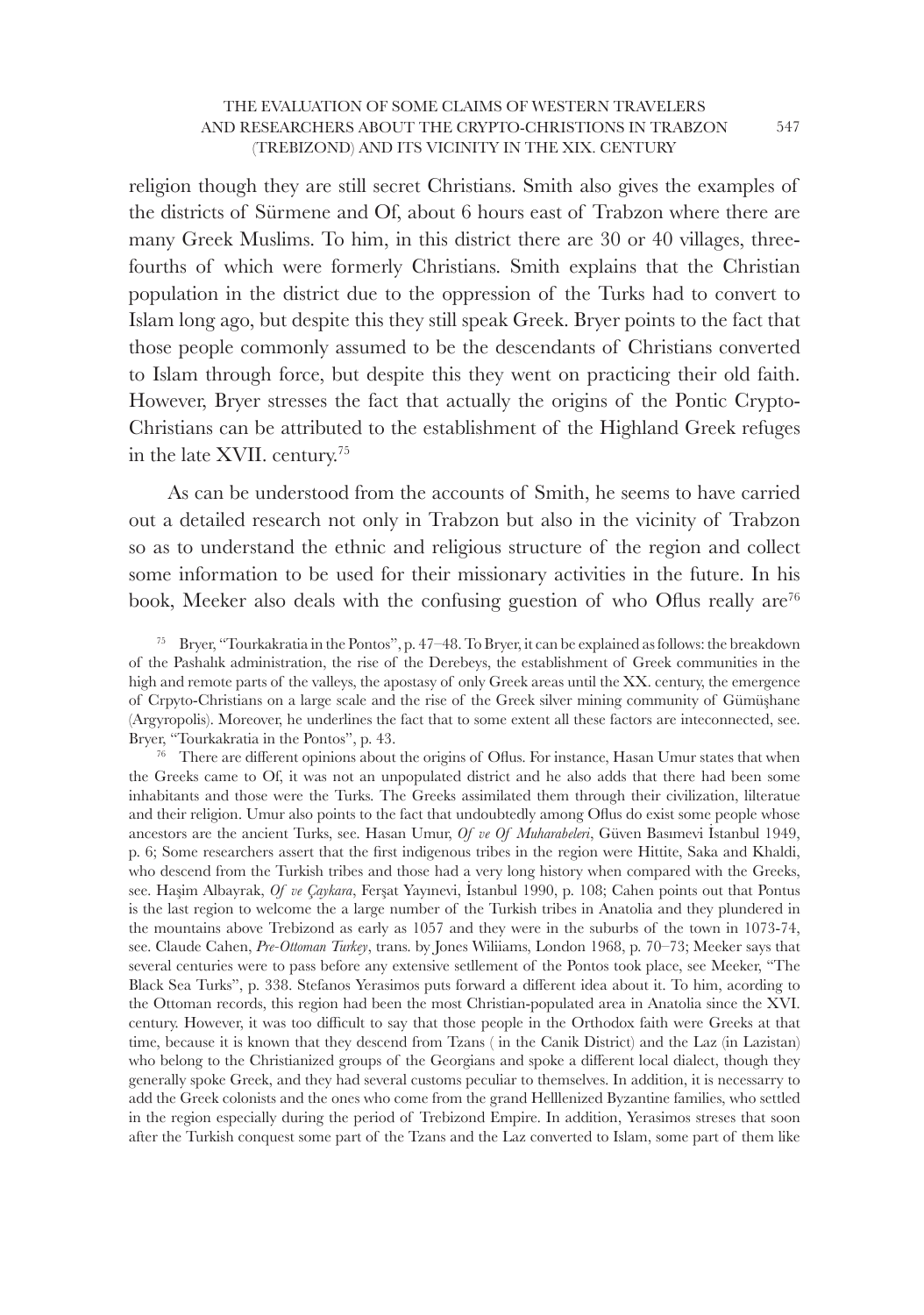and he puts forward the idea that Oflus represented the formation of a local state society as a result of complicated process of conversion or apostasy, migration and transformation. To him, as the historic traces are preserved by means of the local customs and traditions, like the other pastoral inhabitants on the eastern shores, they have become every sort of polemic.<sup>77</sup> Moreover, Meeker mentions that the conversion of the Christians and the migrations of the Muslims increased continuosly during the XVII. century and probably a large number of Christians might have been said to convert to Islam rather than the individual cases. Even if Oflus were officially registered as Muslims, it is possible to think that the population of Of might have had different trends of faith, but the real reason does not seem like that, because the regular increase in the number of the Muslims in the district caused the population of the Christians to decrease sharply and this was mostly related to the tradition of departures from the district and the conversion. Meeker acknowledges that the signs of the transformation can be easily be seen towards the end of the XVII. century. Namely, the Christians through conversion or apostasy and the Muslims through transformation merged to create a new state society.<sup>78</sup> On the other hand, Bryer alleges that he followed some Pontic scholars who carried out researches on the region in terms of using the term "apostasy, but he acknowledges that the there are some intresting aspects about the whole affair, for there is no literary or monumental evidence to indicate that there is any Greek settlement in Of and Tonya during the middle ages and therefore he suggests that it be further investigated.<sup>79</sup>

The second Western traveler to mention the Crypto-Christians in the region is the British geologist Hamilton, who visited the town in 1836. While he was giving some information about the inhabitants of the villages around Trabzon, he mentions that the most interesting thing that drew attention both in the town and in the closer mountains of the town is the fact that there were some Greek Turks or Turkish Greeks. Hamilton claims that these people, though actually Christians,

Oflus, who converted to Christianity under the influnece of the nationality in the XIX. century adopted a faith between Islam and the Christianity, see. Stefanos Yerasimos, "Pontus Meselesi", *Toplum ve Bilim Dergisi*, sy. 43-44 (Güz 1988- Kış 1989), p. 34.

<sup>77</sup>Meeker, *İmparatorluktan Gelen Bir Ulus*, p. 171.

<sup>78</sup>Meeker, *İmparatorluktan Gelen Bir Ulus*, p. 179.

 $79$  Bryer, "Tourkakratia in the Pontos", p. 45–46. Moreover, Bryer states that when the two valleys emerged into light of record with the XV. century registers, they had a high proportion of Christians to Muslims, but on the other hand t there was no bishopric of Of and no contemparary İskender Pasha is otherwise recorded see. Bryer ,"Tourkakratia in the Pontos", p. 46.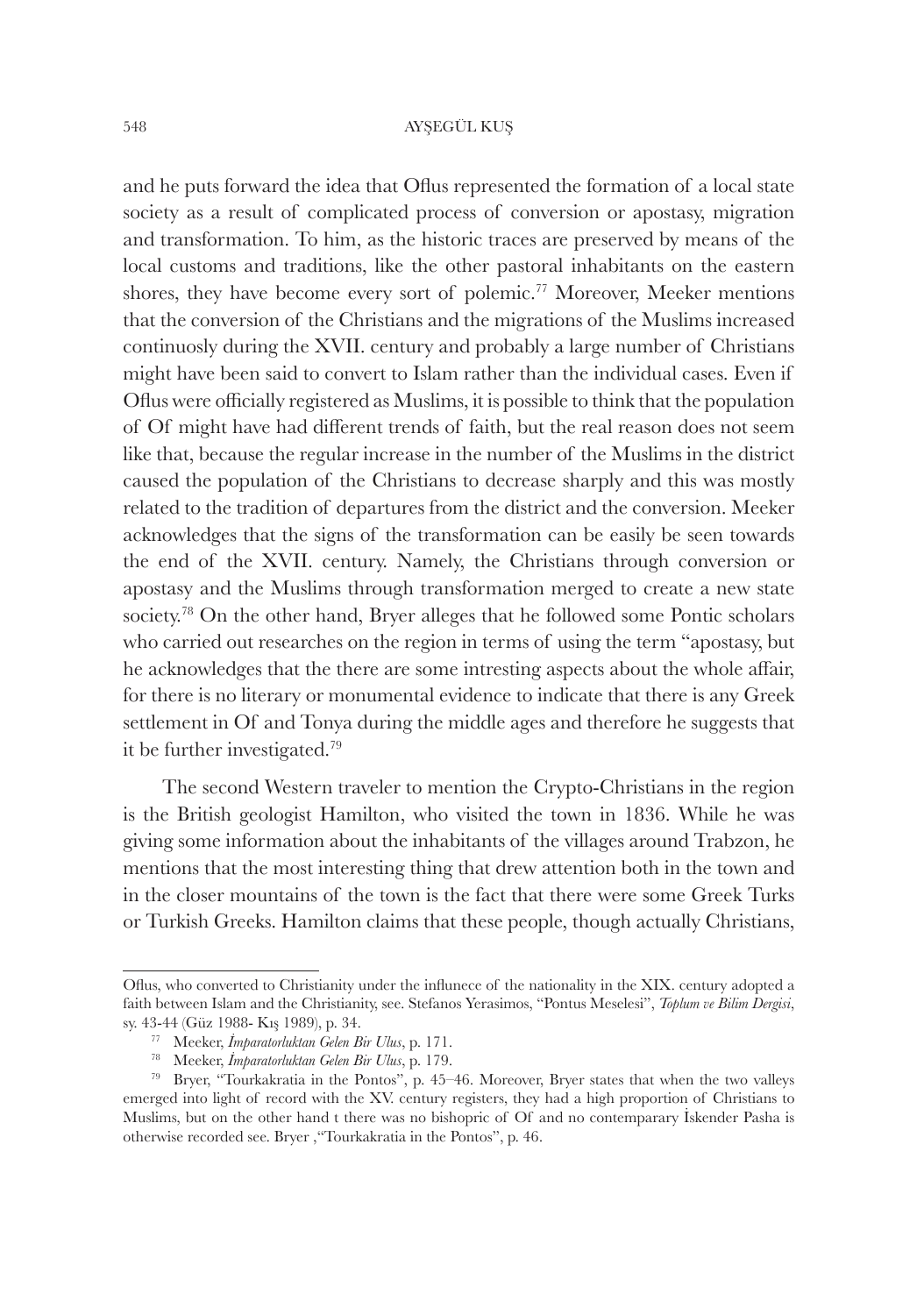secretly practice the religious rites of the Greeks. In addition, having adopted the official religion of the state they practice circumcision and also attend the mosques very cautiously. They attend all the ceremonies that the Muslims attend as well.<sup>80</sup> In the accounts of Hamilton, unlike the others, he is the first to mention the existence of the Crypto-Christians in Trabzon. From his accounts, it is understood that there have been some Crypto-Christian living in Trabzon as well. Moreover, Hamilton puts forward some allegations regarding the origin of these goups, To him, they might be the descendants of the Macrons (an indigenous ancient tribe), who performed circumcision, but they were no aware of their past and they think that they had this tradition from the Muslims.<sup>81</sup> It is seen that like most of the travelers he explicitly tries to make some ethnic evaluations and analyses referring to the ancient historical background of the town.

Another Western traveler who visited Trabzon towards the end of the first half of the XIX. century is Joseph Wolff, a Protestant missionary like Smith and Dwight. Wolff states that besides Turks and some European Christians, the town is inhabited by the Armenians and Greek Christians, In addition, he alleges that in and around Trabzon are there great numbers of villages inhabited by Greeks who outwardly profess the Muhammedan religion, but they secretly practise Christianity. To him, they have carried it on since the establishment of *Muhammedanism* in Constantinople. They have their own priests, who, in secret, are ordained by the Patriarch of Constantinople, and by the Bishop of the Greek church in Trabzon.<sup>82</sup> Under the light of the accounts of the Protestant missionary Wolff, it is seen that the priests of the Crypto-Christians living in the district are secretly ordained and it can be claimed that there are some Crypto-Christians around Trabzon. Another point to be focused on here is that it is possible to say that these groups started to declare themselves before the Imperial Edict (Islahat Fermanı). However, he does not mention the existence of the supposed Crypto-Christians in the villages of Santa, Kurum and Stavri in the district of Gümüşhane.

At the beginning of the latter half of the XIX. century the next taveler who arrived in Trabzon is Frederick Walpole. He does not provide detailed information about the existence of the supposed Crypto-Christians in the region; nevertheless,

<sup>&</sup>lt;sup>80</sup> Hamilton, *Researches in Asia Minor Pontus and Armenia*, Vol. I-II, John Murray, London1842, p. 240.

<sup>&</sup>lt;sup>81</sup> Hamilton, *Researches in Asia Minor*, p. 240.

<sup>82</sup> Joseph *Wolff*, A Narrative of a Mission to Bokhora to Ascertain the Fate of Colonel Studdart and Captain Connolly, New York 1845, p. 98.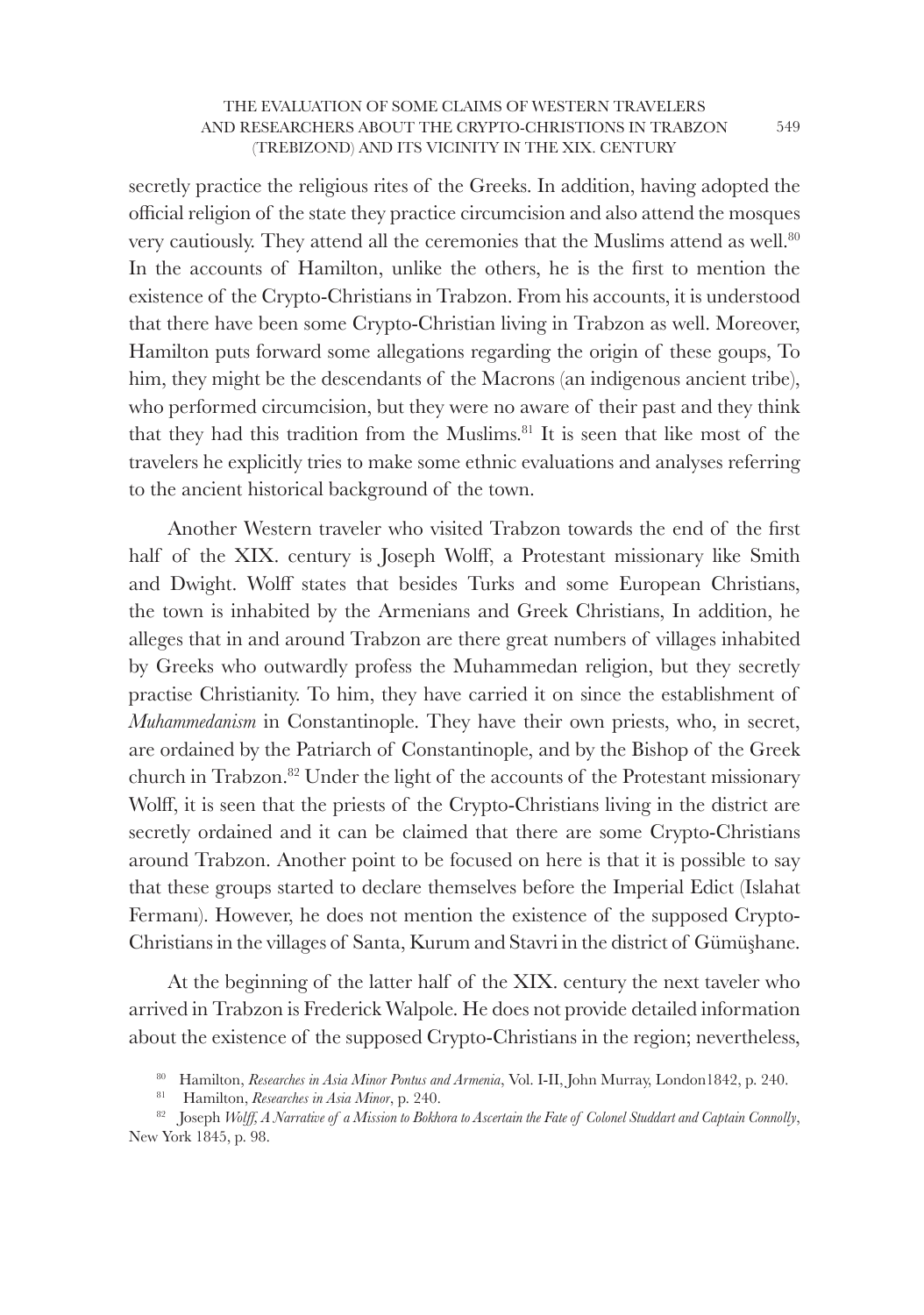he makes some remarks on them in his book. To him, he was given very little information about the people living in Trabzon; because these people are more interested in commerce than any other matter. However, as far as he was told by some people, it is said that there are Greeks among the population of the town, and they have Muslim names and live in secluded mountains, and practice the rites of Greek religion.<sup>83</sup>

As is seen, while some travelers mention the existence of the Crypto-Christians in or around Trabzon before the *Tanzima*t and in the following years after the *Tanzimat*, some do not provide any information about them. For instance, Sandwith, who visited the town in 1854 during the Crimean War, is one of those. Although Sandwith gives a detailed account of the mines in the district of Gümüşhane (Argyropolis), he does not mention the existence of any of the Crypto-Chrisitians in the region. He even states that all the miners are Greeks from the district of Krom, not far from Gümüşhane, and these people are sent to work at all the mines in the Ottoman lands.<sup>84</sup> Therefore, it is very interesting for him not to mention any of the Crypto-Christians, though Krom, as has been mentioned before, is considered as one of the heartland districts supposed to have been inhabited by the Crypto-Christians. Like Sandwith, some travelers such as Ainsworth, Wagner and Layard do not remark on them, either.<sup>85</sup> In this context, Bryer rightly alleges that it is a working hypothesis that these people might have adopted a secrecy of faith around the capture and brief occupation of Gümüşhane (Argyropolis) in Chaldea in 1829. However, Bryer states that the clue to their origins can be better found in an unrelated event of the same period. By 1829 the famous declining silver mines of Gümüşhane were in their last gasp and were closed. After the mines closed by stages there were several options open to those Greeks who, by not paying *harac* or any other service, were now neither officially Christian nor Muslim. In addition, while some went to Russia, others went to work in the mines at Ak Dağ in 1832<sup>86</sup> and to the alum mines of the

<sup>83</sup> Frederick Walpole, *The Ansayrii and the Assassins: With Travels in the Further East in 1850 to 1851, Including A Visit to Nineveh*, Vol. II, R. Bently, London 1851, p. 235.

<sup>84</sup> Humpry Sandwith, *A Narrative of The Siege of Kars, and of the Six Months' Resistance by the Turkish Garrison Under General Williams to the Russina Army*,John Murray, London 1856, p. 36.

<sup>85</sup>W. F. Ainsworth, *Travels, and Researches in Asia Minor, Mesopotamia, Chaldea, and Armenia,* Vol. I,JohnW. Parker, West Strand, London 1842, pp. 396–397; Moritz Wagner, Travels in Persia, Georgia and Koordistan, II, Hurst and Blackett, London: 1856, pp. 286–295; Austen Layard, *Discoveries in the Ruins of Nineveh and Babylon; with Travels in Armenia, Kurdistan and the Desert*, Harper and Brothers, New York 1853, pp. 1–8.

<sup>86</sup> For more detailed information about the Crypto-Christians at Ak Dağ, see. Ahmet Türkan, *Osmanlıda Kripto, Hristiyanlar*, Kitabevi Yayınları, İstanbul 2012, pp. 77-104.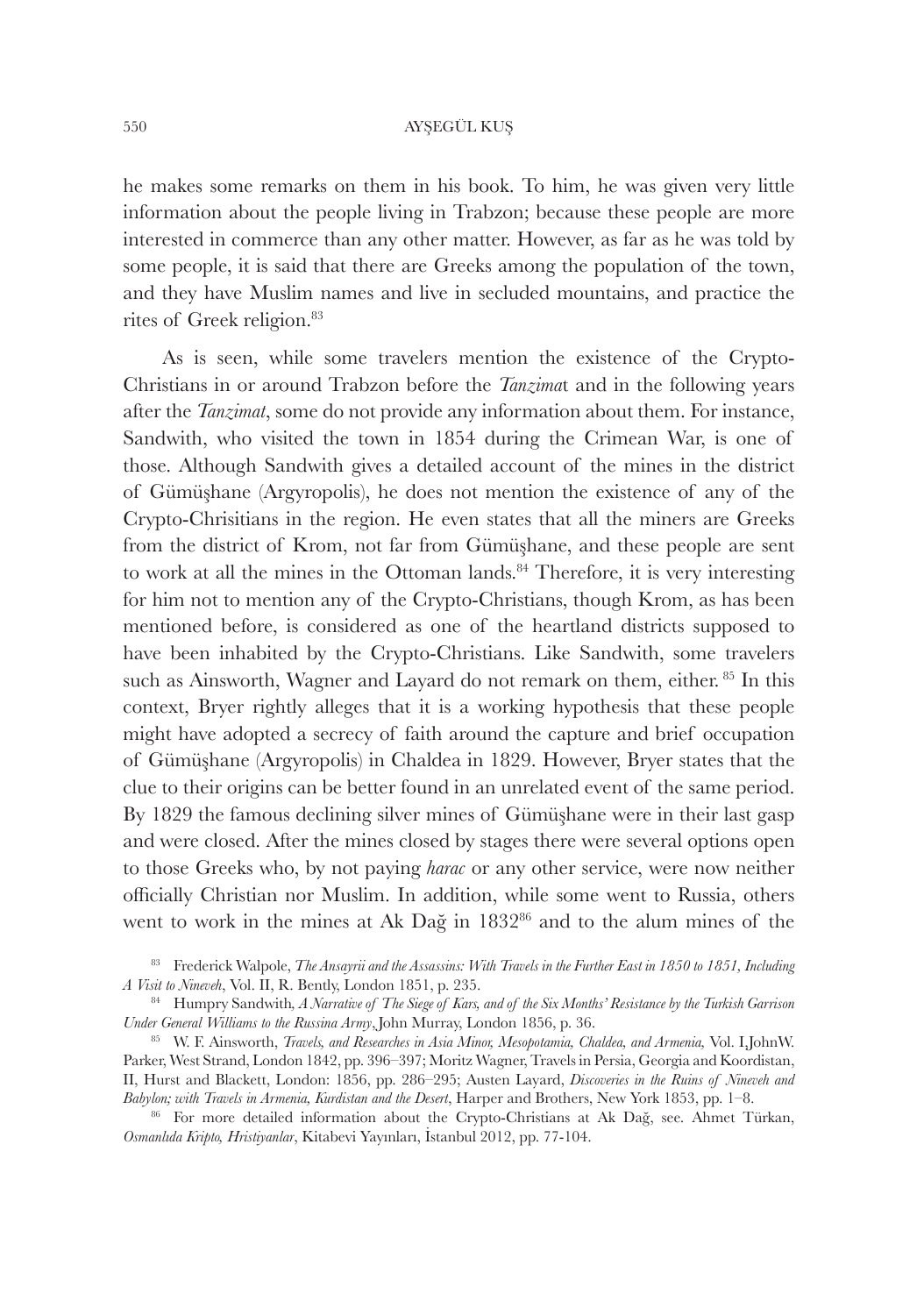north of Koloneia (Sebinkarahisar) significantly taking their special status<sup>87</sup> with them. For example, referring to Jenning, who benefited from the judicial records for Matzouka (Maçka), Bryer proposes that the bulk of the Crypto-Christians of the Pontos owe their origin to this special status in relation to a Chaldean mining economy.<sup>88</sup> Bryer suggests that it is probable to say that embracing both faiths as in the example of the people in Pontos and having become Crypto-Christians started nearly at around the period of the Russian capture and the brief occupation of Gümüşhane in 1829 because none of the 25 travelers who visited the region mention them between the years 1796 and 1833.<sup>89</sup> In other words, after the mines were closed, it seems that Kurumlis, for instance, wished to embrace not the best of the worlds, but obligation to neither. Moreover, they looked not to the Church, but instead they turned their face to the Western Powers to preserve their special position.<sup>90</sup>

In this sense, Russia showed great interest in some non-muslim groups for the purpose of putting a barrier to England on the Indian route. That's why Russia always got in touch with those groups and provided every sort of support to realize its aim. As can be seen, especially from the accounts of the missionary travelers, the spiritual, social and economic seperation had already started in the region long before the *Imperial Edict*, because by means of the efforts made and the activities carried out by Russia, Crypto-Christians started to declare themselves and convert to Christianity.<sup>91</sup> However, it should be noted that the great number of declarations took place after the date of 18 February 1856, when Sultan Mecid neatly anticipated the Treaty of Paris of 30 March bu issuing *Hatt-i Hümayun*. The effect of both was that the Porte reaffirmed the principle of freedoom of religion within the Ottoman Empire, and a watching brief to see that it was not left a dead

<sup>87</sup>Regarding the special status of Kurumlis, Türkan states that the Kurumlis kept their real faith secret for a long time and in some sources it is reported that Kurumlis started to practice deception so as to benefit from the mining economy because the Ottoman State would not grant the right to non-muslims to run the mines, for the mines had a strategic importance. In addition to this, in the reports of the Ottoman inspectors, it is reported that the Kurumlis practiced deception due to some other reasons, see. Türkan*, Kripto, Hristiyanlar*, p. 145.

- <sup>88</sup> Bryer, "Crypto Christians", pp. 32-33.
- <sup>89</sup> Bryer, "Crypto Christians", p. 31.
- <sup>90</sup> Bryer, "Crypto Christians", p. 33.

<sup>91</sup> For instance, in the despatch dated on April 1867 Palgrave, the British Consul in Trabzon, mentions that because of the increase of the Russian influence in the region, especially soon after the Crimean war some families declared themselves Christian, and many of them adopted a sort of Russian naturalization, see. Bryer, FO195/812 in "Crypto Christians", p. 66.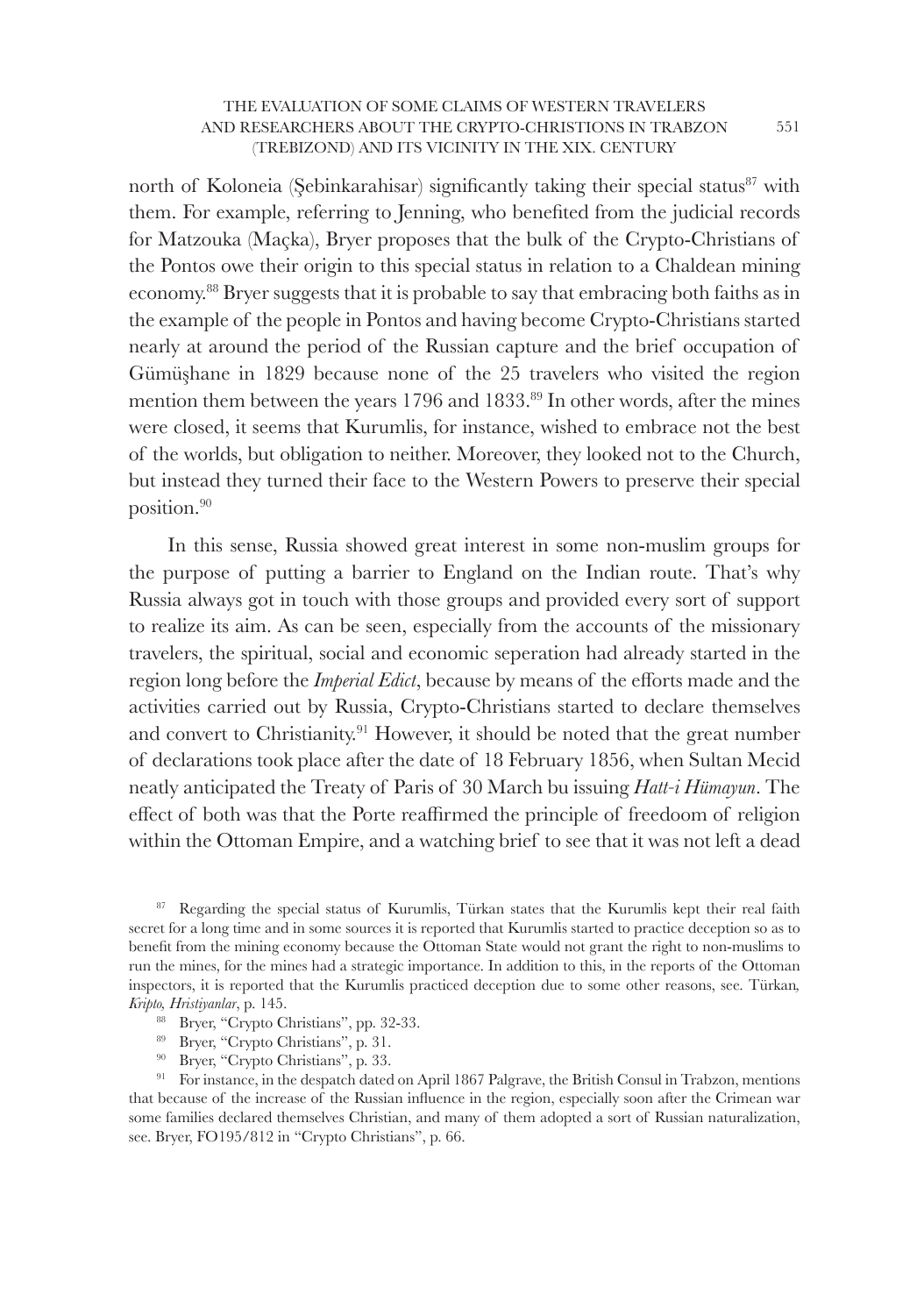letter was transferred from the Russian Tsar to the victories of the Crimean War. Thus, some supposedly registered as Muslims emerged out of the woodwork to declare themselces under British and French and Russian protection. In addition, *Tanzima*t was just the beginning of the end beacuse as is pointed by Bryer, a better date was 1856 when the *Islahat Edict* was declared<sup>92</sup>, for the death sentence not being practised<sup>93</sup> and the declaration of *the Islahar Edict* gave the opportunity to some groups of secret Christians to declare themselves. For instance, soon after the the declaration of *Islahat Edict*, the secret Christians in Trabzon gave petitions to the consulates of England, France, Austria, Russia and Greece and demanded that the Ottoman State accept them as Christians.<sup>94</sup> As is stated by Palgrave, in that sense, Russia seems to have played an important role in it. Actually it is possible to say that these groups were being used as a pawn for the political and economic purposes of the Great Powers, especially for Russia aiming to expand the south of the Black Sea and Caucasus. On the other hand, England, trying to secure its commercial route in India, showed a great interest in the issue. For instance, the British Embassy asked for detailed information about the issue from the English consul in Trabzon.<sup>95</sup>

Besides Russia and England, it is possible to say that another country that has influence on the Greeks in Trabzon is Greece. Even if it not as strong as Russia, because of the policies she followed, she managed to have an influnce on the Greeks in Trabzon. For instance, Yerasimos states that after a while the interest of the Greeks in Trabzon towards Russia changed in favour of Greece, the Greek consuls influenced the Greeks and as a result of this, the people started to identify themselves with the interests of Greece.<sup>96</sup> The Greek Elites, who are well-educated

<sup>92</sup> Bryer, "Crypto-Christians", p. 15.

<sup>93</sup> Even though tthe Ottoman State orally promised not to give any death penalty to the ones who converted, the practice of the death penalty continued in some places, because the auhhorities took the reactions of the Muslims into consideration and they they also thought that it would be against the Sharia see. Gülnihal Bozkurt, Alman ve İngiliz Belgelerinin ve Siyasi Gelişmelerin İşığında Gayrimüslim Osmanlı Vatandaşlarının *Hukuki Durumu*,Türk Tarih Kurumu Basımevi, Ankara 1996, p. 130.

<sup>94</sup>Türkan, *Kripto Hristiyanlar*, p. 29.

<sup>95</sup> Stevens gives a detailed information regarding the Kurumlis. In his despatch he remarks that the Turkish government should do something to satisfy the needs of Kurumlis because most of them are likely to emigrate to Russia and also adds that in the recent months several of them have become the subjects of Russia and the present Russian cıonsul in Trabzon are eager to provide passports for them see. FO524/10 in "Crypto- Christians", p. 35.

<sup>96</sup>Stephanos Yerasimos, "La Communaute Grecque de Trabzon Au 19 Siecle*", CIEPO, Osmanlı Öncesi ve Osmanlı Araştımıaları Uluslararası Komitesi -VII. Sempozyum Bildirileri*, Ankara 1994, p. 265. In addition, Yerasimos points out that the educational organisation in the Greek school in Trabzon was considered as necessary in order to connect the education with the education in Athen. Thus, in 1840 a primary school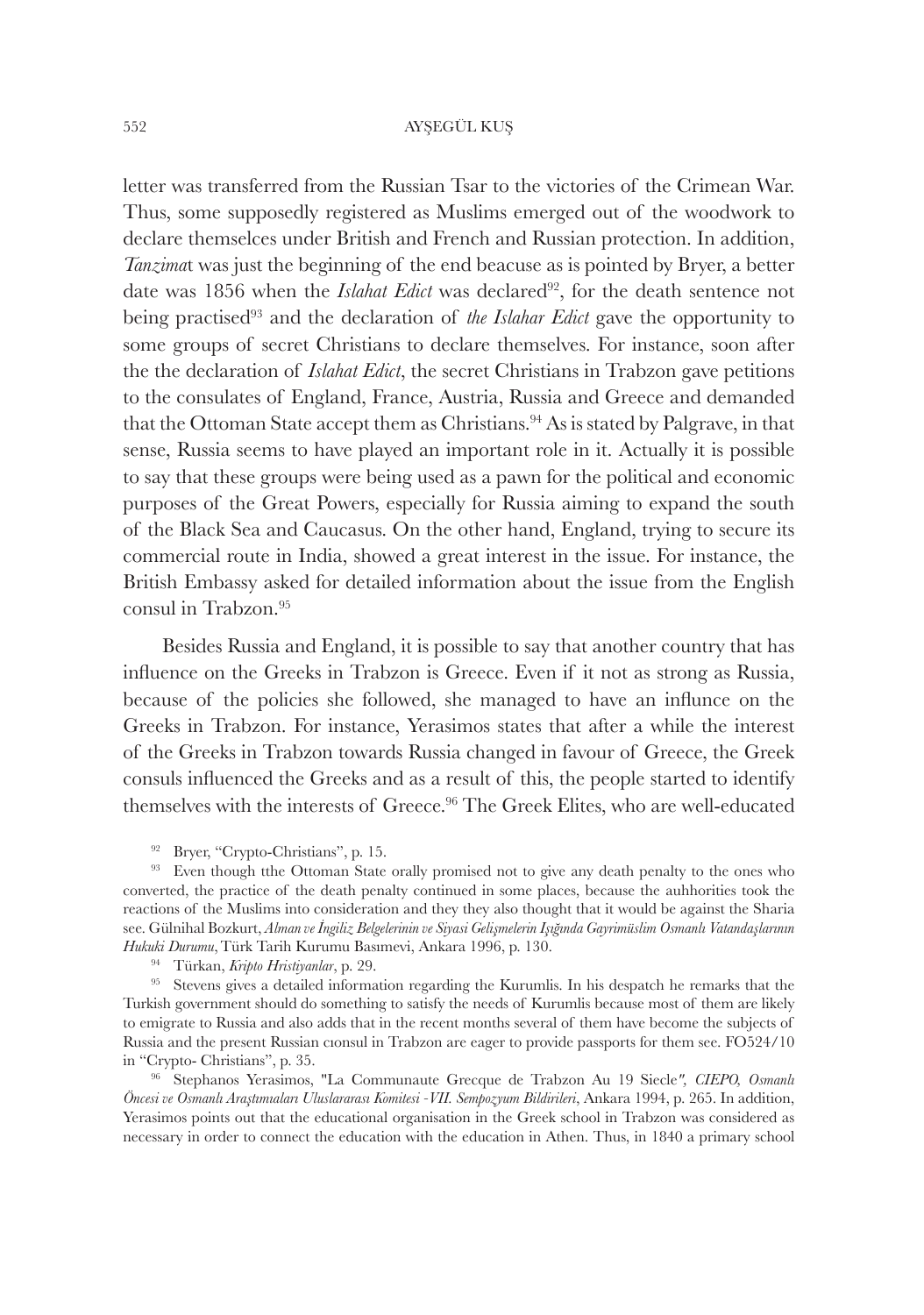and have international connections are deeply affected by the notions of the French Revolution and the Greek revolt, which is the result of this. The majority of the people living in the Province of Trabzon did not have a national awarenes until the middle of the XIX. century. The national awarenes is the artificial product of the period after the *Tanzimat*. <sup>97</sup>Thus, soon after Greece was established, it started to become the spokesman of Helenism both politically and culturally. In this sense, Greece became one of the important factors that affect the situation of the Orthodox Greeks.<sup>98</sup> The Greek consul in Trabzon did not hesitate to be the defender of the Greek irredantizm (expansionist nationalism). For instance, the French consul in his report clearly states how the Greeks in Trabzon openly voiced and defended the Crete revolt saying that they are very eager to see that the Turks would be expelled from the island.<sup>99</sup> In addition to the foundation of Greece and the policies followed, one of the actual factors that have an effect on the eastern Black Sea Greeks are the developments in the educational field in connection with Greece.<sup>100</sup> In XIX. century the new elite class who are educated and wealthy, especially under the leadership of the teachers, the doctors and the merchants used the schools along with the churches in order to spread the nationalism among the Orthodox Christians. In order to legalize the creation of this new ethnic group historically, especially the educationalits made great efforts and many students were sent to Athen. When they returned, they would teach Xenophon and classic Greek. In this sense, for instance, in his accounts abaut a school he visited in Gümüşhane, Southgate says that he was deeply affected when he witnessed that the children in that school could speak Greek as well as the children in Istanbul.<sup>101</sup>

was established and a person from Athen came to the school in 1850. Moreover, in the western, eastern and the southern part of the Trabzon three schools were opened see. Yerasimos," La Communaute Grecque de Trabzon", p. 293.

<sup>97</sup>Georgios Nakracas, *Anadolu ve Rum Göçmenlerin Kökeni*, çev. İbram Onsunoğlu, Belge Yayınları, İstanbul 2005, p. 180.

<sup>98</sup>Gerosimos, Augustinos, *Küçük Asya Rumları, Ondokuzımcu Yüzyılda İnanç, Cemaat ve Etnıisite*, çev. Devrim Evci,Dipnot Yayınları, Ankara 1997, pp. 308-311.

<sup>99</sup>İsmail H. Demircioğlu, "İngiliz Konsolosu Palgrave'e Göre 1868'de Trabzon Konsolosluklan", *Trabzon ve Çevresi Uluslararası Tarih- Dil-Edebiyat Sempozyumu Bildirileri (3–5 Mayıs 2001)*, c. I, Trabzon Valiliği İl Kültür Müdürlüğü Yayınları Trabzon 2002, p. 489. Actually, the idea of establishing the Pontus State in the northern Blak Sea emerged during the foundation of Filik-i Eterya' and when the Greece won her independence see. Yusuf Sarınay, "Pontus Meselesi ve Yunanistan'ın Politikası*", Atatürk Araştırma Merkezi Dergisi,* c.12,/3 (1995), pp. 1-77

<sup>100</sup>Özgür Yılmaz, "Pontus Meselesinin Tarihsel Kökenleri: XIX. Yüzyılda Trabzon Rumları Üzerine", *Osmanlı Araştımaları*, XXXI, 2008, p. 174.

<sup>101</sup>Bryer and others, "The Pontic Greeks Before the Diaspora", *Tlıe Post-Byzanıtine Monuments of the Pontos*, St. Edmundsbury Press, Aldershot 2002, p. XXIV.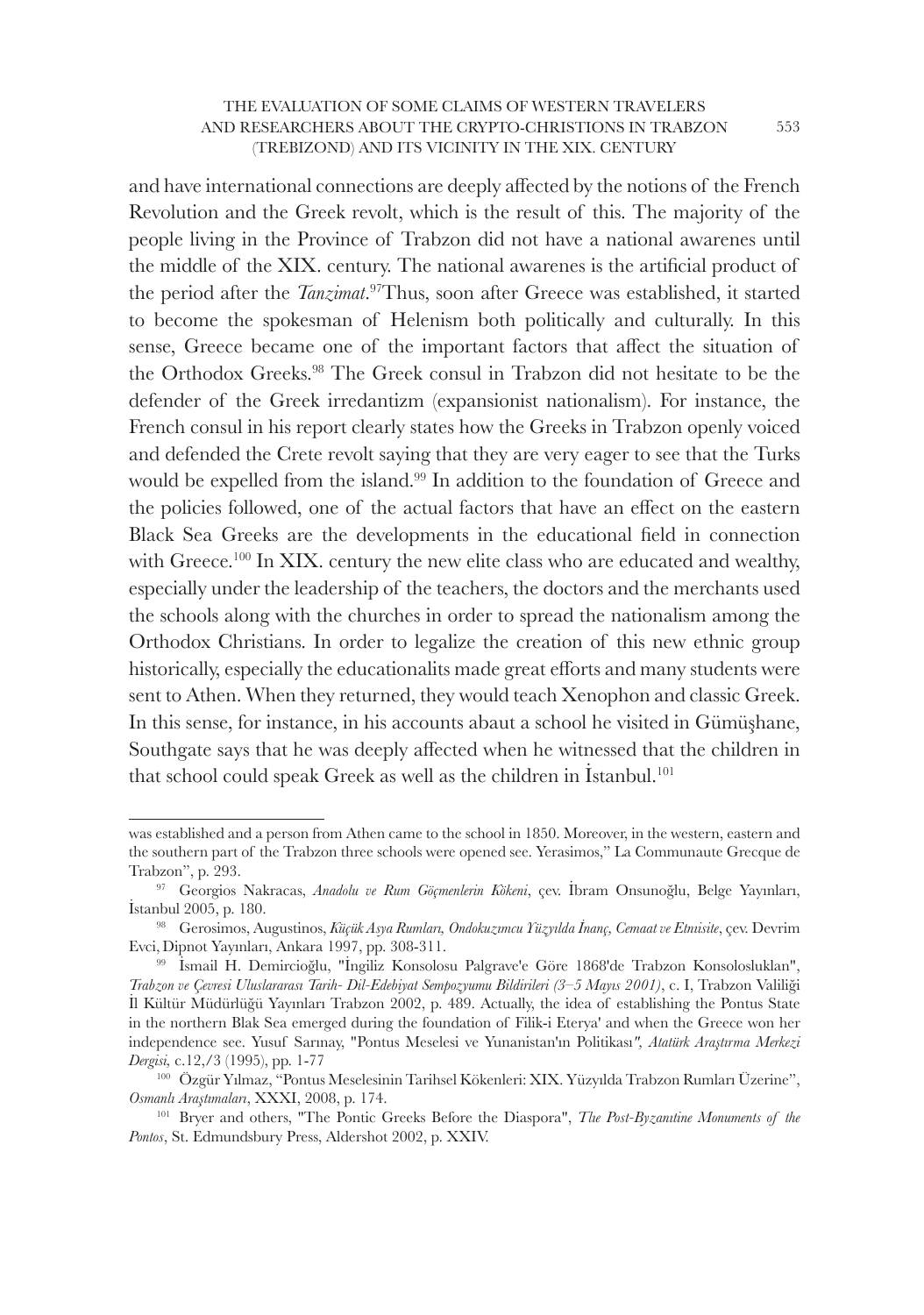In fact, the accounts of the majority of the XIX. century travelers do not provide much information to signify any relations between the Pontic Greeks and Greece. However, W. J. Childs, who visited Anatloia at the begimnning of the XX. century sets a good example. He narrates an incident when he was in Samsun saying that a boy came towrds him carrying a collecting-box and asked for a contribution for the aid of the Hellenic navy. The boy told him that the aid is not only for the navy but for the navy of all Helenic people. Moreover, the traveler mentions that Samsun can not descend from the old Greek Amisus (Samsun), but its people are largely Ottoman Greeks. Besides this, much of the trade and wealth are in their hands. Moreever, he stresses that like all foreign Greeks they look to Greece and contribute money to it, especially to its navy with open-handed generosity; because they hope that the Greek Empire will be reestablished amd Constantinople will be the capital again. Childs also adds that they had subscribed 12.000 pounds for the naval service and they were preparing another contribution.<sup>102</sup> The accounts of Childs clearly indicate that the Ottoman Greeks in the eastern Black Sea have the strong feelings of nationalism towards Greece and identify themselves with her. Moreover, it is very striking that they freely ask for and collect money in the streets for the Greek navy despite the fact that they are the subjects of the Ottoman Empire.

Similar to what is narrated above by Childs, in an Ottoman document dated 10 May 1902, it is stated that an Orthodox priest named as Kirilus had been trying to provoke the Stavris. According to the report, even though that person pretended to be the subject of the Ottoman, although he was in fact Greek from the Korfu island and he was collecting money from the Stavri community for the Philiki Etheria<sup>103</sup>, which is the Greek national organisation. He even caused some Muslims to convert to Christianity. All these developments created mcuh concern

<sup>102</sup>W. J. Childs, *Across Asia Minor on Foot*, William Blackwood and Sons, London 1917, p. 13.

<sup>&</sup>lt;sup>103</sup> This organisation emerged so that Greeks could realize their Megali idea. It was founded in Odessa in 1814. It first became known with the ideas of the foundation of a Greek State and revive the Empire of Byzantine in the XVIII. century as a secret revolutinary organisation. The Russian Tsar Alexander was declared to be the secret leader of the organisation. The priority was given to establishing an independent country for the Greek nation. After it was realized, the west and the east Thrace (Trakya), Salonica (Selanik), Aegean islands, the Twelve island, Crete, south Albania, the west Anatolia and Cyprus would be annexed to it. Then the foundation Pontus Greek State would be relaized in the region of Black Sea and finally Constantinople (İstanbul) would be captured and the Byzantine Empire would be reestablished see. Gülbadi Alan, "Anadolu'daki Yabancı Okullar ve Pontusçuluk", *Başlangıçtan Günümüze Pontus Sorunu,* ed. Veysel Usta, Serander, Trabzon 2007, pp. 175-176.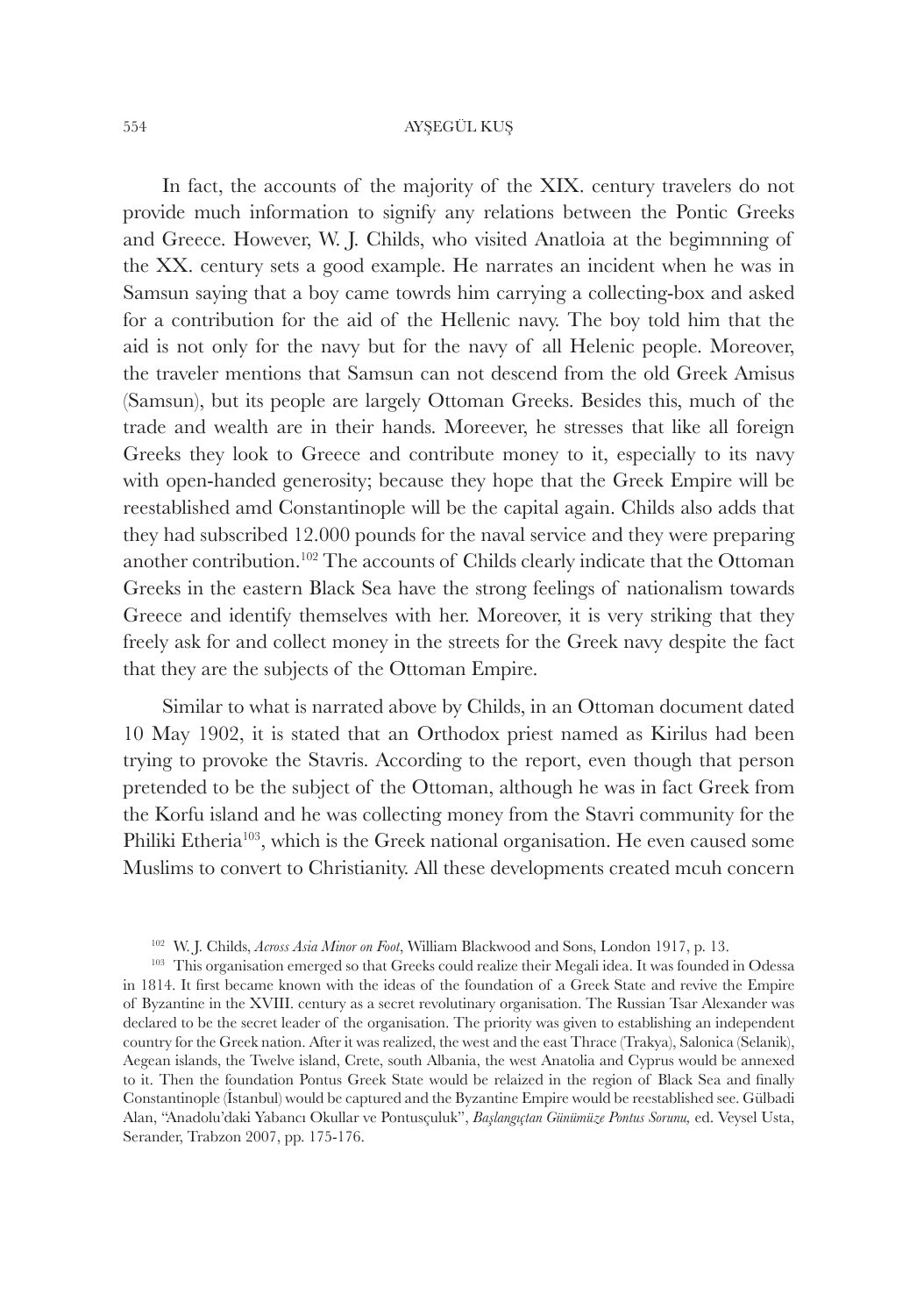for the governor of Ankara.<sup>104</sup> As is seen, this event sets a good example to show how some Greek priests also carry out some activities in the region in favour of Greece.

Undoubtedly, the emergence of Crypto-Christians and conversions in large goups caused some reactions among Muslims. This reaction can easily be seen in the lines of "*Long Street has turned to mud/ The Kurumlis have turned infidel*" gibed by local local Turks. These people who emerged as secret Christians in 1857 and throughout the XIX. century had a number of names in Pontos such as *Kurumlis*, *Stavriatoi*, *Santaoi* or *closet*-*Christians*. <sup>105</sup> However, Muslims were aware of the existence of such Crypto-Christians.<sup>106</sup> This is valid for the places where these groups lived together with the Muslims.<sup>107</sup> It can be said that the reactions of the Muslims against these groups might arise from the application of the represantative of the Crypto-Christians to the British Consul Alex Stevens or as Hamilton states, from the existence of the Crypto-Christians in the center of Trabzon. However, both in the accounts of the travelers and despatches of the British Consul in Trabzon, no information is provided about whether the conversions led to some upheavals among the inhabitants in the town or not. Moreover, White draws the attention to the nature of the secret character of the Crypto-Christianity and remarks as follows:

"The meaning and value of secrets change and are negotiated and renegotiated regularly. Secrets and secrecy are social acts, constantly aware of audiences and publics [...]. When we realize how poorly secrets are kept, how selective and managed tellings leak information to a wide variety of audiences, it seems clear that secrets ironically are ways of making information known".<sup>108</sup>

Thus, it should not be surprising that the authorities and the people of Trabzon were not disappointed when in 1857 some of the Kromlides declared their return to Christianity. The last traveler to remark on the Crypto-Christians in the districts of Of and Sürmene is H. F. B. Lynch, who visited the town in the year of 1893. Even though nearly none of the travelers and researchers

<sup>&</sup>lt;sup>104</sup> Selim Deringil, İktidarın Sembolleri ve İdeoloji, YKY, İstanbul: 2007, p. 110.

<sup>&</sup>lt;sup>105</sup> Bryer," Crypto Christians", p. 16.

<sup>106</sup>İlber Ortaylı, "Tanzimat Döneminde Tanassur ve Din Değiştirme Olayları", *Osmanlıİmpartatorluğunda İktisadi ve Sosyal Değişim, Makaleler*, c. I, Turhan Kitapevi, Ankara 2004, pp. 315-316.

<sup>&</sup>lt;sup>107</sup> Yılmaz, *Batılı Seyyahlara Göre Trabzon*, p. 91.

<sup>108</sup> Louise White, "Telling More: Lies, Secrets, and History", *History and Theory*, 39, 2000 , p. 22.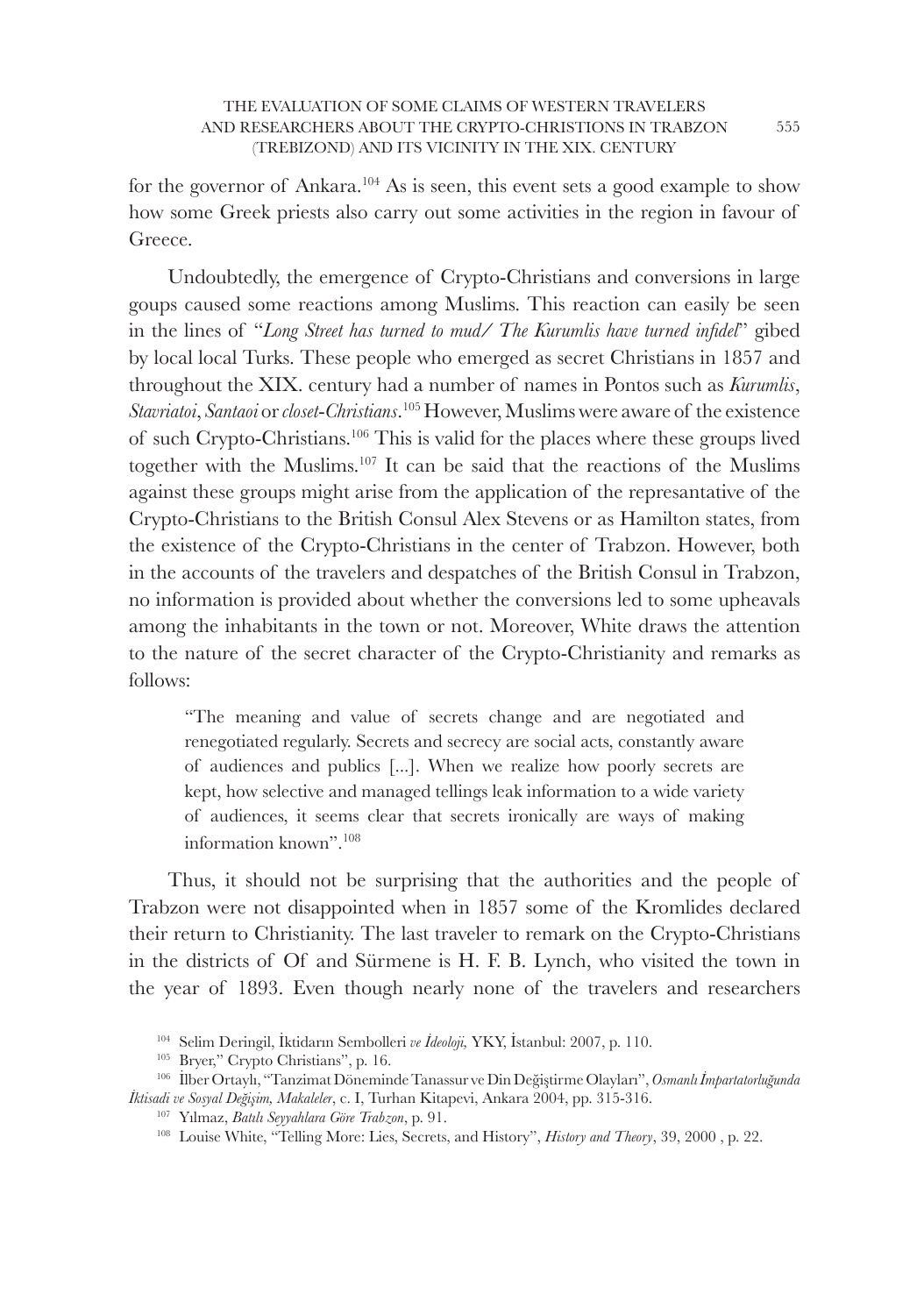provide no information about the Crypto-Christians inhabiting in the district, it seems interesting that Lynch remarks on them in his work at the end of the XIX. century. Any travelers' and researchers' not remarking on them can be intrepreted as the fact that the affair might have lost its appeal for most of the Western powers parallel to their social and economic interests.

 First of all, he states that there villages in Trabzon, the population of which are Muslims and they resent being called any other name than Osmanlı. Lynch also stresses that their Greek origin is determined both by history and the traditions and they retain some of them.<sup>109</sup> Except for the other travelers and researchers, probably Lynch is the first one to remark that those people are actullay integrated into the Ottoman society and they never imagine being called any other name than *Osmanlı* wheras the other travelers do not mention such an integration. In the following lines, especially he gives some accounts of the villages of Sürmene and Of lying on the east of Trebizond. Lynch asserts that those Greeks are now known for their theological eminence just as they are formerly under the reign of the Greek Empire of Trebizond.<sup>110</sup> Moreover, Lynch writes that

"...with this difference, that wheras in those days they supplied the Church with bishops, it is now mollahs that they furnish to Islam. Yet, fanatical as they are, they still hold to certain customs which connect them with the old faith they once served with distinction, and have no doubt, since persecuted with equal zeal."<sup>111</sup>

Lynch goes on to say that here in the case of an illnes a Madonna image is put above the sick- bed in order to recover from the illnes. In addition, he mentions that the sufferer sips the forbidden wine from the old cup of the Communion, which is considered as an invalulable object by all the people. However, when they are asked why they do so, they can not give a reasonable answer.<sup>112</sup> As can be understood, unlike the other travelers, Lynch stresses the fact that the inhabitans in the districts of Of and Sürmene retain some of their old customs unconsciously. Namely, he does not refer to the fact that they perform the rites of their old faith secretly. On the contrary, he implies that the practices and rites of their old faith are incorporated into the new one. Similarly, Umur also focuses on the fact that

<sup>&</sup>lt;sup>109</sup> H. F. B. Lynch, *Armenia- Travels and Studies*, Vol. I, Khayats, Beirut 1965, p. 11.

<sup>110</sup>Lynch, *Armenia*, p. 11.

<sup>111</sup>Lynch, *Armenia*, p. 11

<sup>&</sup>lt;sup>112</sup> Lynch, *Armenia*, pp. 11-12.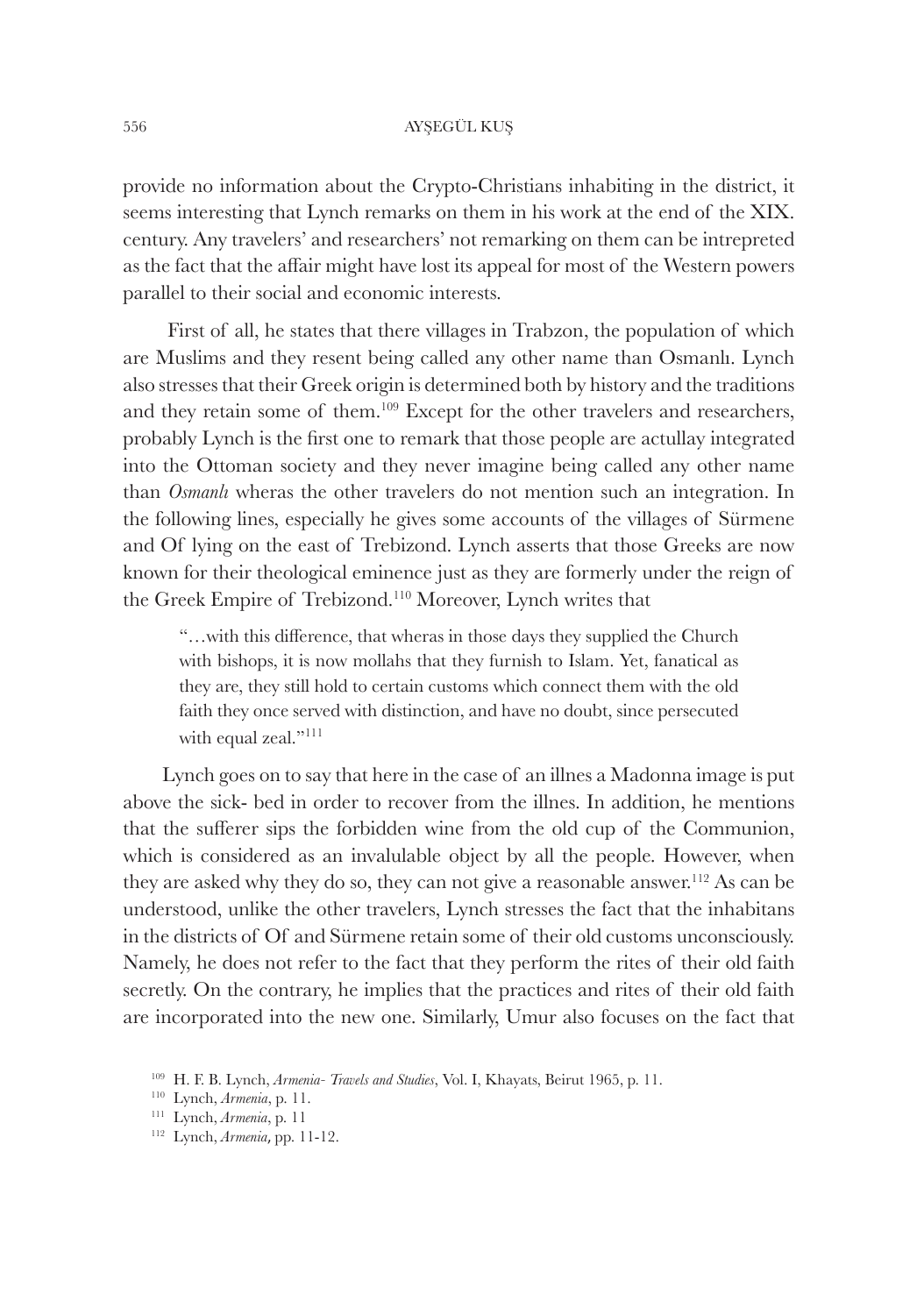after the Ottoman conquest, in Trabzon and its vicinity between the years H. 921 (M. 1515) and H. 991 (M.1583), the Islam and Turkishness especially during the last 30 years had increased and become dominant in the lower parts of Baltacı and Solaklı. Apart from the small groups of the Christians here and there, he stresses the fact that it is reasonable to admit that there were also the ones who converted to Islam and participated in the Turkish society. To Umur, this participation and conversion do not violate the purity of the Turkish race, because such things can be observed for all the nations in the world as well and none of the nations has been able to preserve its ethnic purity.<sup>113</sup> Similarly, Meeker states that the descendants of the Christians must have considerably served to profess Muslim, because based on the Trabzon Province Yearbook (TVS) dated 1888, he mentions that despite the fact that many people speak Turkish, sometimes some of the courses are given in Greek in the theological schools (medrese) of Of.<sup>114</sup>

 To some researchers, whereas the classical Ottoman/Islamic law puts a death sentence for the converts from Islam, the rulers in the *Tanzimat* period chose to remain silent when they confront such cases; because they worked hard to "avoid the imperial headache", referring to Deringil.<sup>115</sup> However, contrary to what is claimed, in the studies based on the Ottoman archives it is clearly seen that the authorities made great efforts and tried to take some measues against the cases of the conversions. For instance, it can be said that one of these poeple is Ahmet Şakir Pasha, who worked as a general inspector in Anatolia. During his inspection travels, he wrote a great number of detailed reports about the matter based on the thoughts of the persons to whom he had assigned duty in the region. Moreover, in the file of the reports are there some telegraphs, reports or the petitions about the sobject of conversion. In the *Layihas* written by him, he points out that the education level of the poeple and their religious knowledge be raised, the new

<sup>114</sup>Meeker, *İmparatorluktan Gelen Bir Ulus*, p. 182.

<sup>115</sup>M. Fatih Çalışır, "Conversion and Apostasy In "The Tanzimat State" : *Case of Selim Ağa*, Tarih Okulu, sy. V, 2009, p. 113; Selim Deringil,"There Is No Compulsion in Religion`: On Conversion and Apostasy in the Late Ottoman Empire: 1839-1856" *Comparative Studies in Society and History*, 42/3 (2000), pp. 547-575. Deringil points out that on the date of 16. February 1898 the Trabzon Province reported to Ahmet Şakir Pasha thatsome people as a result of the deceptions of the priest would convert to Christinaity. Up on this an investigation was started in the places mentioned but it was stated that the investigation be carried out on a small scale with the concern that the priests might show the matter under a different light and they would not hesitate to apply to the foreign consulates. One and a half year later, the Trabzon Province would report that the rumours are not true. However, it led to a considerable uneasiness on the side of the authorities see. Deringil, İktidarın Sembolleri, p. 107.

<sup>&</sup>lt;sup>113</sup> Hasan Umur, *Of Tarihi*, Güven Basımevi, İstanbul: 1951, p. 20.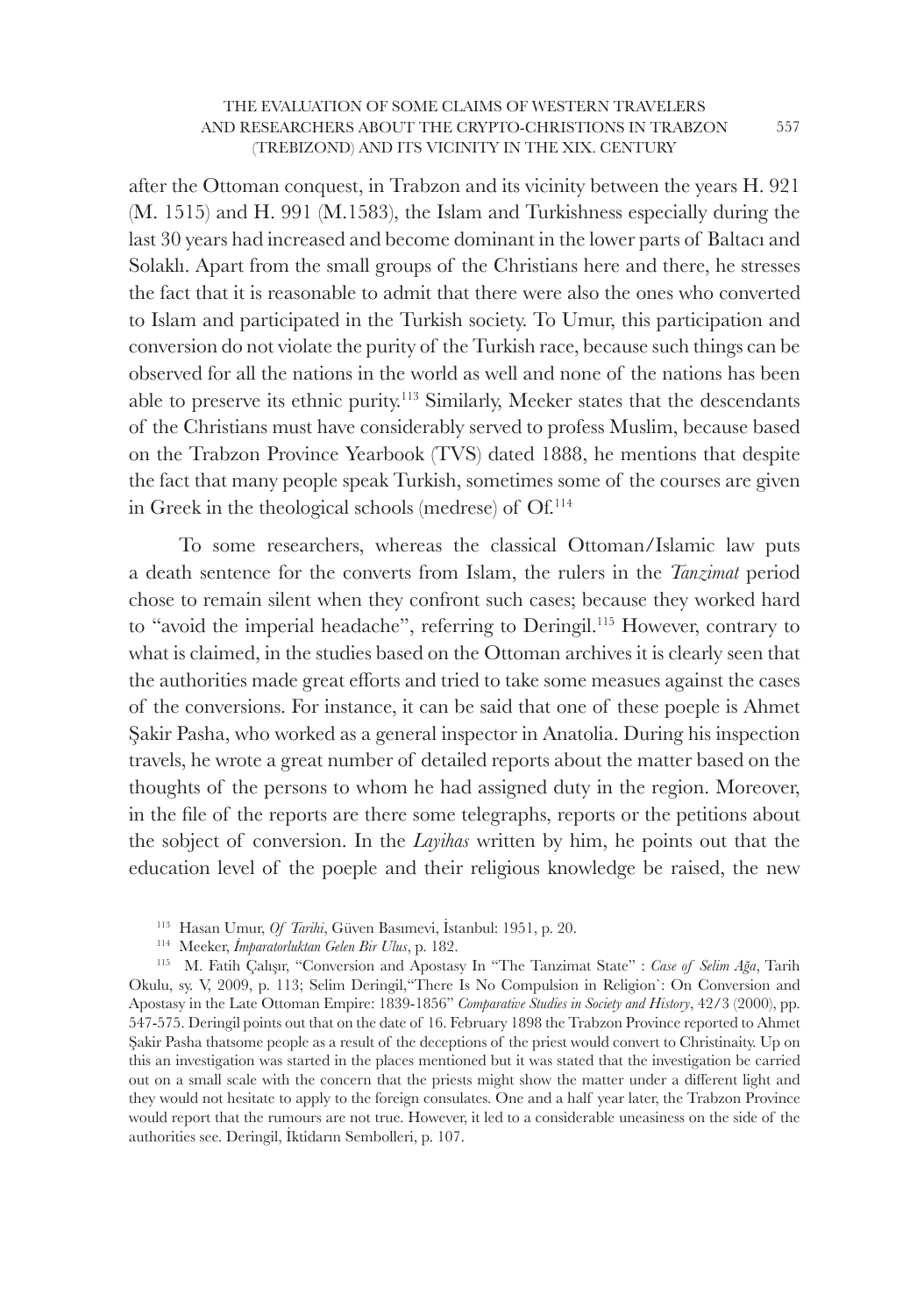schools be opened and the quality of education in the schools and the boarding schools to be opened and in the industrial schools be raised as well. Besides these, he recommended that the schools to increase the religious awareness of the people be opened and the Muslims should not need the obligation to attend the Christian and foreign schools.<sup>116</sup> Similarly, in Trabzon the authorities were seeking for some solutions regarding the matter. For example, in a report written about the conversions in the Trabzon Province, it is highly stressed that while the education is given in modern schools in line with the principles of modern education in the places where Greeks and Armenians live, let alone the schools there has been no masjid for the Muslims to give religious knowledge.<sup>117</sup> Besides this, according to the Ottoman documents, the Ottoman State closely followed the cases of conversions and exiled the converts to the places where the Muslims are densely-populated.<sup>118</sup> Furthermore, the Ottoman State registered the people as "mutanassır" in Gümüşhane town and its vicinity in order to prevent them from their conversion to Christianity just because of the fact that a militray service is not demanded from the non-muslims. Thus, it did not exempt them from the militray service. Especillay in Anatolia, the Ottoman State seems to have focused on the issue more seriously and closely followed the situation of these people through writing to the provinces so that the foreign countries could not manipulate them as a political means. $119$ 

Ortaylı also states that freedom of the choice of religion and conscience reached such a degree in the XIX. century that some groups who converted to Islam officially but to keep their real faith secret did not hesitate to declare

<sup>116</sup>Mehmet Bilgin, *Trabzon Vilayetinde Çift Din Taşıyanlar*, Marmara Üniversitesi Sosyal Bilimler Enstitüsü, Basılmamış Yüksek Lisnas Tezi, İstanbul 2010, pp. 175-176.

<sup>117</sup>Bilgin, Çift Din Taşıyanlar, p. 183. For instance, in a report despatched to the Ministry of Education by Savfet Pasha who carried out some investigation in Gümüşhane on 15.09.1863, it is said that the Greeks and the Armenians built a big and a modern primary school in Gümüşhane and in these schools the education is given in Greek and Armenian and some lessons such as mathematics and geography are given as well. The Muslims formerly had a school with one room but now there has been no trace of it. In addition, Savfet Pasha states that after 1848 when the mines were closed the inhabitants living in Gümüşhane became mcuh poorer and the people called "Buçuk İslamiyet" are living in the vicinity of Gümüşhane. Accordingly, he recommnends that a school (sıbyan mektebi) be opened in order to teach religious subjects, to reinforce their religious knowledge, to teach science and improve the education. Bilgin, Çift Din Taşıyanlar, p. 183. For more detailed information see. Bilgin, *Çift Din Taşıyanlar*, pp. 183-187.

<sup>&</sup>lt;sup>118</sup> Türkan, *Kripto Hristiyanlar*, p. 29. For more detailed information about the attitude of the Ottoman Empire towards the conversion or tanassur see. Türkan, *Kripto Hristiyanlar,* pp. 22-39.

<sup>119</sup>Kemal Saylan, *Gümüşhane-İdari, Sosyal ve Ekonomik Tarih (1850-1918),* Gümüşhane Üniversitesi Yayınları, İstanbul 2014, p. 141.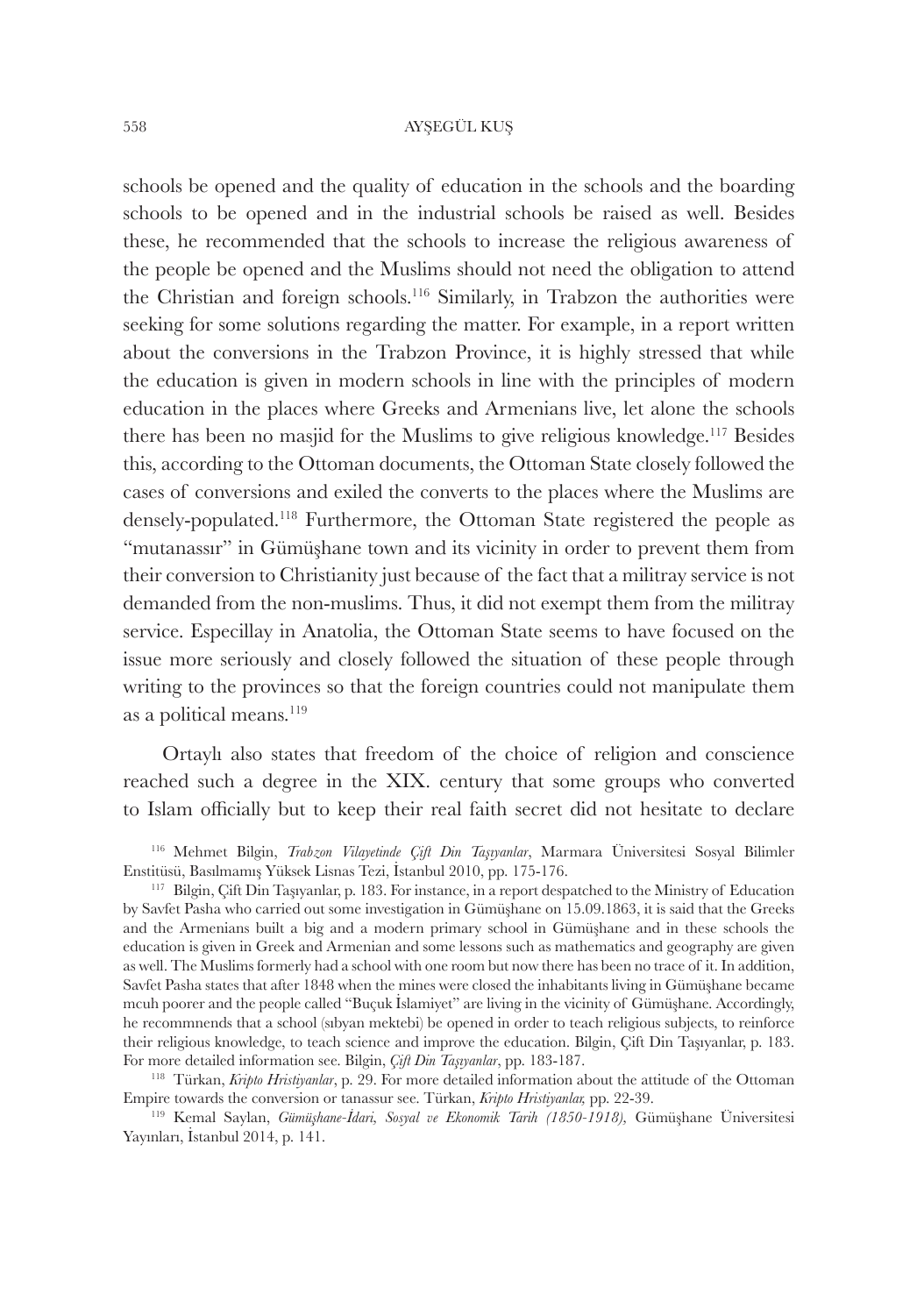themselves to convert to their own faith. Even if it is considered as *Tanassur* (being Christian) by the Islam Sheria, it was seen that it was not evaluated and regarded like that.<sup>120</sup> As far as it is understood, the situation of the Crypto-Christians in Pontos, due to some social, economic and political developments on the side of England such as the opening of the Suez Canal in 1869 and not replacing any consul after Palgrave, Trabzon seems to have lost the interest of England. The recognition of 12.000-30.000 Kurumlis as Christians would only come to the agenda in 1910, but through the diplomatic efforts of Russian and French rather than England. In Bryer's wordsr, it seems that it has resulted from the fact that becoming a Christian lost its appeal because Christians had to do their military obligations and they had the hope of Russia capturing Trabzon to be realized five years later.<sup>121</sup>

## **Conclusion**

Trabzon has always consisted of several ethnic groups since it was founded. One of these ethnic groups has been the Christians. This Christian community have always drew the attention of Western travelers and researchers. Western travelers and the researchers seem to have been preoccupied with the existence of the Christian population after the Ottoman conquest of the town in 1461 and have questioned what happened to them. In the studies carried out by some of them, it is mostly observed that they are in favour of the idea that the Christian population was forcibly exposed to Islamisation and Turkification after the Ottoman conquest. To them, most of the Christians had to apostasize and convert to Islam. In other words, they generally base their claims and arguments solely on the conversion or apostasy ignoring the other factors such as the coercive settlement policy of the Ottman Empire, social, political and economic factors, all of which are interwoven with one another. Therefore, some fanatic and extremist arguments should be used with caution so as to be able to understand and make more objective analysis on the subject.

As the Ottoman Empire started to lose power and got weaker, especially in the XIX. century some cases of being Christian (Tanassur) are observed to have taken place in Trabzon and its vicinity. Firstly, it should be noted here that nearly

559

<sup>120</sup>İlber Ortaylı ,"Tanzimat Döneminde Tanassur ve Din Değiştirme Olayları", in: *Tanzimat'ın 150. Yıldönümü Uluslararası Sempozyumu*,Türk Tarih Kurumu Basımevi, Ankara 1994, p. 481.

<sup>&</sup>lt;sup>121</sup> Bryer, "Crypto Christians", p. 29.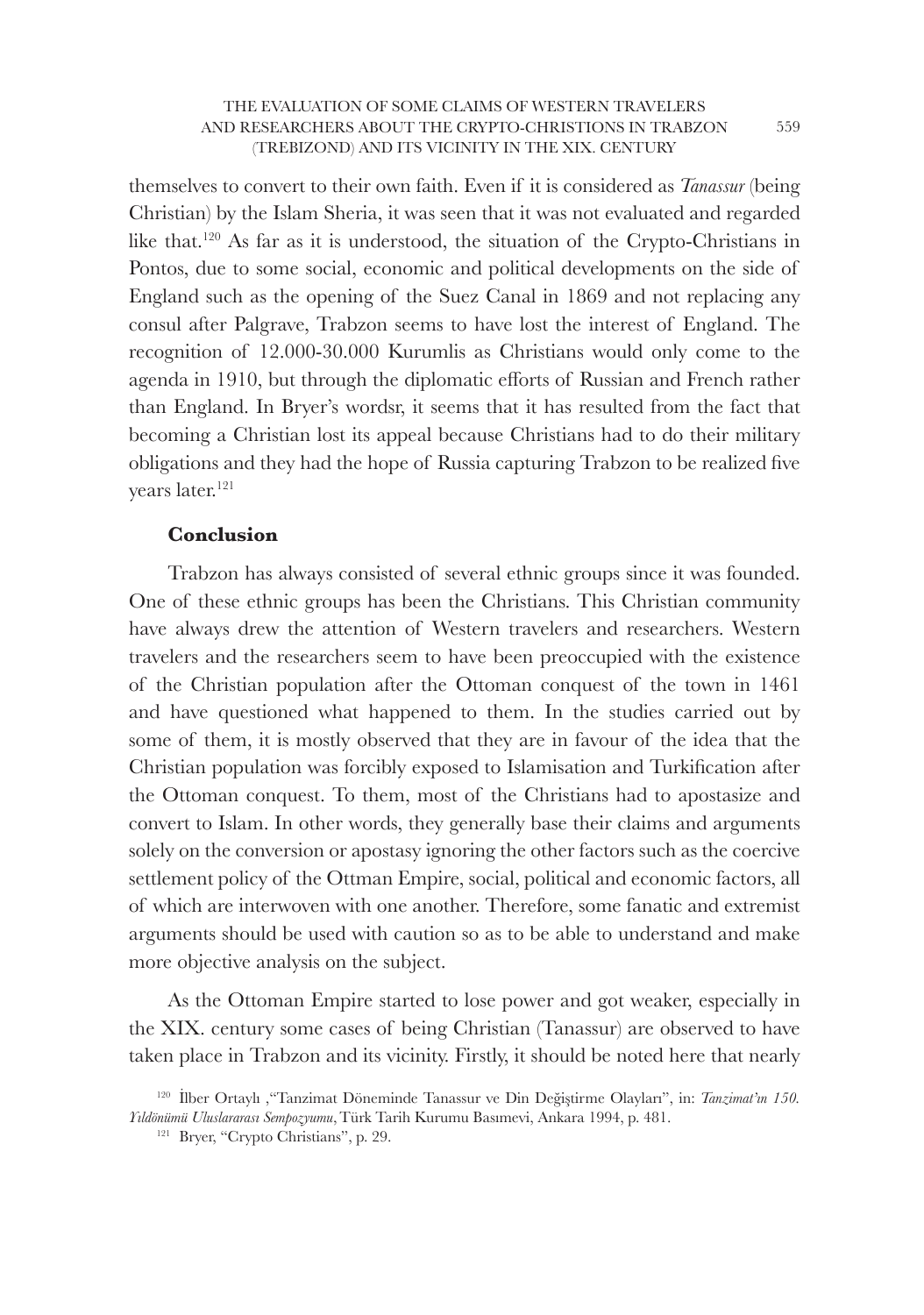no reference is made to the existence of the Crypto-Christians in the acocunts of Western travelers and researcher before the XIX. century. As far as it is seen in the accounts of the travelers, the earlier references to them date back to 1812 when Bijişkyan visited the region. No traveler except Bijişkyan remarks on them until the Campaign of 1828-29 is over. Therefore, it is not accidental for some missionary travelers to mention them after this date; because during the brief occupation of Russia in Gümüşhane, Russia got in touch with the Christians inhabiting in the region Thus, it seems that there is a close link between the the War of 1828-29 and the references made to Crypto-Christians in 1830's in the accounts of some travelers.

Secondly, when compared with the other travelers, Protestant missonaries such as Smith, Wolf and Southgate seem to have showed great interest in the Crypto-Christians and give more detailed information about them. Especially, the accounts of Smith provide some important clues and help us understand the role of the missionaries about how these groups can be an important target audience to be manipulated for the Protestant mission. Thus it seems that they try to form an ethnic origin for these people claiming that they come from the Greek race and speak Greek as most of the Western travelers tend to repeat in their works in the XIX. century so as to realize their objectives and ease their work. Similarly, when giving information about the inhabitants in the region, Hamilton is observed to be establishing some links between the ancient indigenous tribes in the antiquarian period and the people living in Trabzon and its vicinity. Furthermore, unlike the others, in the accounts of Hamilton, even though he does not mention his source, he makes some remarks on the existence of some Crypto-Christians inhabiting in Trabzon. This allegation needs questioning and needs further research in the studies to be carried out in the future. Moreover, in a later date of 1893, unlike the other travelers, Lynch takes a look at the matter in a different way. It is seen that he makes more objective narrations on the inhabitants of the town pointing out that these people do not imagine being called any other name than *Osmanlı* and states that they are amalgated in the pot of the *Osmanlı* culture and they do practice the rites of their old faith just without being aware of them. In fact, it can be said that though given in a later date, the accounts of Lynch give more plausible answer to the endless and insoluble arguments that have been put forward relating to the demography and the ethnic structure of the region. More probably, it might be better to mention the blend of several cultures integrated into one another during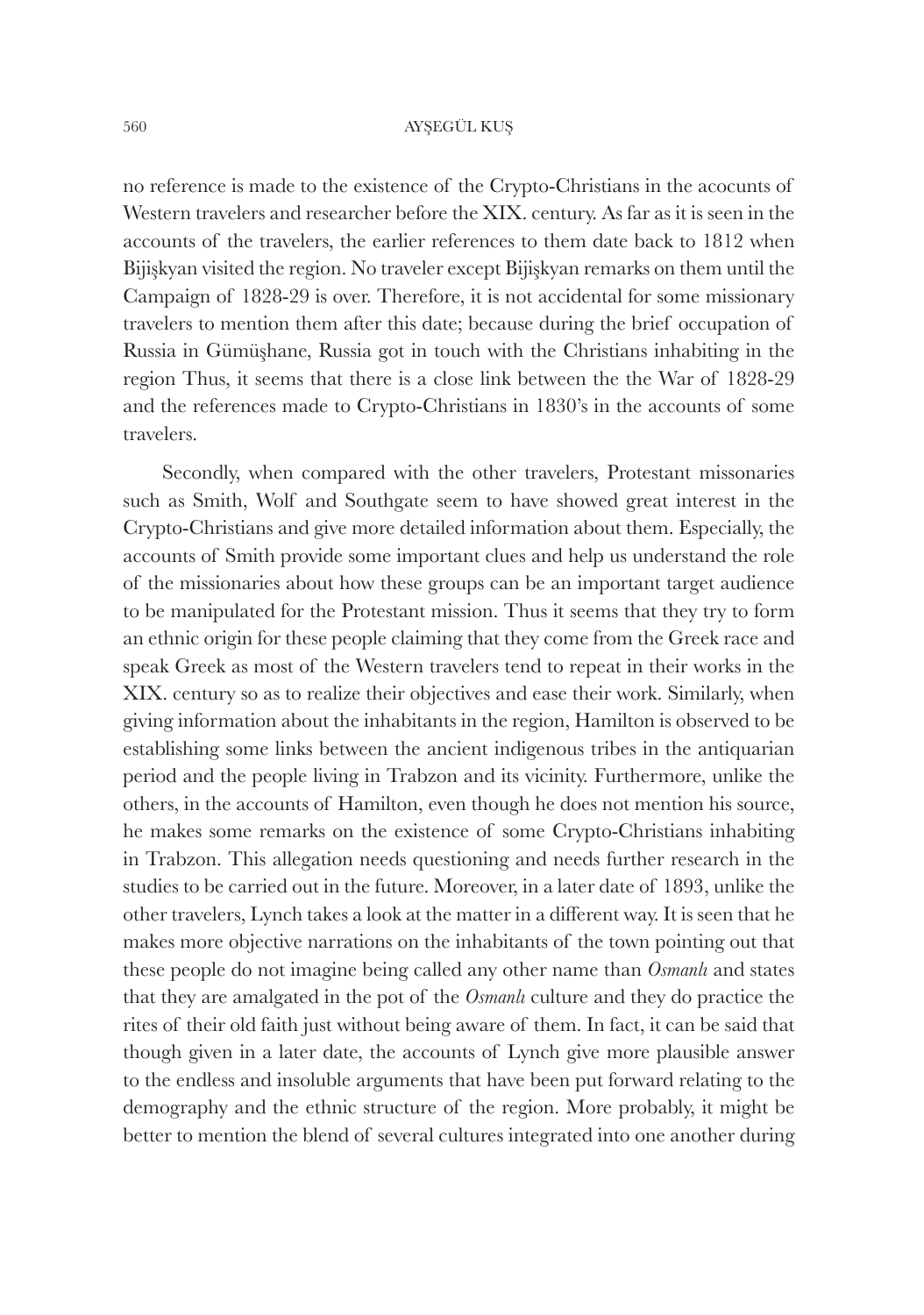the course of the history rather than make some remarks on the continuity of only one ethnic group.

It should be stressed here that the rights granted to non-muslims in 1839 (*Tanzimat*) and 1856 (*Islahat Edict*) contributed to the increase in the morale of the non-muslims; because in this liberal atmosphere they felt more secure to declare themselves and tend to convert to their real faith in order to gain some social and economic benefits from Great Powers rather than prefer to be an earnest Christian. For instance, even though the Kurumlis converted to Islam in the XVII. century in order to get the mining concession, not paying *haraç* and exempt from the military service, on a large scale they tended to declare themselves openly and convert to their real faith, especially when the mines lost its economic attraction in Gümüşhane in the first half of the XIX. century. Thus, as far as it is reflected in some native and Western studies, it is possible to say that the Crypto-Chrtistians inhabiting in such districts as Kurum, Santa, Stavri and Torul converted to their real faith so as to gain some social and economic benefits, especially after the mines were closed. As a result of some of socio-economic changes that took place in the region, these people had a tendency to abandon their region through the motivation of Russia or to be able to get a new status. It should be also noted that some Western consulates such as England, France and Russia took a close look at the matter and sent some regular reports to their embassies in Constantinaple when the matter was hot for their own socio-economic interests. Besides these consulates, it seems clear that Greece also closely watched the matter and paid careful attention to it.

It seems that the information collected by the travelers and researchers have politically been used as well. In this sense, the two political aims which these researches served for should be focused on. The frst one is that the Crypto-Christians in the region have become known on the international platform and their existence and their life styles have been deciphered. This seems to have been used in order to awaken the Christianity in the region. The second one is that as in the example of Greece she developed some approaches through the contact with her kins and co-religionists within the context of her expansionist natinalism and the Megali idea policies regarding the manipulation of these groups. In the XIX. century, the activities carried out in the region regarding the Pontic Greeks' identifying themselves with Greece clearly indicates it. Thus, as a result of these activities, it is undestood that the artificial Pontus issue, which still keeps its actuality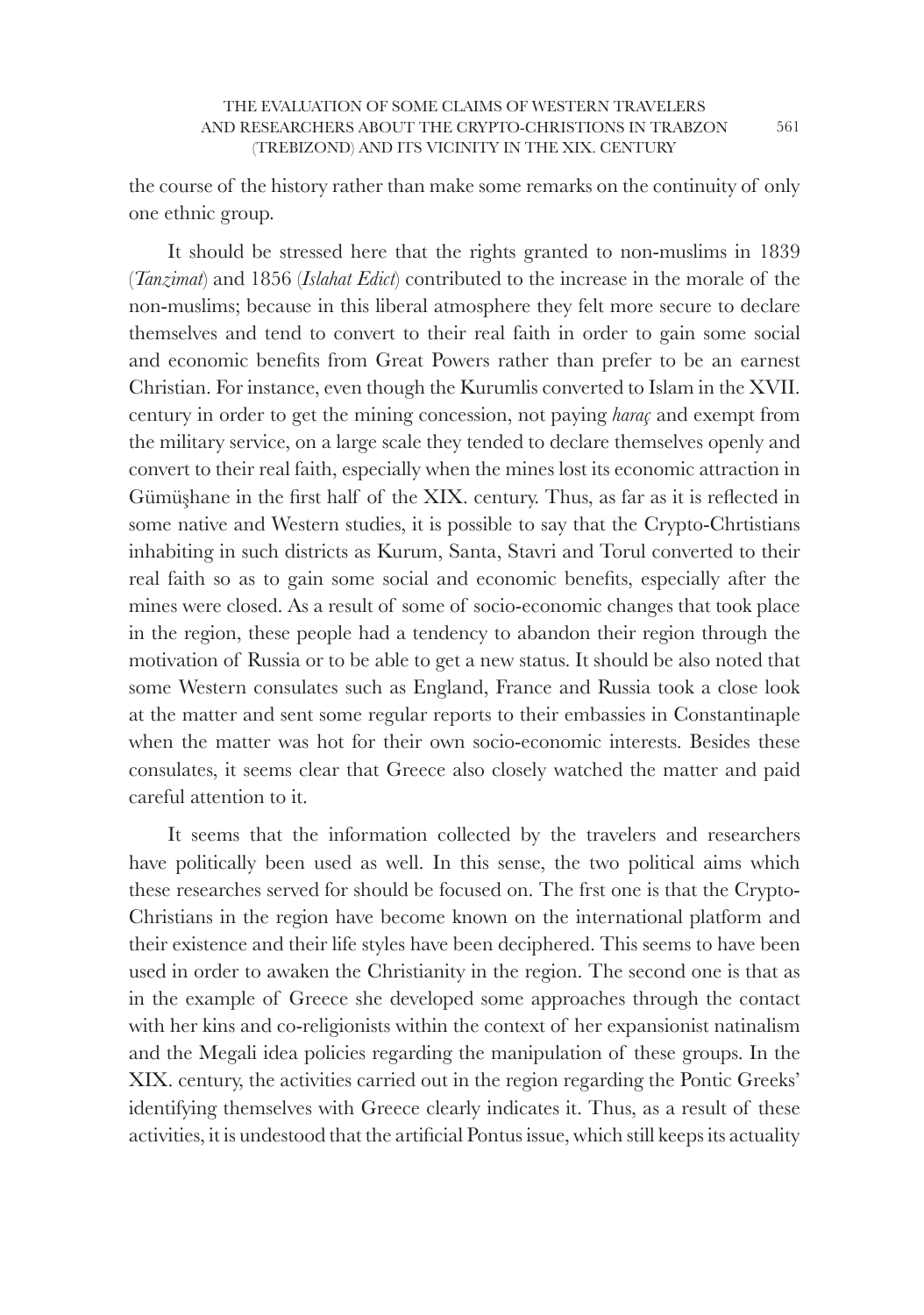in the present time was revived and brought to the international platform. In order to analyse the issuue more deeply, it is necessary to take the political background of the issue into consideration, carry out some comparative studies in which the information provided by the travelers and researchers and the Ottoman archive documents are comparatively studied, to put forward the existence of the Crypto-Christians in terms of the statistical data in the region in an objective way and to study their place in the other ethnic groups. With such comprehensive studies, the real face of the Pontus issue can be deciphered.

## **BIBLIOGRAPHY**

- Ainsworth, W. Francis, *Travels, and Reseraches in Asia Minor, Mesopotamia, Chaldea*, and Armenia, I, John W. Parker, West Strand, London 1842.
- Akurgal, Ekrem, *Anadolu Kültür Tarihi*, Tübitak Yayınları, Ankara:1998.
- Alan, Gülbadi, "Anadolu'daki Yabancı Okullar ve Pontusçuluk", *Başlangıçtan Günümüze Pontus Sorunu,* ed.Veysel Usta, Serander, Trabzon: 2007.
- Albayrak, Haşim, *Of ve Çaykara*, 2. Baskı, Ferşat Yayınevi, İstanbul 1990.
- Andreadis, Yorgo, *Neden Kardeşim Hüsnü*, çev. Gülden Tuygan, Belge Yayınları, İstanbul 1992.
- *Anonim Selçukname*, yay. F. N. Tuzluk Ankara Atıf Yayınları, 1952.
- *Aşıkpaşaoğlu Tarihi*, yay. Atsız, Ötüken Neşriyat, İstanbul 1992.
- Augustinos, Gerosimos, *Küçük Asya Rumları*, Ondokuzımcu Yüzyılda İnanç, Cemaat ve Etnıisite, çev. Devrim Evci, Dipnot Yayınları, Ankara 1997.
- Babinger, Franz, *Mehmed the Conquerer and His Time*, (Published by W. C. H Eckman-R. M., University of Princeton, New Jersey 1992.
- Baschmakoff, Alexandre, *La Syntese Des Periples Pontiques*, Geuthner, Paris 1948.
- Baykara, Tuncer, *Anadolu'nun Tarihi Coğrafyasına Giriş I*, Türk Kültürünü Araştırma Enstitüsü, Ankara 1988.
- Bijişkyan, P. Minas, *Pontos Tarihi*, çev. Hrand D. Andreasyan, Çiviyazıları, İstanbul 1998.
- Bilgin, Mehmet, *Doğu Karadeniz: Tarih, Kültür, İnsan*, Ötüken Yayınları, Ankara: 2010.

\_\_\_\_\_\_\_\_\_\_\_\_, *Trabzon Vilayetinde Çift Din Taşıyanlar*, Marmara Üniversitesi Sosyal Bilimler Enstitüsü, Basılmamış Yüksek Lisnas Tezi, İstanbul 2010.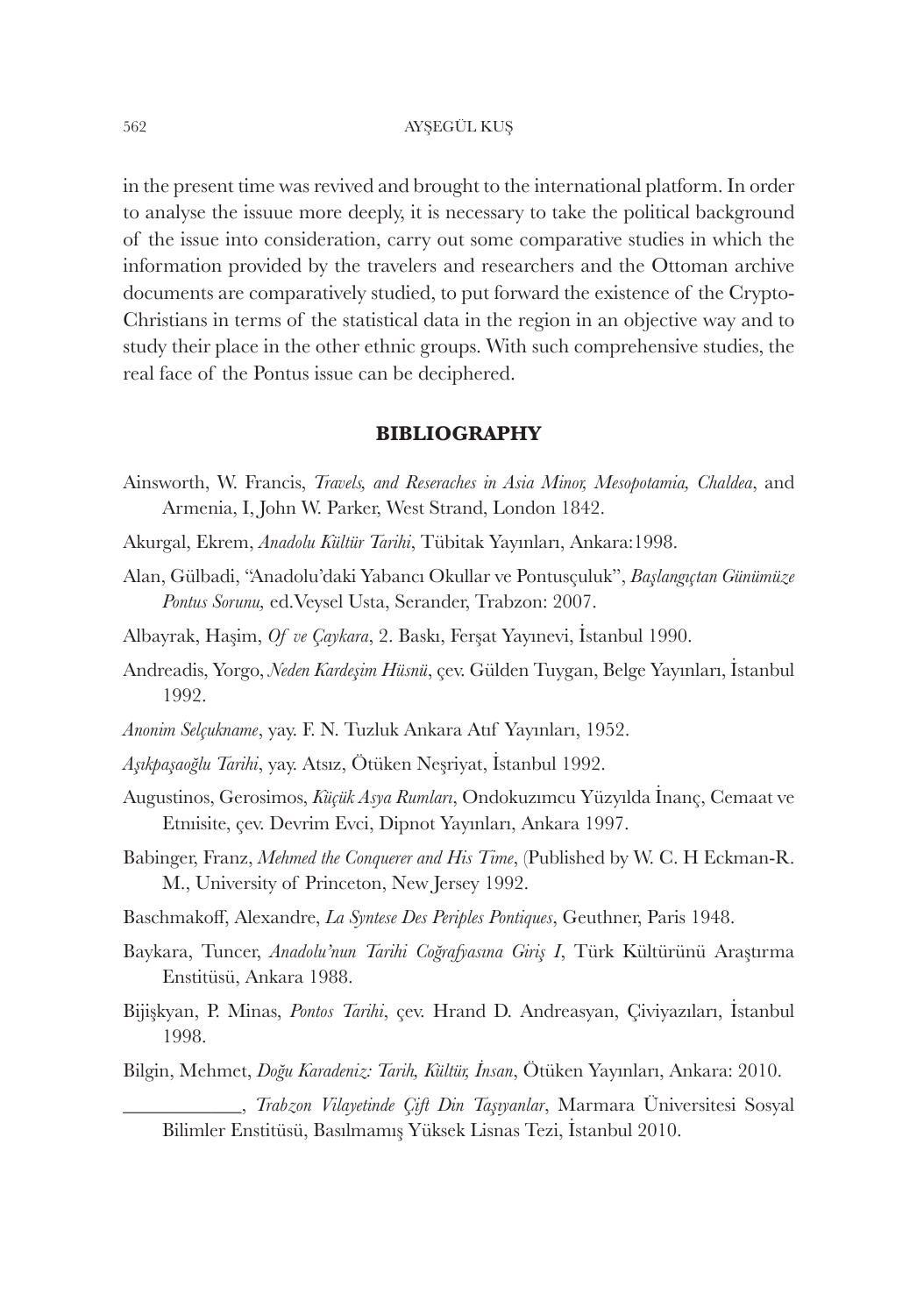Bostan, M. Hanefi , *XV. ve XVI. Asırlarda Trabzon Sancağında Sosyal ve İktisadi Hayat*, Türk Tarih Kurumu, Ankara 2002.

\_\_\_\_\_\_\_\_\_\_\_\_, "XV. ve XVI. Yüzyıllarda Trabzon Şehrinde Nüfus Hareketleri ve Yerleşim Yerleri"*, Bir Tutkudur Trabzon*, haz. İ.Gündağ Kayaoğlu, Öner Ciravoğlu, Cüneyt Akalın, YKY, İstanbul 1997, pp. 112-180.

- Bozkurt, Gülnihal*, Alman ve İngiliz Blegelerinin ve Siyasi Gelişmelerin Işığında Gayrimnüslim Osmanlı Vatandaşlarının Hukuki Durumu*, Türk Tarih Kurumu Basımevi, Ankara 1996.
- Bryer, Anthony,"The Tourkokratia in the Pontos: Some Problems and Preliminary Concluusions", *Neo Hellenika I*, Texas (1970), pp. 30-53.

\_\_\_\_\_\_\_\_\_\_\_\_, "Greeks and the Türkmens: The Pontic Exception", *DOP 29*, 1975, pp. 113–149.

\_\_\_\_\_\_\_\_\_\_\_\_, "The Crypto –Christians of the Pontos and the Consul William Gifford Palgrave of Trebizonde", Peoples and Settlement in Anatolia and the Caucasus, *800-1900,* XVII. Kısım, Varioum Rreprints, London 1998, pp. 13-68.

and others, "The Pontic Greeks Before the Diaspora", *The Post-Byzanıtine Monuments of the Pontos,* St. Edmundsbury Press, Aldershot 2002, pp. XXI-XL.

Cahen, Claude, *Pre-Ottoman Turkey*, çev. J. Jones Wiliiams, Sidgwick & Jackson, London 1968.

\_\_\_\_\_\_\_\_\_\_\_\_, *Osmanlılardan Önce Anadolu'da Türkler*, e Yayınları, İstanbul 1979.

- Childs, W. J., *Across Asia Minor on Foot*, William Blackwood and Sons, London 1917.
- Cramer, J. A., *A Geographical and Historical Descriptions of Asia Minor I*, Amsterdam 1971.
- Çalışır, M. Fatih, "Conversion and Apostasy In "The Tanzimat State":Case of Selim Ağa, *Tarih Okulu*, sy. V (2009), pp. 111-121.
- Demircioğlu, İsmail H.,"İngiliz Konsolosu Palgrave'e Göre 1868'de Trabzon Konsolosluklan", *Trabzon ve Çevresi Uluslararası Tarih Dil-Edebiyat Sempozyumu Bildirileri (3-5 Mayıs 2001),* c.I, Trabzon Valiliği İl Kültür Müdürlüğü Yayınları, Trabzon 2002, pp. 487-492.
- Deringil, Selim, "There Is No Compulsion in Religion": On Conversion and Apostasy in the Late Ottoman Empire: 1839-1856" *Comparative Studies in Society and History*, 42/3 ( 2000) , pp. 547-575.

\_\_\_\_\_\_\_\_\_\_\_\_, *İktidarın Sembolleri ve İdeoloji*, YKY, İstanbul 2007.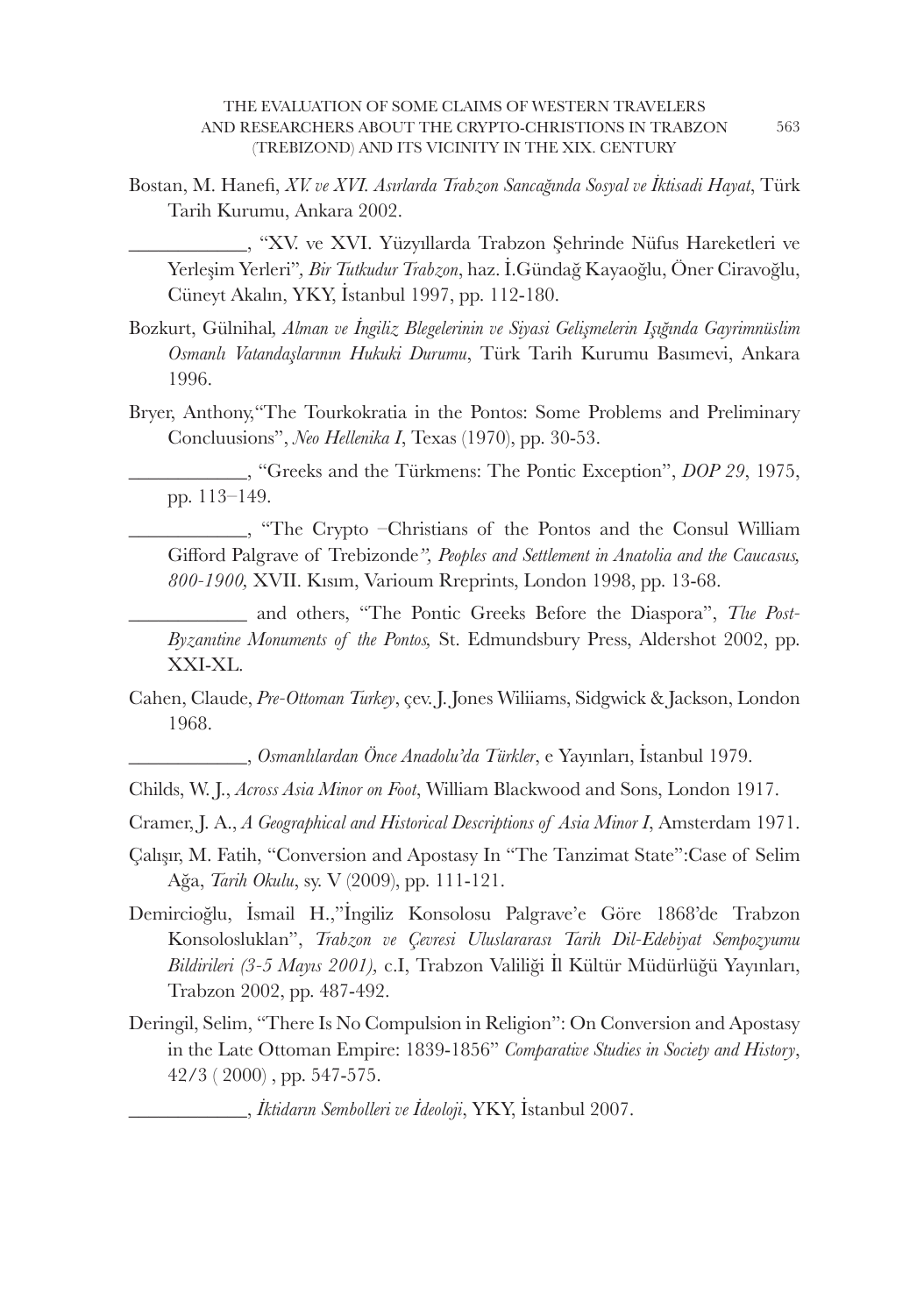- Dilcimen, Kazım*, Canik Beyleri*, Ahali Matbaası, Samsun 1940.
- Doukas, İonnanes, *Bizans Tarihi*, yay. Vladimir Mırmıroğlu, İstanbul Fetih Derneği, İstanbul 1956.
- Emiroğlu, Kudret, "Dünyadan Bakınca Trabzon", *Bir Tutkudur Trabzon*, haz. İ. Günday Kayaoğlu, Ömer Ciravoğlu, Cüneyt Akalın, YKY, İstanbul 1997.
- Fallmerayer, J. Philip, *Geschichte des Kaisertthuns von Trapezunt*, München 1964, Türkçe çev. Trabzon Rum İmparatorluğu'nun Tarihi, Münih'te 1827 yılında basılan Almancasından tercüme eden: Ahmet Cevat Eren, Türk Tarih Kurumunda Basılmamış Nüsha: No: 40/86.
- Finlay, George, *The History of Greece and of the Empire of Trebizonde*, William Blackwood and Sons, London 1851.
- Grousse, Rene, *Bozkır İmparatorluğu*, çev. M. R. Uzmen, Ötüken Neşriyat, İstanbul 1980.
- Hamilton, W. John*, Researches in Asia Minor, Pontus and Armenia*, Vol. I-II, John Murray, London 1842.
- Hamlin, Cyrus, *Among the Turks*, American Track Society, New York 1877.
- Ibn Bibi, *El-Evamirü'l Alai'iye fi 'l-Umuri'l-Ala'iye*, yay. M. Öztürk, Kültür Bakanlığı, Ankara 1996.
- Janssens, Emile, *Trebizonde en Colchide*, Presses Universitaires de Bruxelles, Bruxelles 1969.
- Kafalı, Mustafa, *Anadolu'nun Fethi ve Türkleşmesi,* Atatürk Kültür Merkezi, Ankara 1998.
- Kafesoğlu, İbrahim, *Türk Milli Kültürü*, Ötüken Neşriyat, İstanbul 1988.
- Kökten, İ. Kılıç, "Kuzeydoğu Prehistoryasında Bayburt ve Çevresinin Önemi", *DTCFD*, III/5 (1944), pp. 465-486.
- *Kritovulos Tarihi (1451-1467),* çev. Ari Çokona, Heyamola, İstanbul 2013.
- Ksenophon, *Anabasis,* çev. T. Gökçöl, Sosyal Yayınları, İstanbul 1984.
- Layard, Austen, *Discoveries in the Ruins of Nineveh and Babylon; with Travels in Armenia, Kurdistan and the Desert*, Harper and Brothers New York 1853.
- Lowry, Heath W., *Trabzon Şehrinin İslamlaşma ve Türkleşmesi (1461-1583)*, Boğaziçi Üniversitesi Yayınevi, İstanbul 1981.
- Lynch, H. Finnis Blosse, *Armenia- Travels and Studies,* Vol. I, Khayats, Beirut 1965.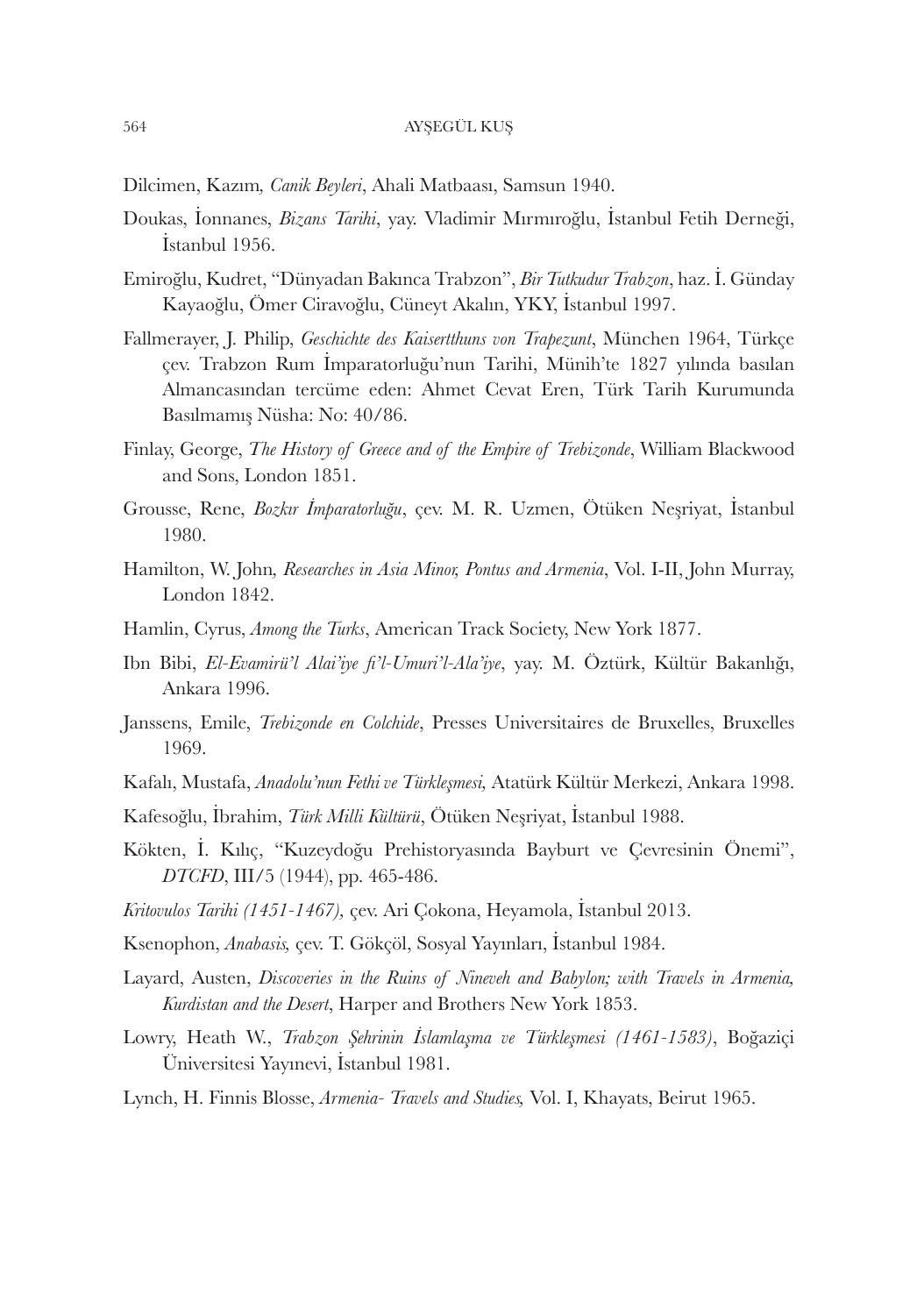- Meeker, Micheal E., "The Black Sea Turks: Some Aspects of Their Ethnic and Cultural Background*", International Journal of Middle East Studies,* II ( 1971), pp. 318-345.
	- \_\_\_\_\_\_\_\_\_\_\_\_, *İmparatorluktan Gelen Bir Ulus, Türk Modernitesi ve Doğu Karadeniz'de Osmanlı Mirası*, çev. Tutku Vardağlı, İstanbul Bilgi Üniversitesi Yayınları, İstanbul 2005.
- Nakracas, Georgios, *Anadolu ve Rum Göçmenlerin Kökeni*, çev. İbrahim Onsunoğlu, Belge Yayınları, İstanbul 2005.
- Miller, William, *Trebizonde: The Last Greek Empire*, Hakkert, Amsterdam 1968.
- Neşri, Mehmed, *Kitab-ı Cihan-nüma*, haz. I, F. R. Unat-M. A. Köymen, Atatürk Kültür Dil ve Tarih Yüksek Kurumu, Ankara 1987.
- Ortaylı, İlber, "Tanzimat Döneminde Tanassur ve Din Değiştirme Olayları*", Osmanlı İmpartatorluğunda İktisadi ve Sosyal Değişim, Makaleler*, c.I, Turhan Kitapevi, Ankara 2004, pp. 313-319.
	- \_\_\_\_\_\_\_\_\_\_\_\_, "Tanzimat Döneminde Tanassur ve Din Değiştirme Olayları", in: *Tanzimat'ın 150. Yıldönümü Uluslararası Sempozyumu*, Türk Tarih Kurumu Basımevi Ankara 1994, pp. 481-487.
- Ögel, Bahaeddin, İslamiyetten Önce Türk Kültür Tarihi, Türk Tarih Kurumu, Ankara 1988.

\_\_\_\_\_\_\_\_\_\_\_\_, *Türk Mitolojisi I*, Türk Tarih Kurumu, Ankara 1993.

- Öztürk, Özhan, *Karadeniz Ansiklopedik Sözlük*, c.II, Heyamola Yayınları, İstanbul 2005.
- Pehlivan, Mahmut, *Kaşkaların Eski Anadolu Tarihindeki Yeri ve Önemi*, Atatürk Üniversitesi Yayınları, Erzurum 1991.
- Poutouridou, Margarita, "The Of Valley And The Coming Of Islam: The Case Of The Greek-Speaking Muslims*", Deltio Kentrou Mikrasiatikan Spoudan,* 12 (1997-98), pp. 47-90.
- Prokopius, *History of The Wars*, II, published by, H. B. Dewing, S. Heinemann, London 1979.
- Sandwith, Humpry, *A Narrative of The Siege of Kars, and of the Six Months' Resistance by the Turkish Garrison Under General Williams to the Russina Army*, John Murray, London 1856.
- Sarınay, Yusuf, "Pontus Meselesi ve Yunanistan'ın Politikası", *Atatürk Araştırma Merkezi Dergisi*, 12/31 (1995) , pp. 1-77.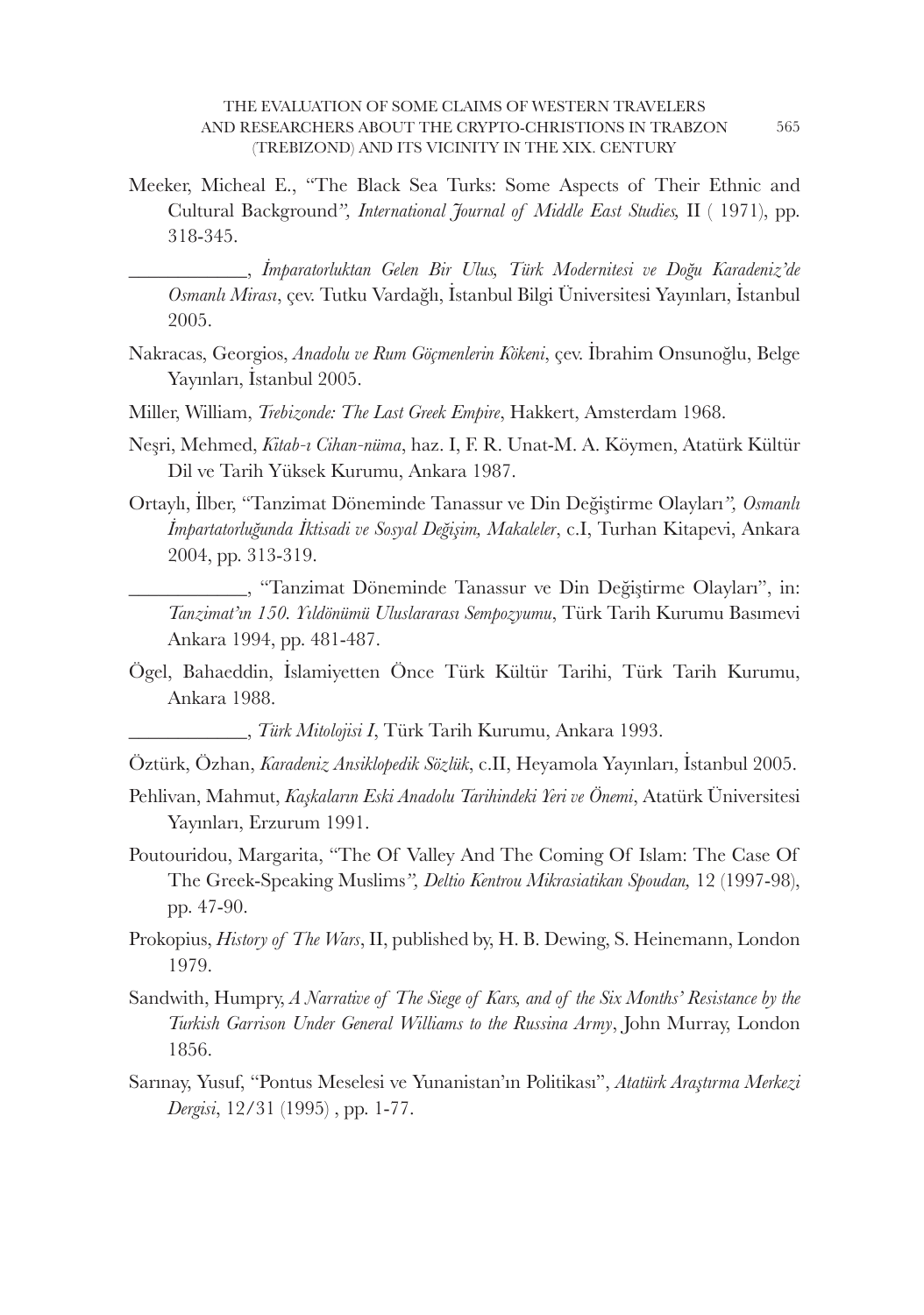- Saylan, Kemal, *Gümüşhane-İdari, Sosyal ve Ekonomik Tarih (1850-1918)*, Gümüşhane Üniversitesi Yayınları, İstanbul 2014.
- Smith, Eli, *Researches of the Rev. Eli Smith and H. G. O. Dwight in Armenia Inclusding A Journey Through Asia Minor, and into Georgia and Persia with A Visit to the Nestorian and Chaldean Christians of Oormiah and Slams*, Vol II, Crocker and Brewster, Boston 1833.
- Strabon, *Coğrafya*, Kitap XII, Parts I-II-III, çev. A. Pekman, İstanbul Üniversitesi Edebiyat Fakültesi Yayınları, İstanbul 1969.
- Sümer, Faruk, "Anadolu'da Moğolllar", *SAD*, I, (1970,) pp. 1-47.
- Şaşmaz, Musa, "Alfred Biliotti›nin 1885›teki Raporuna Göre Trabzon Vilayetinde Eğitimin Durumu", *Tarih ve Toplum*, 163 ( 1997), pp. 41-53.
- Tafur, Pero, *Travels and Adventures (1435-1438),* trans. by Malcolm Letts, Harper & brothers, London 1926.
- Tarhan, M. Taner, "Eski Anadolu Tarihinde Kimmerler", *Eski Eserler ve Müzeler Genel Müdürlüğü I, Araştırma Sonuçları Toplantısı (İstanbul 23-26 Mayıs 1983)*, Ankara 1984, pp. 111-116.
- Tekindağ, Şehabettin, "Trabzon", *İslam Ansiklopedisi*, c.12/1, MEB Yayınları, İstanbul 1979.
- Tellioğlu, İbrahim, "Doğu Karadeniz Bölgesinin Bugünkü Yapısına Etki Eden Göçler", *Karadeniz Araştırmaları*, 5 (Spring 2005), pp. 1-10.

\_\_\_\_\_\_\_\_\_\_\_\_, *Osmanlı Hâkimiyetine Kadar Doğu Karadeniz'de Türkler*, Serander Yayınları, Trabzon 2007.

\_\_\_\_\_\_\_\_\_\_\_\_, *Trabzon Rum Devleti (1204-1461*), Serander Yayınları, Trabzon 2009.

- \_\_\_\_\_\_\_\_\_\_\_\_, "Of Tarihine Dair Bazı Gözlemler", *Karadeniz İncelemeleri Dergisi*, 18 (2015) , pp. 93-111.
- Togan, Zeki Velidi, *Umumi Türk Tarihine Giriş I*, Enderun Kitabevi, İstanbul 1981.
- Turan, Osman,"Bayburt", İslam Ans*iklopedisi*, c.II, MEB Yayınları, İstanbul 1961, pp. 365–367.
- Türkan, Ahmet, *Osmanlı'da Kripto Hristiyanlar*, Kitapevi, İstanbul 2012.

Umur, Hasan, *Of ve Of Muharabeleri*, 1.Bs., Güven Basımevi, İstanbul 1949.

\_\_\_\_\_\_\_\_\_\_\_\_, *Of Tarihi*, Güven Basımevi, İstanbul 1951.